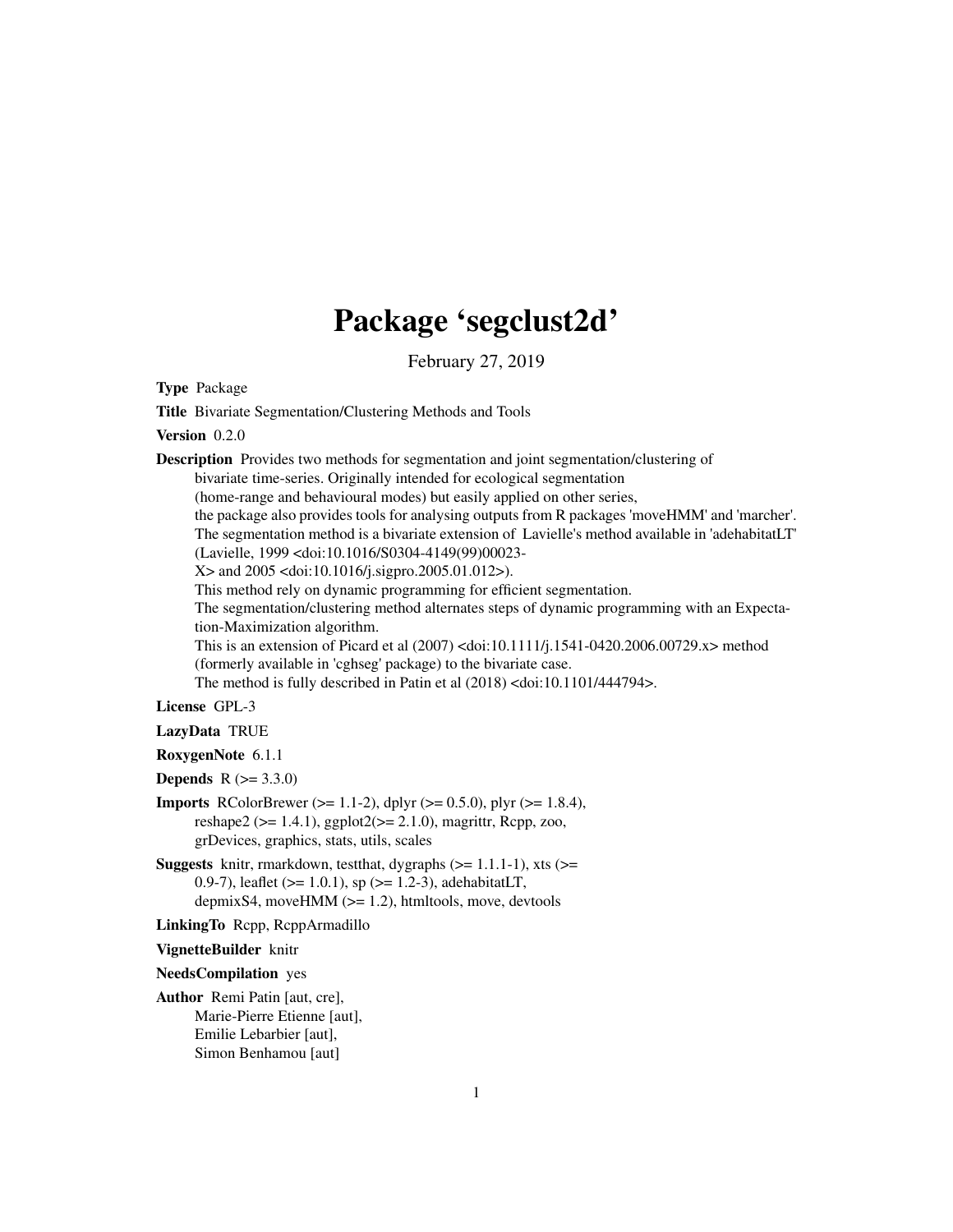Maintainer Remi Patin <remi.patin@normale.fr> **Repository CRAN** Date/Publication 2019-02-27 17:00:08 UTC

## R topics documented:

| 3                                                                                                       |
|---------------------------------------------------------------------------------------------------------|
| 4                                                                                                       |
| 5                                                                                                       |
| 5                                                                                                       |
| 6                                                                                                       |
| 6                                                                                                       |
| $\overline{7}$                                                                                          |
| $\overline{7}$                                                                                          |
| 8                                                                                                       |
| 9                                                                                                       |
| $\overline{9}$                                                                                          |
| 10                                                                                                      |
| 11                                                                                                      |
| 11                                                                                                      |
| 12                                                                                                      |
| 12                                                                                                      |
| 13<br>$DynProg\_algo\_cpp \ldots \ldots \ldots \ldots \ldots \ldots \ldots \ldots \ldots \ldots \ldots$ |
| 13                                                                                                      |
| 14                                                                                                      |
| 14                                                                                                      |
| 15                                                                                                      |
| 16                                                                                                      |
| 16                                                                                                      |
| 17                                                                                                      |
| 17                                                                                                      |
| 18                                                                                                      |
| 18                                                                                                      |
| 19                                                                                                      |
| 19                                                                                                      |
| 20                                                                                                      |
| 20                                                                                                      |
| 21                                                                                                      |
| 22                                                                                                      |
| 22                                                                                                      |
| 23                                                                                                      |
| 24                                                                                                      |
| 25                                                                                                      |
|                                                                                                         |
| 27                                                                                                      |
| 28                                                                                                      |
| 28                                                                                                      |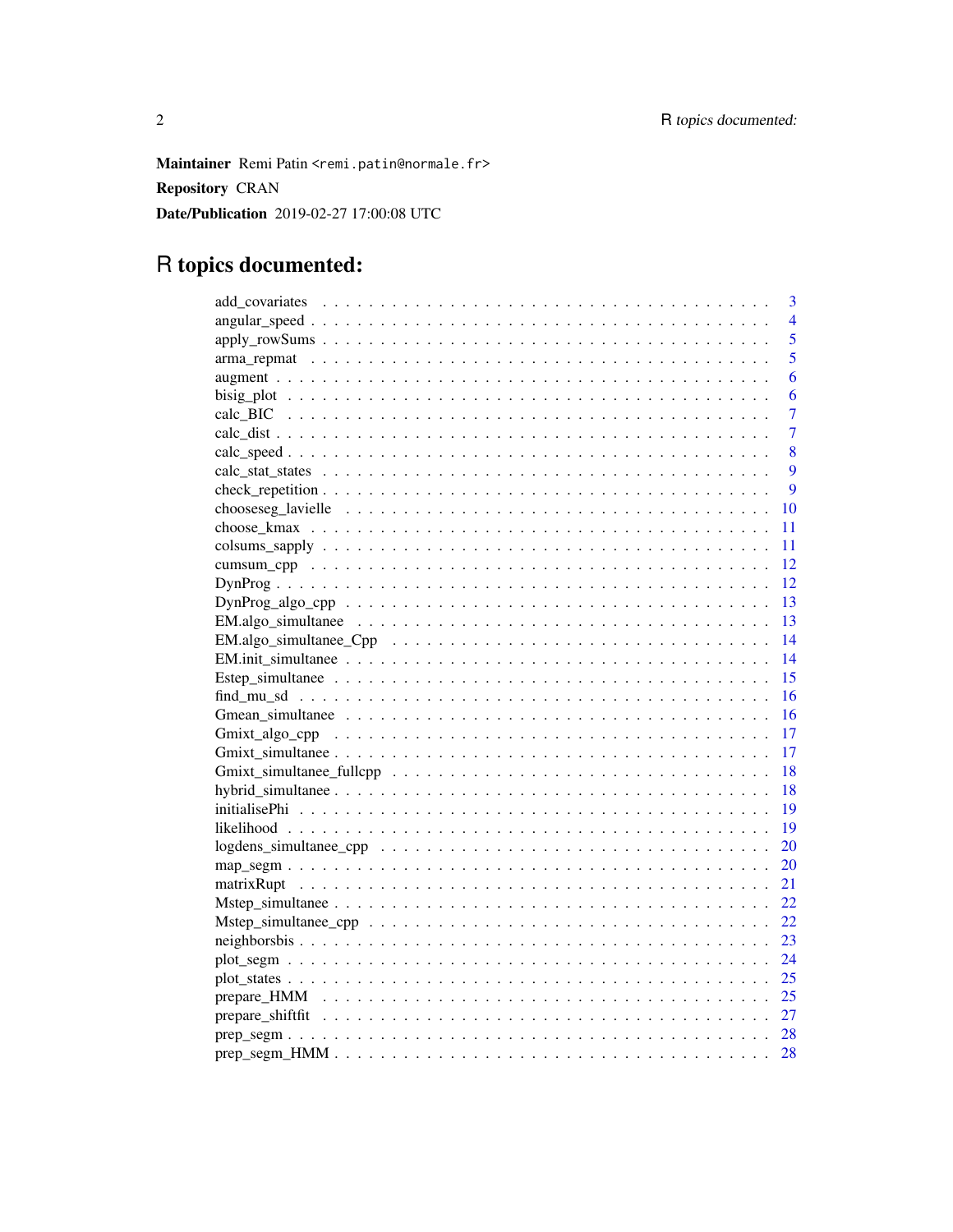<span id="page-2-0"></span>

| Index |                                                                                                                    | 47 |
|-------|--------------------------------------------------------------------------------------------------------------------|----|
|       | $wrap\_dynprog\_cpp \ldots \ldots \ldots \ldots \ldots \ldots \ldots \ldots \ldots \ldots \ldots \ldots \ldots 45$ |    |
|       |                                                                                                                    |    |
|       |                                                                                                                    |    |
|       |                                                                                                                    |    |
|       |                                                                                                                    |    |
|       |                                                                                                                    |    |
|       |                                                                                                                    |    |
|       |                                                                                                                    |    |
|       | simulshift                                                                                                         |    |
|       |                                                                                                                    |    |
|       |                                                                                                                    |    |
|       |                                                                                                                    |    |
|       |                                                                                                                    |    |
|       |                                                                                                                    |    |
|       |                                                                                                                    |    |
|       |                                                                                                                    |    |
|       |                                                                                                                    |    |
|       |                                                                                                                    |    |
|       |                                                                                                                    |    |
|       |                                                                                                                    |    |
|       |                                                                                                                    |    |

add\_covariates *Covariate Calculations*

#### Description

Add several covariates to movement observations add\_covariates add several covariates to a data frame with movement information. It adds : distance between location, spatial angle, speed, smoothed speed, persistence and rotation velocity (calculated with spatial angle).

#### Usage

```
add_covariates(x, ...)
## S3 method for class 'Move'
add\_covariates(x, coord.name = c("x", "y"), ...)## S3 method for class 'ltraj'
add\_covariates(x, coord.name = c("x", "y"), ...)## S3 method for class 'data.frame'
add\_covariates(x, coord.names = c("x", "y"),smoothed = F, timecol = "dateTime", units = "hour",
  radius = NULL, ...)
```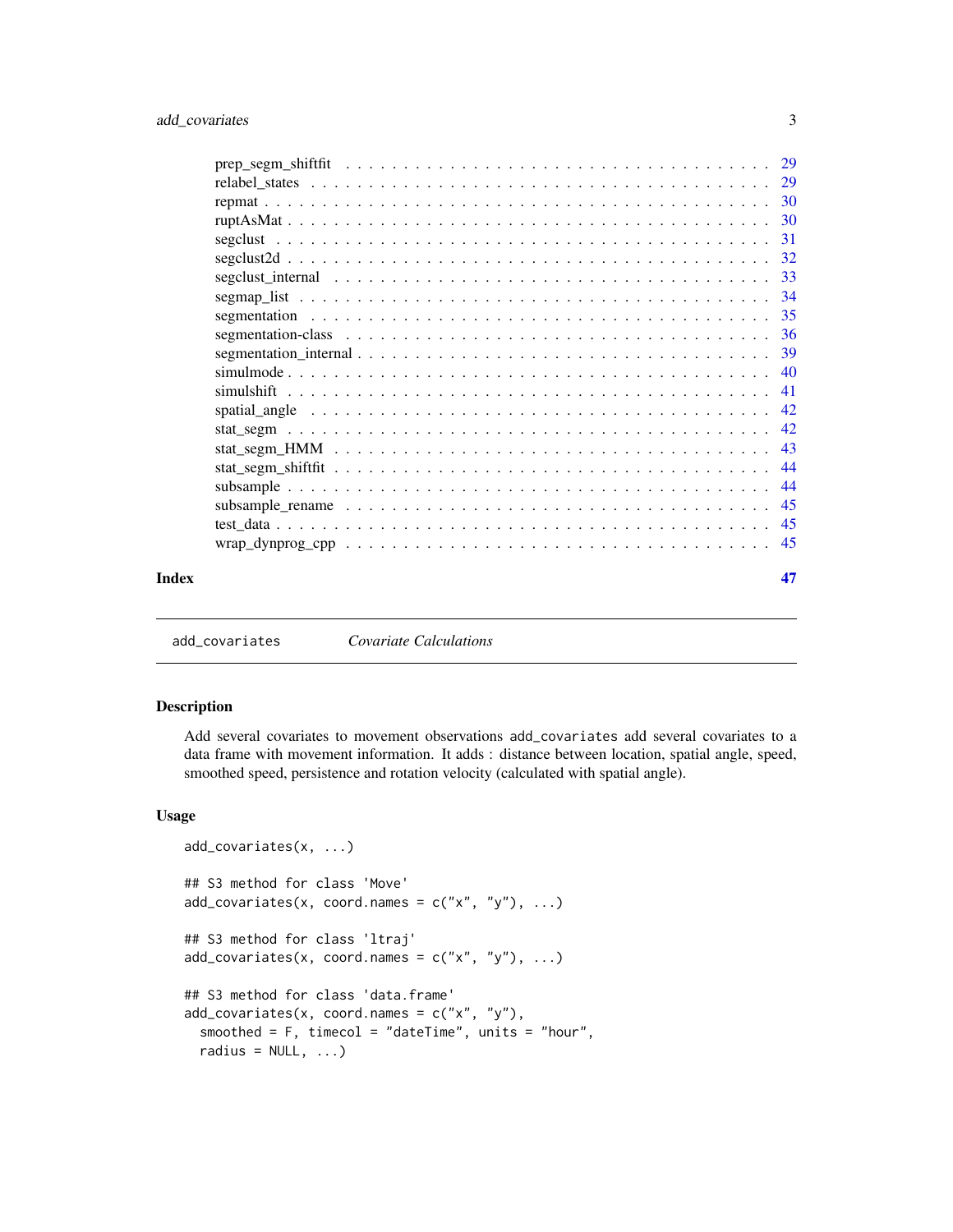<span id="page-3-0"></span>4 angular\_speed

#### Arguments

| x           | movement data                              |
|-------------|--------------------------------------------|
|             | additional arguments                       |
| coord.names | names of coordinates column in x           |
| smoothed    | whether speed are smoothed or not          |
| timecol     | names of POSIX ct time column              |
| units       | units for time calculation. Default "hour" |
| radius      | for spatial angle calculations             |

### Value

data.frame with additional covariates

### Examples

```
## Not run: add_covariates(move_object, coord.names = c("x","y"), smoothed = T)
## Not run:
data(simulmode)
simple_data <- simulmode[,c("dateTime","x","y")]
full_data <- add_covariates(simple_data, coord.names = c("x","y"),
timecol = "dateTime",smoothed = TRUE, units ="min")
```
## End(Not run)

angular\_speed *Calculate angular speed along a path*

### Description

angular\_speed calculate turning angle between locations, taking a dataframe as input.

#### Usage

```
angular_speed(x, coord.names = c("x", "y"))
```
#### Arguments

| X           | data frame with locations        |
|-------------|----------------------------------|
| coord.names | names of coordinates column in x |

#### Value

vector of turning angle.

### Author(s)

Remi Patin, Simon Benhamou.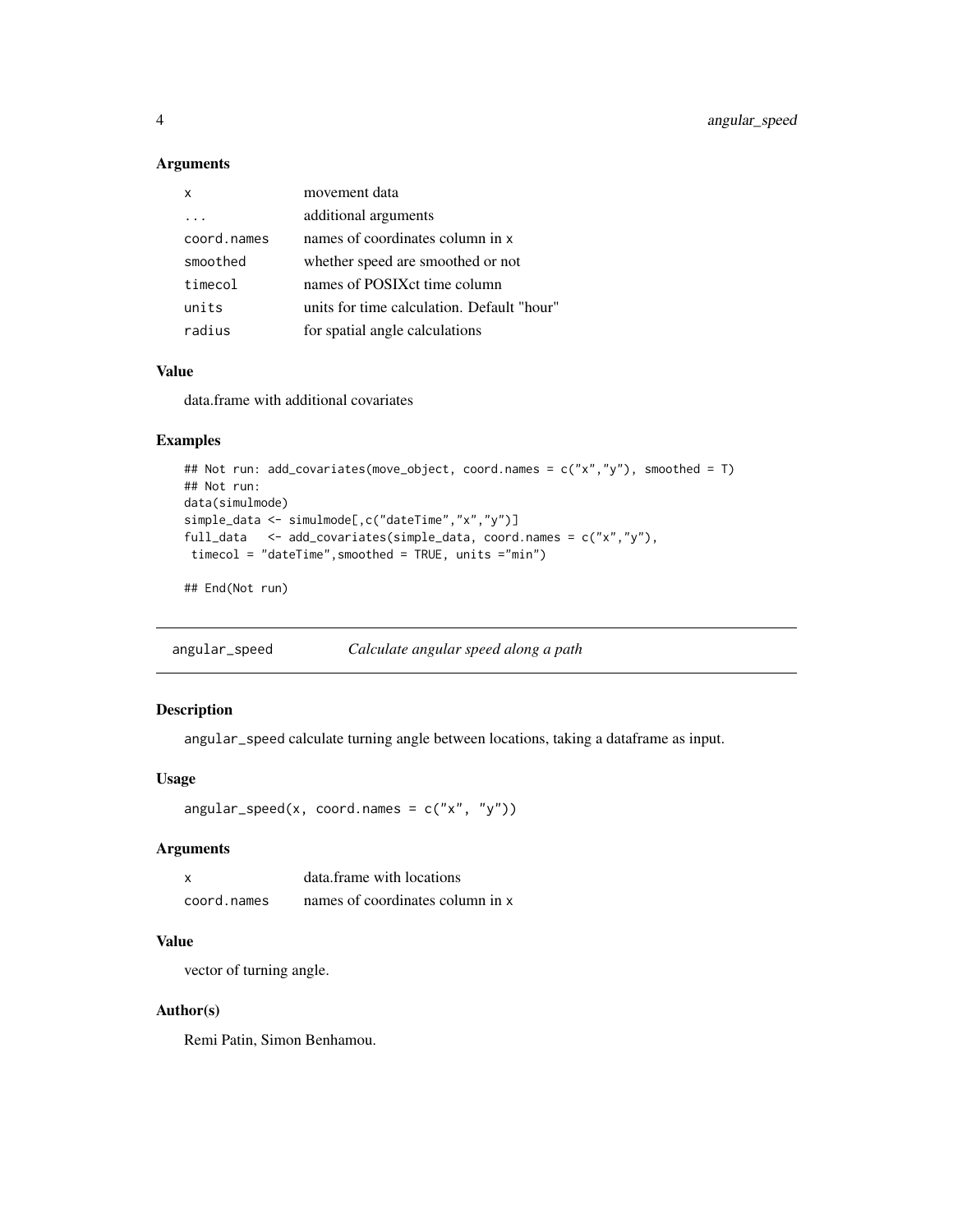<span id="page-4-0"></span>apply\_rowSums *apply\_rowSums*

### Description

Internal function for Expectation-Maximization (EM) algorithm.

### Usage

apply\_rowSums(rupt, x)

### Arguments

| rupt | current estimated breaks in signal |
|------|------------------------------------|
| x    | bivariate signal                   |

| arma_repmat |  |
|-------------|--|
|-------------|--|

### Description

C++ Armadillo version for repmat function. Repeat a matrix in bloc.

### Usage

arma\_repmat(A, n, m)

### Arguments

|   | matrix                         |
|---|--------------------------------|
| n | number of repetition in line.  |
| m | number of repetition in column |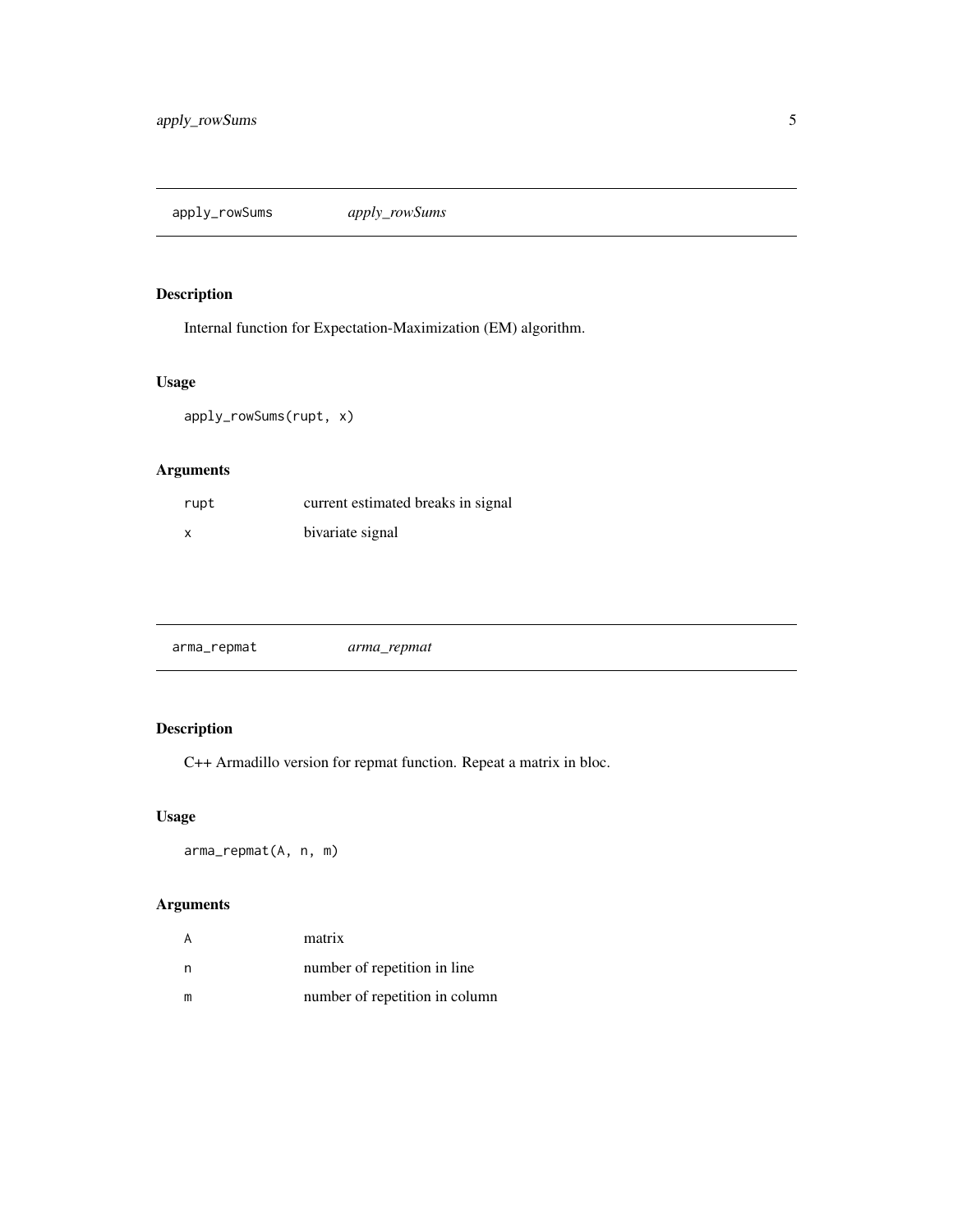<span id="page-5-0"></span>

see broom::augment for more informations

#### Usage

 $augment(x, ...)$ 

### Arguments

| X        | object to be augmented |  |
|----------|------------------------|--|
| $\cdots$ | additional arguments   |  |

| bisig_plot | bisig plot draws the plots of the bivaraite signal on the same plot |
|------------|---------------------------------------------------------------------|
|            | (scale free)                                                        |

### Description

bisig\_plot draws the plots of the bivaraite signal on the same plot (scale free)

### Usage

 $bisig_plot(x, rupt = NULL, mu = NULL, pop = NULL,$ merge.seg = FALSE)

### Arguments

| X         | the signal to be plotted                                                       |
|-----------|--------------------------------------------------------------------------------|
| rupt      | optionnal, if given add vertical lines at change points (rupt should a vector) |
| mu        | optionnal the mean of each class of segment,                                   |
| pop       | optionnal the cluster to whom each segment belongs to,                         |
| merge.seg | should segment be merged?                                                      |

### Value

no value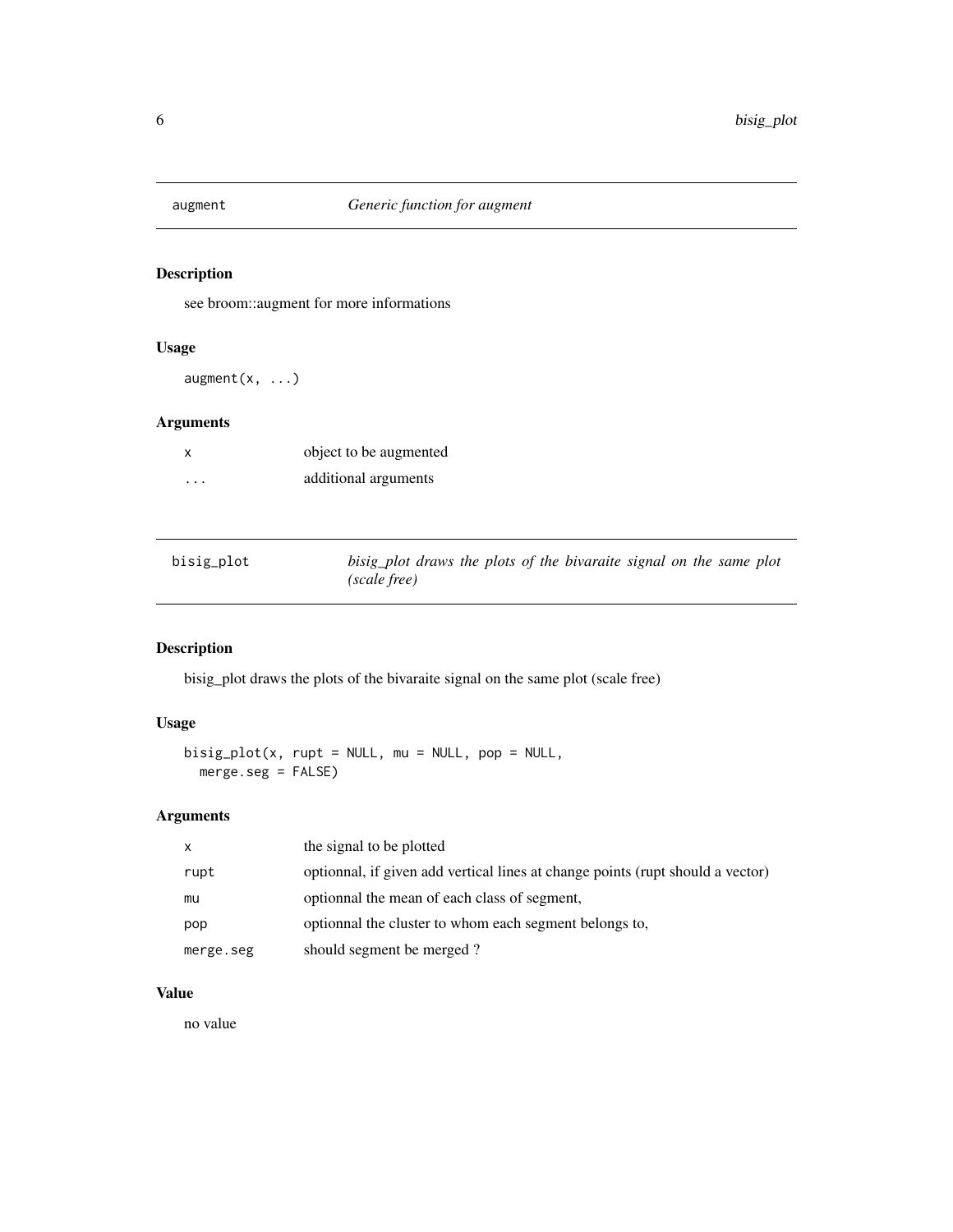<span id="page-6-0"></span>

BIC calculates BIC given log-likelihood, number of segment and number of class

### Usage

```
calc_BIC(likelihood, ncluster, nseg, n)
```
#### Arguments

| likelihood | log-likelihood         |
|------------|------------------------|
| ncluster   | number of cluster      |
| nseg       | number of segment      |
| n          | number of observations |

#### Value

a data.frame with BIC, number of cluster and number of segment

| Calculate distance between locations<br>calc dist |  |
|---------------------------------------------------|--|
|---------------------------------------------------|--|

## Description

calc\_dist calculate distance between locations, taking a dataframe as input. Distance can also be smoothed over the two steps before and after the each point.

#### Usage

```
calc_dist(x, coord.names = c("x", "y"), smoothed = F)
```
### Arguments

| x           | data.frame with locations            |
|-------------|--------------------------------------|
| coord.names | names of coordinates column in x     |
| smoothed    | whether distance are smoothed or not |

#### Value

vector of distance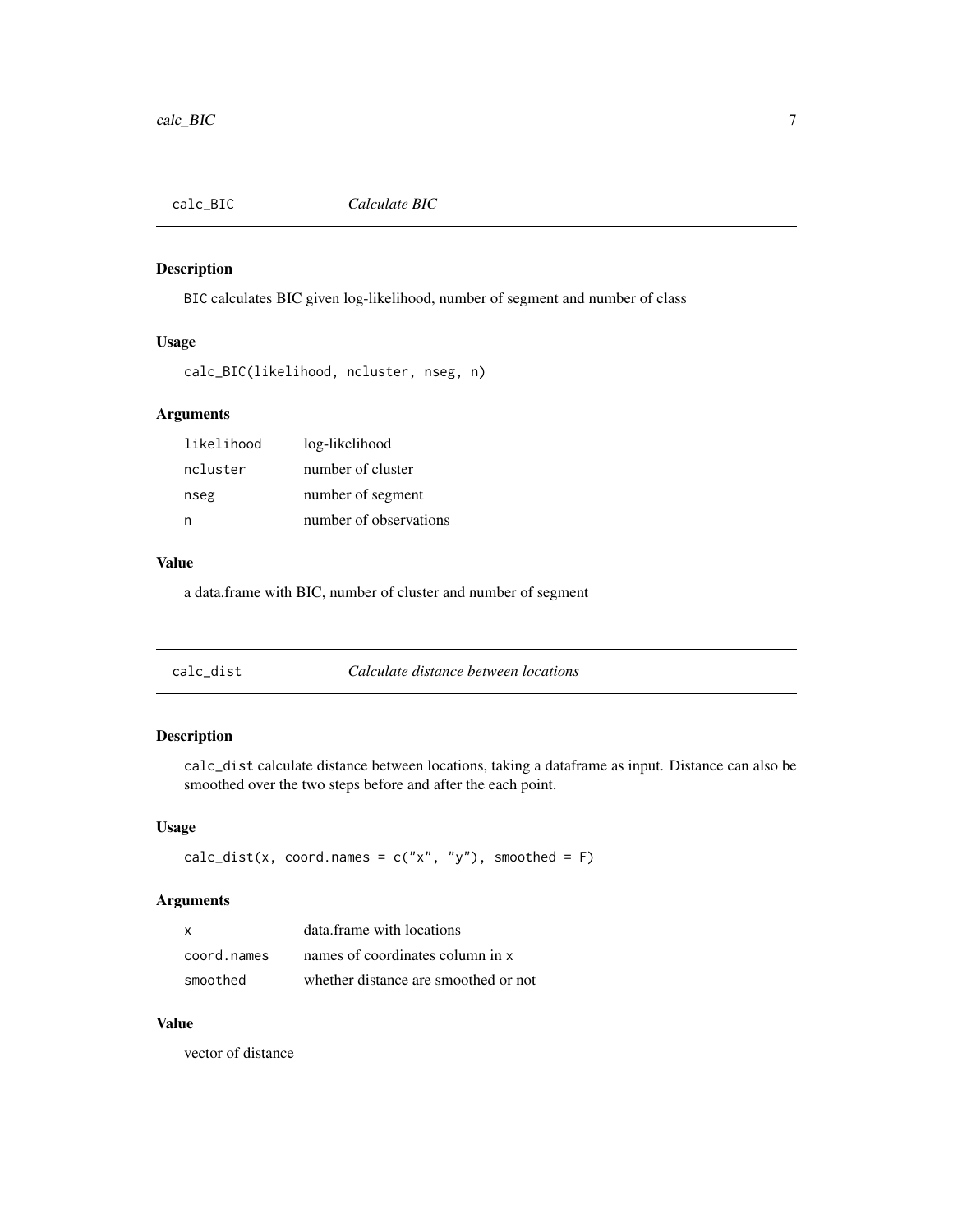#### Author(s)

Remi Patin

### Examples

## Not run: calc\_dist(df,coord.names = c("x","y"), smoothed = T)

calc\_speed *Calculate speed along a path*

### Description

calc\_dist calculate speed between locations, taking a dataframe as input. Speed can also be smoothed over the two steps before and after the each point.

#### Usage

```
calc_speed(x, coord.names = c("x", "y"), timecol = "dateTime",
  smoothed = F, units = "hour")
```
#### Arguments

| $\boldsymbol{\mathsf{x}}$ | data.frame with locations                  |
|---------------------------|--------------------------------------------|
| coord.names               | names of coordinates column in x           |
| timecol                   | names of POSIX ct time column              |
| smoothed                  | whether speed are smoothed or not          |
| units                     | units for time calculation. Default "hour" |

#### Value

vector of distance

#### Author(s)

Remi Patin

### Examples

```
## Not run: calc_speed(df,coord.names = c("x","y"), timecol = "dateTime",
smoothed = T)
## End(Not run)
```
<span id="page-7-0"></span>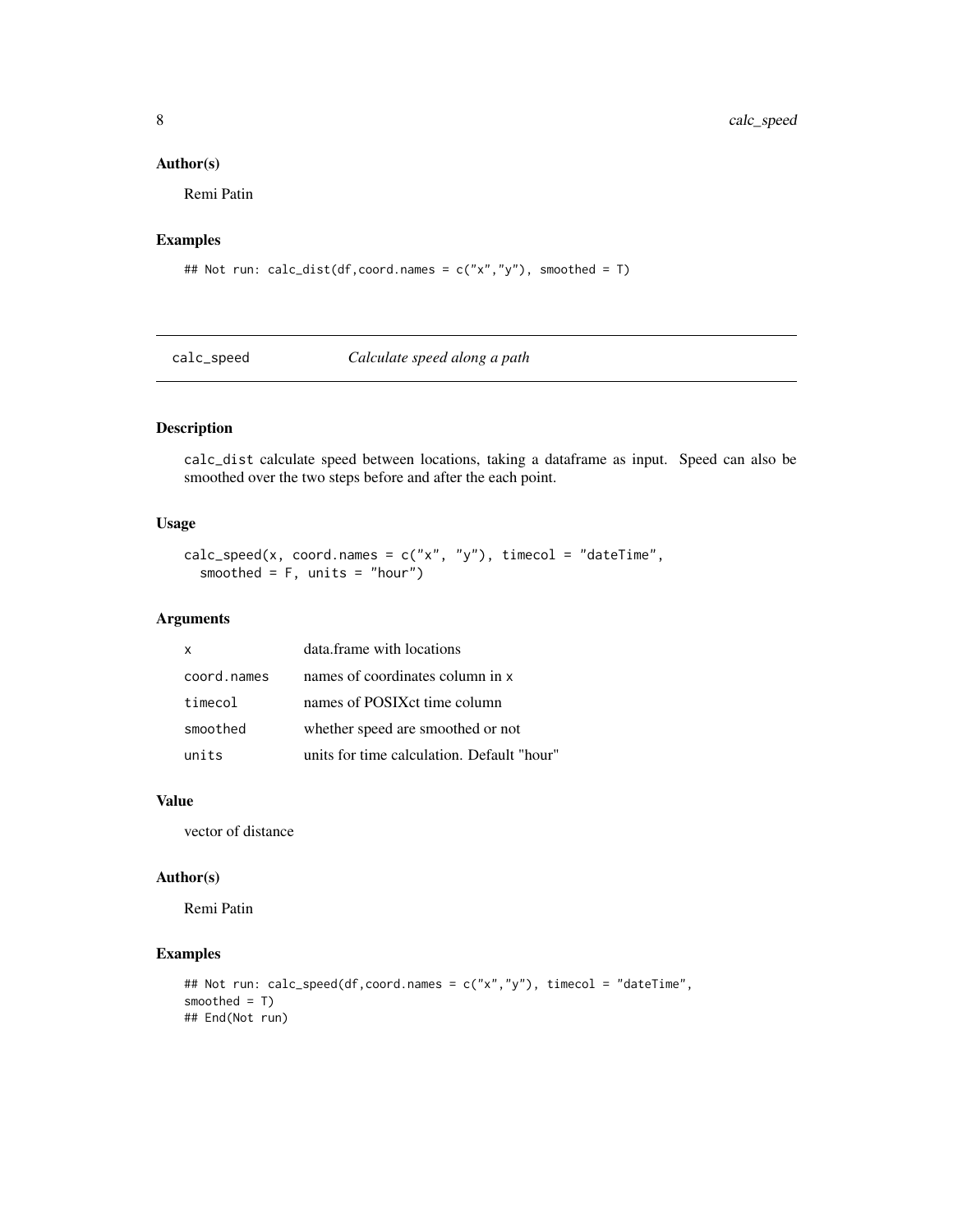### <span id="page-8-0"></span>calc\_stat\_states *Calculate state statistics*

#### Description

calc\_stat\_states calculates statistics of a given segmentation : mean and variance of the different states.

#### Usage

```
calc_stat_states(data, df.segm, diag.var, order.var = NULL)
```
#### Arguments

| data      | the data frame with the different variable                |
|-----------|-----------------------------------------------------------|
| df.segm   | output of prep segm function                              |
| diag.var  | names of the variables on which statistics are calculated |
| order.var | names of the variable with which states are ordered       |

#### Value

a data.frame with mean and variance of the different states

#### Examples

```
## Not run: calc_stat_states(data, diag.var = c("dist","angle"),
order.var='dist', type='hmm',hmm.model=mod1.hmm)
## End(Not run)
```
check\_repetition *Check for repetition in the series*

#### Description

check\_repetition checks whether the series have identical or near-identical repetition larger than lmin. if that is the case, throw an error, the algorithm cannot yet handle these repetition, because variance on the segment would be null.

### Usage

```
check_repetition(x, lmin, rounding = FALSE, magnitude = 3)
```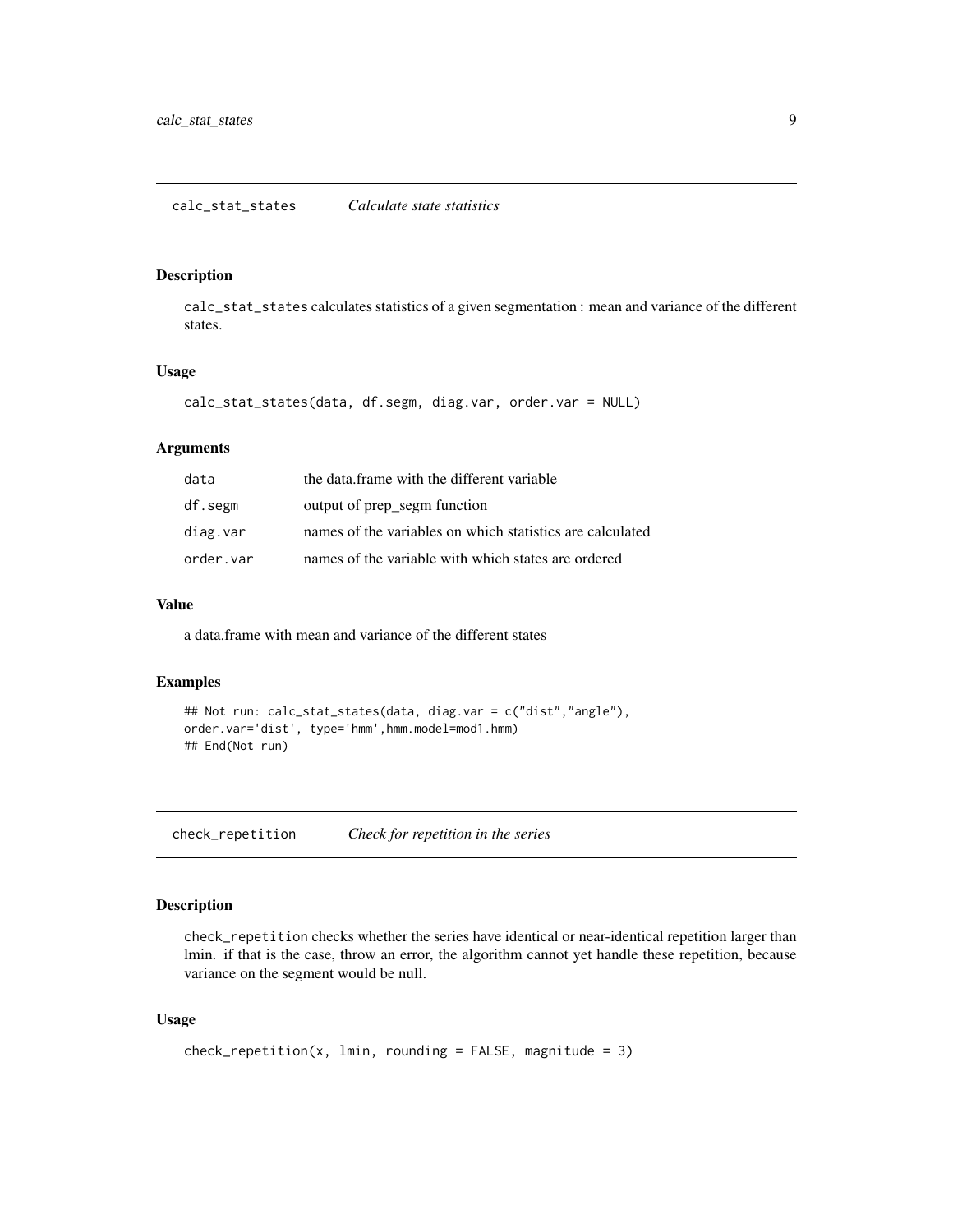#### <span id="page-9-0"></span>Arguments

| X         | the bivariate series to be tested                                                                                                                                                                        |
|-----------|----------------------------------------------------------------------------------------------------------------------------------------------------------------------------------------------------------|
| lmin      | minimum length of segment                                                                                                                                                                                |
| rounding  | whether or not series are rounded                                                                                                                                                                        |
| magnitude | number of magnitude of standard deviation below which values are rounded.<br>i.e if magnitude $=$ 3, difference smaller than one thousand th of the standard<br>deviation are rounded to the same value. |

#### Value

a boolean, TRUE if there is any repetition larger or equal to lmin.

#### Examples

```
set.seed(42)
dat <- rbind(base::sample(seq(1,10), size= 100, replace = TRUE),
             base::sample(seq(1,10), size= 100, replace = TRUE))
check_repetition(dat, lmin = 3)
check_repetition(dat, lmin = 5)
```
<span id="page-9-1"></span>chooseseg\_lavielle *Internal Function for choosing optimal number of segment*

### Description

Choosing optimal number of segment using Marc Lavielle's method. From Emilie Lebarbier. Method based on identifying breaks in the slope of the contrast.

#### Usage

chooseseg\_lavielle(J,  $S = 0.75$ )

#### Arguments

| likelihood for each number of segment                                     |
|---------------------------------------------------------------------------|
| threshold for choosing the number of segment. See adehabitatLT::chooseseg |

#### Value

a list with optimal number of segment and full data.frame of the calculus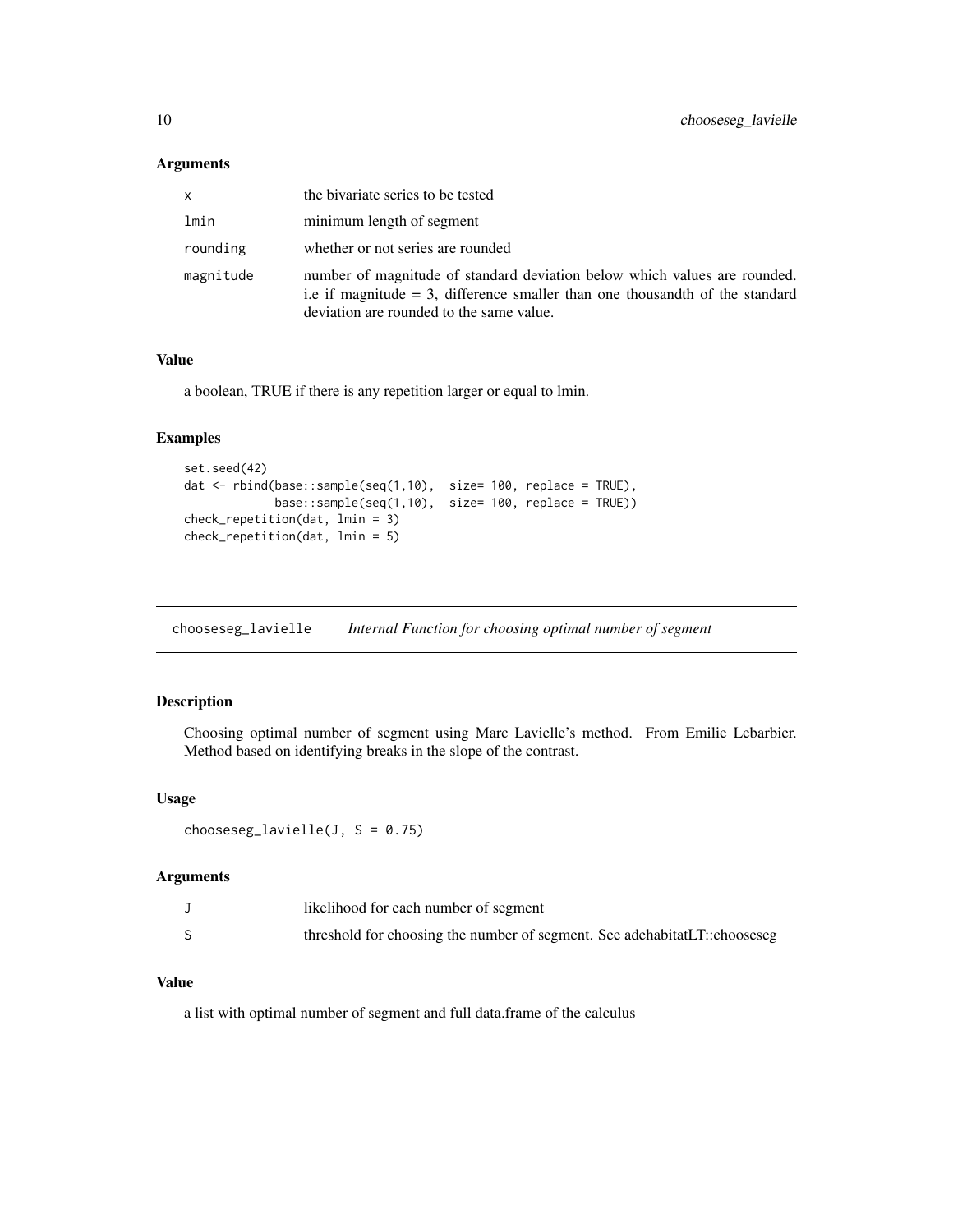<span id="page-10-0"></span>

Choosing optimal number of segment using Marc Lavielle's method. From Emilie Lebarbier. Method based on identifying breaks in the slope of the contrast.

### Usage

 $choose\_kmax(x, S = 0.75)$ 

#### Arguments

| segmentation-class object                                                 |
|---------------------------------------------------------------------------|
| threshold for choosing the number of segment. See adehabitatLT::chooseseg |

#### Value

the optimal number of segment given threshold S.

### Examples

```
## Not run:
res.seg <- segmentation(df, coord.names = c("x","y"), Kmax = 30, lmin = 10)
#find the optimal number of segment according to Lavielle's criterium with a different threshold.
choose_kmax(res.seg, S = 0.60)
```
## End(Not run)

colsums\_sapply *colsums\_sapply*

### Description

Internal function for Expectation-Maximization (EM) algorithm.

#### Usage

colsums\_sapply(i, rupt, x, mu, tau)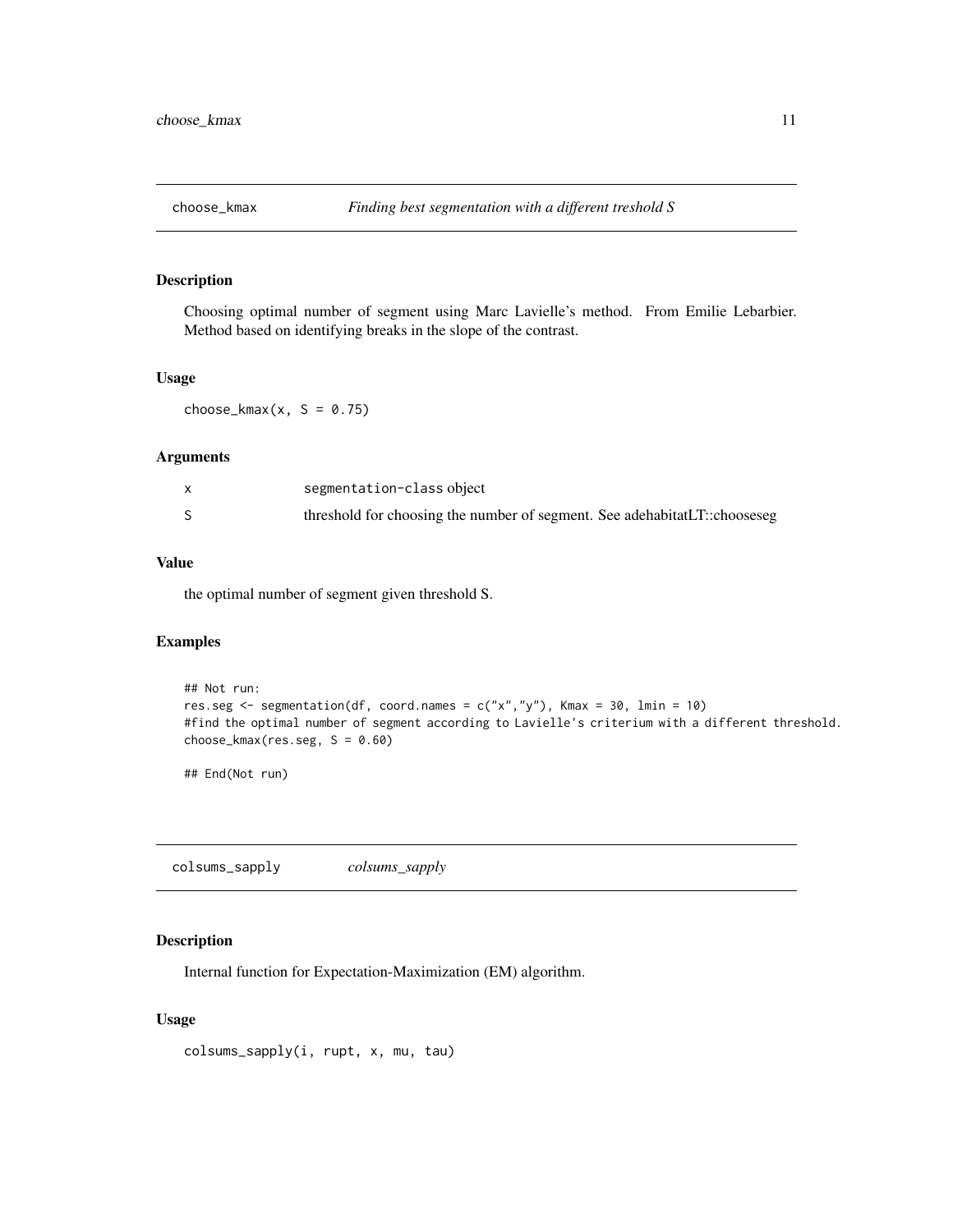#### <span id="page-11-0"></span>Arguments

| Ť.   | number of signal                   |
|------|------------------------------------|
| rupt | current estimated breaks in signal |
| x    | bivariate signal                   |
| mu   | mean parameter for each signal     |
| tau  | tau                                |
|      |                                    |

cumsum\_cpp *cumsum\_cpp*

### Description

C++ function for cumulative sum (replacing R cumsum)

Numerical Vector

#### Usage

cumsum\_cpp(x)

### Arguments

| x |
|---|
|---|

<span id="page-11-1"></span>DynProg *DynProg computes the change points given a cost matrix matD and a maximum number of segments Kmax*

### Description

DynProg computes the change points given a cost matrix matD and a maximum number of segments Kmax

#### Usage

DynProg(matD, Kmax)

#### Arguments

| matD | the cost Matrix os size n x n  |
|------|--------------------------------|
| Kmax | the maximal number of segments |

### Value

a list with J.est a vector with Kmax value, the Kth is the minimum contrast for a model with K segments (-J.est is the log-likelihood) and with t.test a matrix, line K are the coordinates of the change points for a model with K segments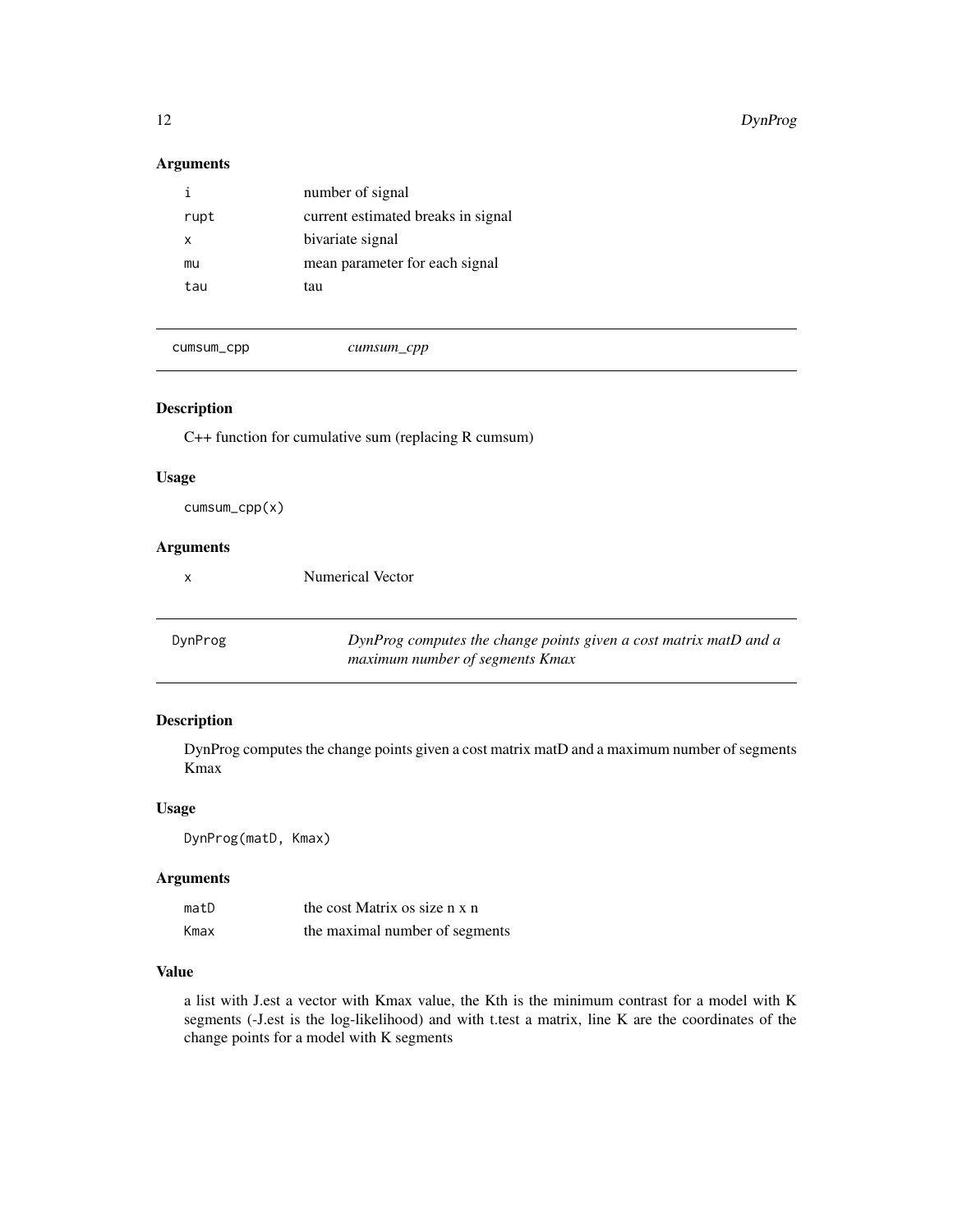<span id="page-12-0"></span>This function finds the best segmentation given a Cost Matrix using a dynamic programming algorithm. C++ implementation of [DynProg](#page-11-1)

### Usage

DynProg\_algo\_cpp(matD, Kmax)

### Arguments

| matD | <b>Cost Matrix</b> |
|------|--------------------|
| Kmax | number of segments |

EM.algo\_simultanee *EM.algo\_simultanee caculates the MLE of phi for given change-point instants*

#### Description

EM.algo\_simultanee caculates the MLE of phi for given change-point instants

#### Usage

```
EM.algo_simultanee(x, rupt, P, phi, eps = 1e-06, sameSigma = FALSE)
```
#### Arguments

| x         | bivariate signal                        |
|-----------|-----------------------------------------|
| rupt      | ahe sequence of change points           |
|           | number of clusters                      |
| phi       | starting value for the parameter        |
| eps       | eps                                     |
| sameSigma | TRUE if segments have the same variance |

#### Value

a list with phi, the MLE, tau =(taukj) the probability for segment k to belong to classe,lyinc =  $lvinc, empty = empty, dv = dv$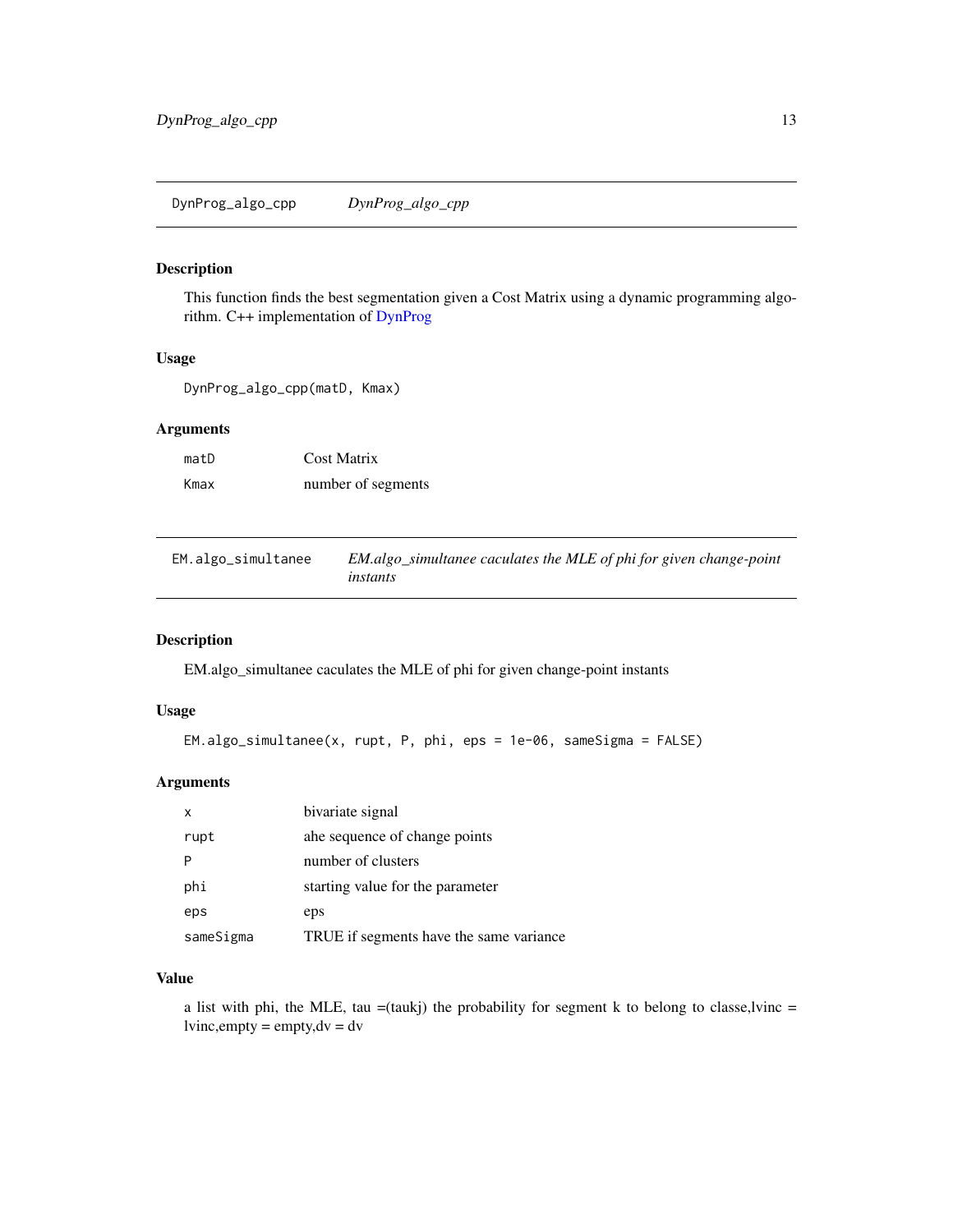```
EM.algo_simultanee_Cpp
```
*EM.algo\_simultanee caculates the MLE of phi for given change-point instants and for a fixed number of clusters*

### Description

EM.algo\_simultanee caculates the MLE of phi for given change-point instants and for a fixed number of clusters

#### Usage

```
EM.algo_simultanee_Cpp(x, rupt, P, phi, eps = 1e-06, sameSigma = FALSE)
```
### Arguments

| x         | bivariate signal                        |
|-----------|-----------------------------------------|
| rupt      | ahe sequence of change points           |
|           | number of clusters                      |
| phi       | starting value for the parameter        |
| eps       | eps                                     |
| sameSigma | TRUE if segments have the same variance |

#### Value

a list with phi, the MLE, tau  $=$ (taukj) the probability for segment k to belong to classe,lyinc  $=$  $lvinc, empty = empty, dv = dv$ 

| EM.init_simultanee |                                                          | EM.init_simultanee proposes an inial value for the EM algorithm |
|--------------------|----------------------------------------------------------|-----------------------------------------------------------------|
|                    | based on a hierarchical clustering algorithm (ascending) |                                                                 |

#### Description

EM.init\_simultanee proposes an inial value for the EM algorithm based on a hierarchical clustering algorithm (ascending)

#### Usage

EM.init\_simultanee(x, rupt, K, P)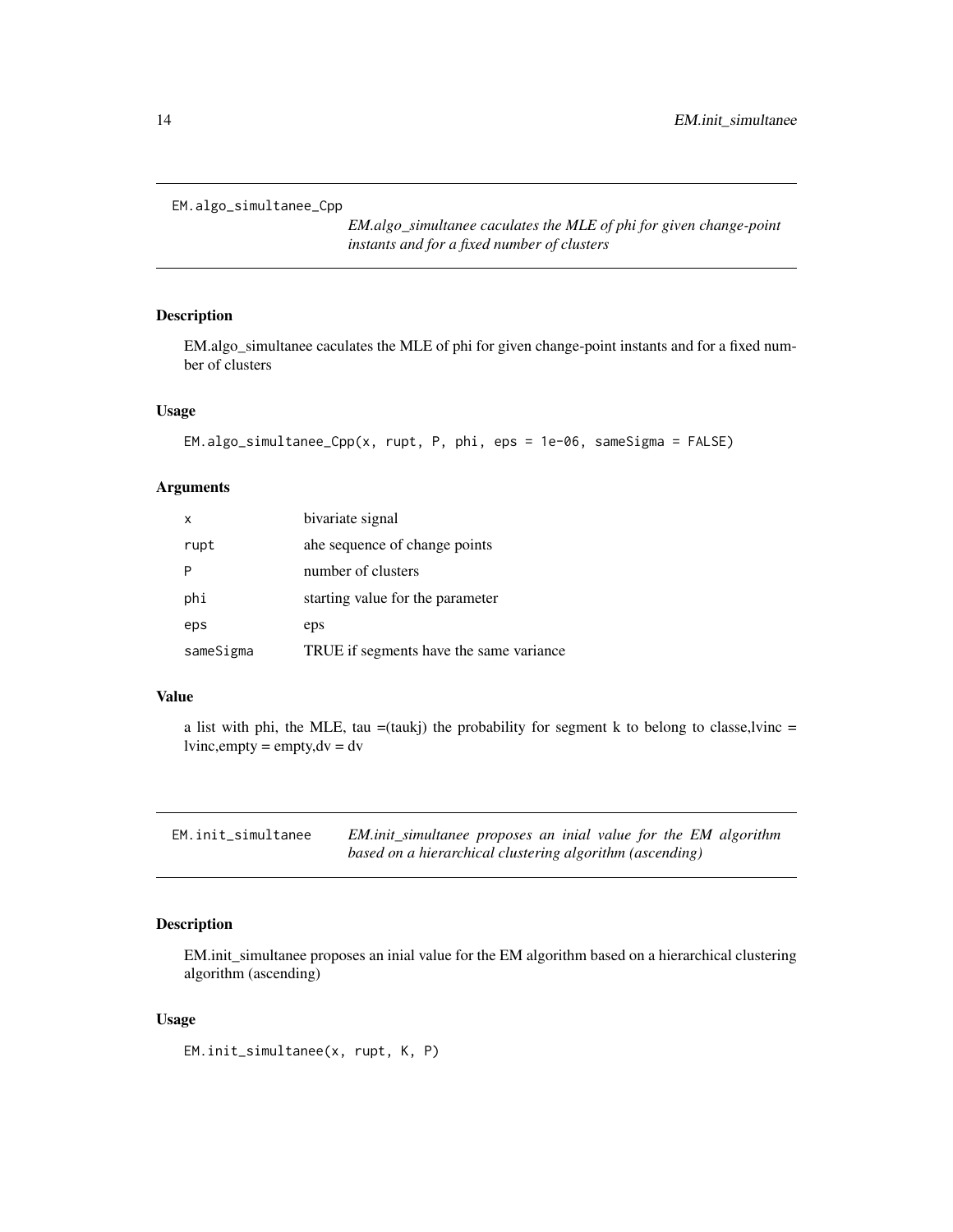### <span id="page-14-0"></span>Estep\_simultanee 15

### Arguments

| x    | the bivariate signal                  |
|------|---------------------------------------|
| rupt | the change point instants, data.frame |
| Κ    | number of segments                    |
|      | number of clusters                    |

#### Value

phi0 : candidate for the EM algorithm

| Estep_simultanee | Estep_simultanee computes posterior probabilities and incomplete- |
|------------------|-------------------------------------------------------------------|
|                  | data log-likelihood for mixture models                            |

### Description

Estep\_simultanee computes posterior probabilities and incomplete-data log-likelihood for mixture models

### Usage

```
Estep_simultanee(logdensity, phi, eps = 1e-09)
```
### Arguments

| logdensity | is a $K^*P$ matrix containing the conditinal log-densities for each segment |
|------------|-----------------------------------------------------------------------------|
| phi        | a list containing the parameters of the mixture                             |
| eps        | eps                                                                         |

### Value

a list with tau a K\*P matrix, tau kj is the posterior probability for segment k to belong to classe j and lvinc, the incomplete log vrais  $P(X=x)$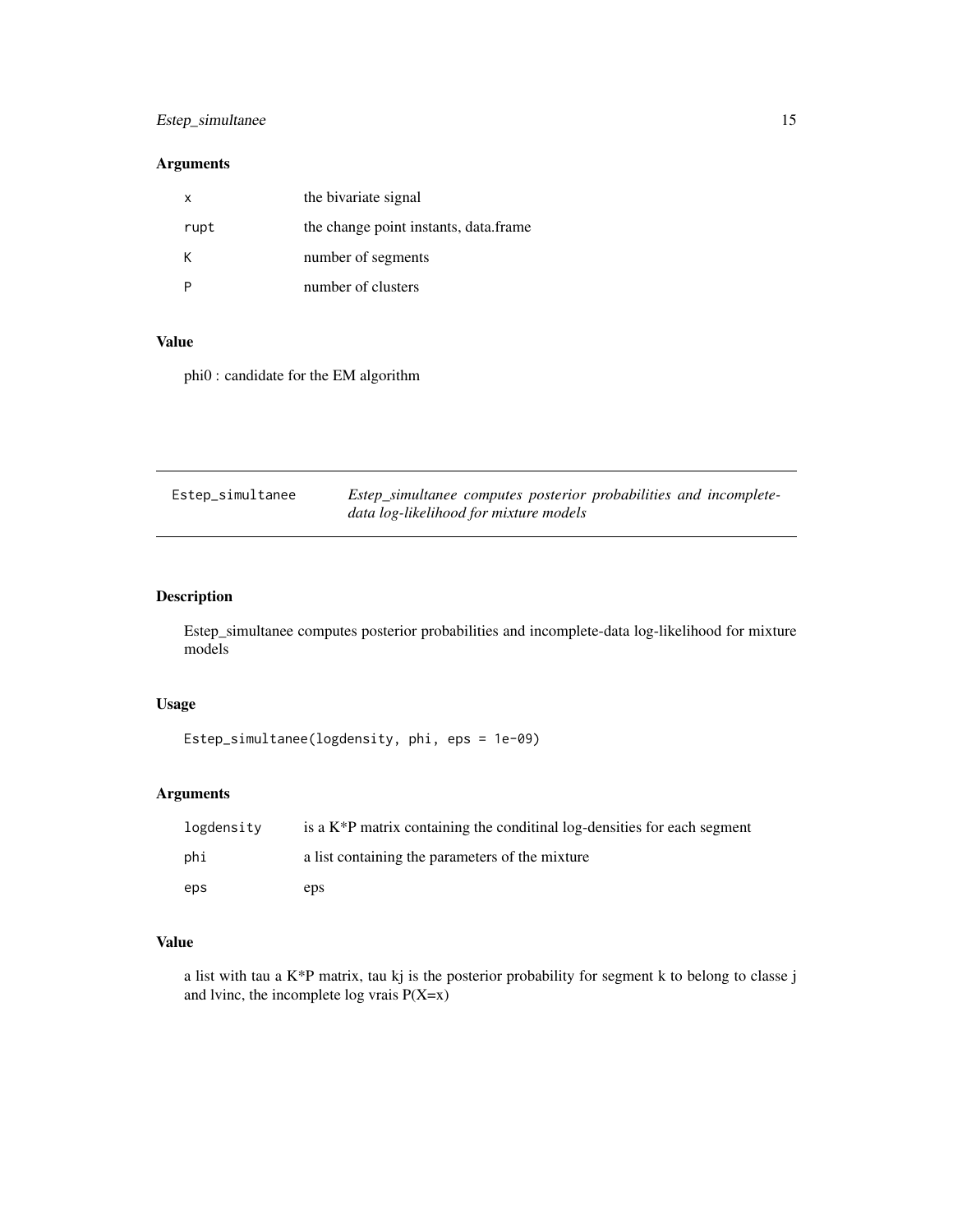<span id="page-15-0"></span>

find\_mu\_sd calculates statistics of a given segmentation : mean and variance of the different states.

#### Usage

```
find_mu_sd(df.states, diag.var)
```
### Arguments

| df.states | a list of data frame                                      |
|-----------|-----------------------------------------------------------|
| diag.var  | names of the variables on which statistics are calculated |

#### Value

a data.frame with mean and variance of the different states

| Gmean_simultanee | Gmean_simultanee calculates the cost matrix for a segmentation |
|------------------|----------------------------------------------------------------|
|                  | model with changes in the mean and variance for all signals    |

### Description

Gmean\_simultanee calculates the cost matrix for a segmentation model with changes in the mean and variance for all signals

#### Usage

```
Gmean_simultanee(Don, lmin, sameVar = FALSE)
```
### Arguments

| Don     | the bivariate signal                           |
|---------|------------------------------------------------|
| lmin    | minimum size for a segment, default value is 2 |
| sameVar | whether variance is the same for each segment. |

#### Value

the cost matrix  $G(i,j)$  which contains the variance of the data between point  $(i+1)$  to point j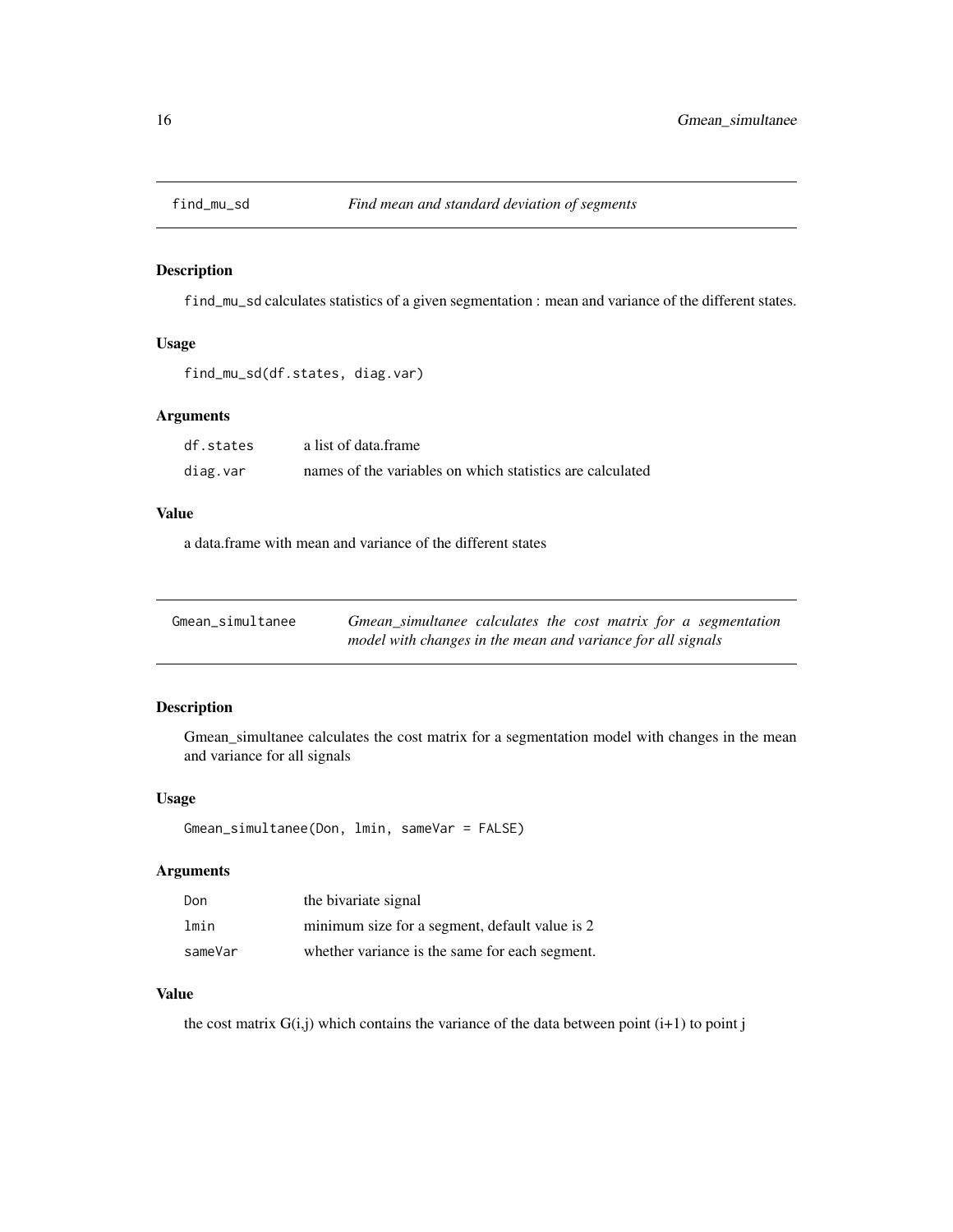<span id="page-16-0"></span>Gmixt\_algo\_cpp *Gmixt\_algo\_cpp*

#### Description

Internal C++ algorithm for computing the cost matrix.

#### Usage

Gmixt\_algo\_cpp(zi, lgi, P, mvec, wk, svec, prop)

### Arguments

| zi   | vector of observations                       |
|------|----------------------------------------------|
| lgi  | vector of indices                            |
| P    | number of class                              |
| mvec | vector of means for each class               |
| wk   | temporary vector for calculations            |
| svec | vector of standard deviations for each class |
| prop | mixture vector                               |
|      |                                              |

<span id="page-16-1"></span>Gmixt\_simultanee *Gmixt\_simultanee calculates the cost matrix for a segmentation/clustering model*

#### Description

Gmixt\_simultanee calculates the cost matrix for a segmentation/clustering model

#### Usage

```
Gmixt_simultanee(Don, lmin, phi)
```
### Arguments

| Don  | the bivariate signal           |
|------|--------------------------------|
| lmin | the minimum size for a segment |
| phi  | the parameters of the mixture  |

#### Value

a matrix  $G(i,j)$ , the mixture density for segment between points  $(i+1)$  to  $j =$ 

$$
\sum_{p=1}^{P} \log(\pi_p f(y^{ij}; \theta_p))
$$

Rq: this density if factorized in order to avoid numerical zeros in the log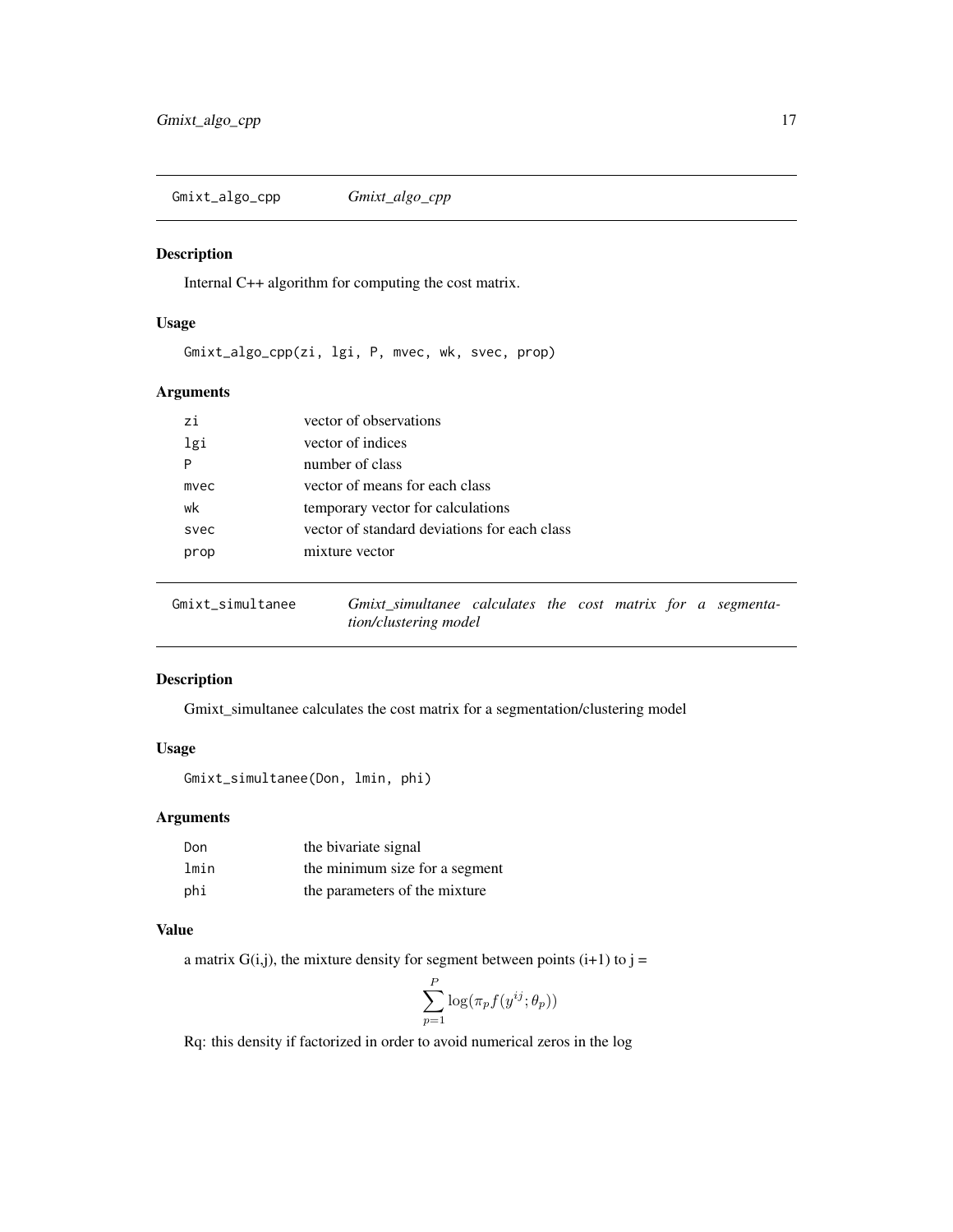<span id="page-17-0"></span>Gmixt\_simultanee\_fullcpp

*Gmixt\_simultanee\_fullcpp*

#### Description

C++ function replacing [Gmixt\\_simultanee](#page-16-1)

#### Usage

Gmixt\_simultanee\_fullcpp(Don, lmin, prop, mu, s)

### Arguments

| Don  | <b>Bivariate Signal</b>       |
|------|-------------------------------|
| lmin | minimum length of segments    |
| prop | mixture parameters            |
| mu   | mean parameters               |
| S    | standard deviation paramaters |
|      |                               |

hybrid\_simultanee hybrid\_simultanee *performs a simultaneous seg - clustering for bivariate signals.*

### Description

It is an algorithm which combines dynamic programming and the EM algorithm to calculate the MLE of phi and T, which are the mixture parameters and the change point instants. this algorithm is run for a given number of clusters, and estimates the parameters for a segmentation/clustering model with P clusters and 1:Kmax segments

### Usage

```
hybrid_simultanee(x, P, Kmax, lmin = 3, sameSigma = TRUE,
  sameVar.init = FALSE, eps = 1e-06, lissage = TRUE, pureR = F)
```
#### Arguments

| X         | the two-dimensionnal signal, one line per dimension |
|-----------|-----------------------------------------------------|
| P         | the number of classes                               |
| Kmax      | the maximal number of segments                      |
| lmin      | minimum length of segment                           |
| sameSigma | should segment have the same variance               |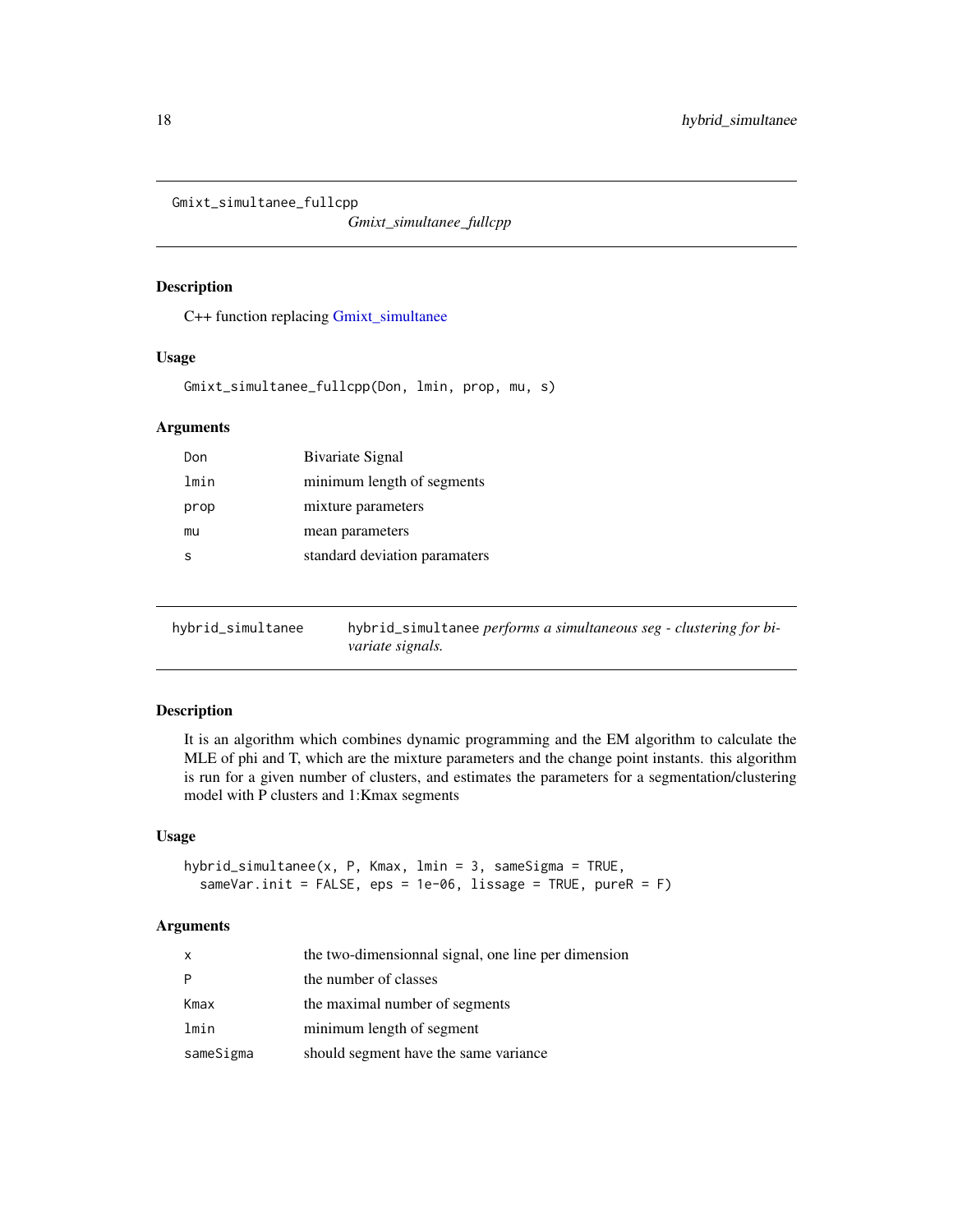#### <span id="page-18-0"></span>initialisePhi 19

| sameVar.init | sameVar.init                                                  |
|--------------|---------------------------------------------------------------|
| eps          | eps                                                           |
| lissage      | should likelihood be smoothed                                 |
| pureR        | should algorithm run in full R or use Rcpp speed improvements |

### Value

a list with Linc, the incomplete loglikelihood =Linc,param=paramtau posterior probability

| initialisePhi | initialisePhi is the constructor for a set of parameters for a segclust |
|---------------|-------------------------------------------------------------------------|
|               | model                                                                   |

### Description

initialisePhi is the constructor for a set of parameters for a segclust model

### Usage

initialisePhi(P, val = -Inf)

## Arguments

| P   | number of classes                                |
|-----|--------------------------------------------------|
| val | the value used for initilisation default is -Inf |

### Value

a set of parameter phi

likelihood *Generic function for likelihood*

### Description

Generic function for likelihood

### Usage

likelihood(x, ...)

### Arguments

| X       | object from which likelihood can be extracted |
|---------|-----------------------------------------------|
| $\cdot$ | additional parameters                         |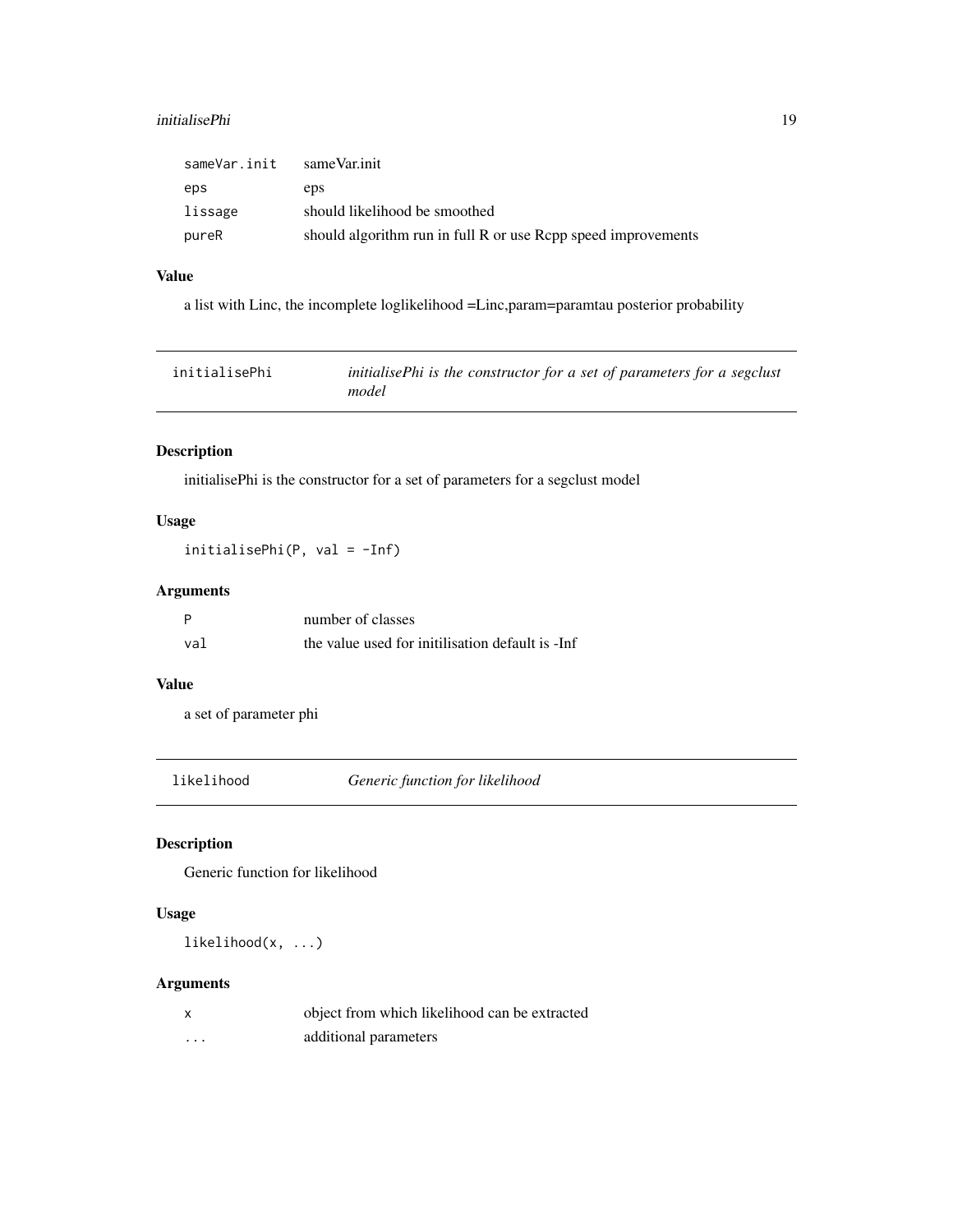<span id="page-19-0"></span>logdens\_simultanee\_cpp

*logdens\_simultanee\_cpp*

#### Description

Calculate logdensity of a bivariate signal

### Usage

```
logdens_simultanee_cpp(xk, mu, sigma, prop)
```
logdens\_simultanee(xk, phi)

#### Arguments

| xk    | the bivaraiate signal                        |
|-------|----------------------------------------------|
| mu    | mean parameter for each signal               |
| sigma | standard deviation parameter for each signal |
| prop  | mixture parameter                            |
| phi   | parameters of the mixture, P components      |

### Value

the value of the log density

map\_segm plot\_segm *plot segmented traject on a map.*

#### Description

plot\_segm plot segmented traject on a map.

#### Usage

```
map\_segm(data, output, interactive = F, html = F, scale = 1,UTMstring = "+proj=longlat +datum=WGS84 +no_defs", width = 400,
 height = 400, order = NULL, pointsize = 1, linesize = 0.5,
 coord.names = c("x", "y")
```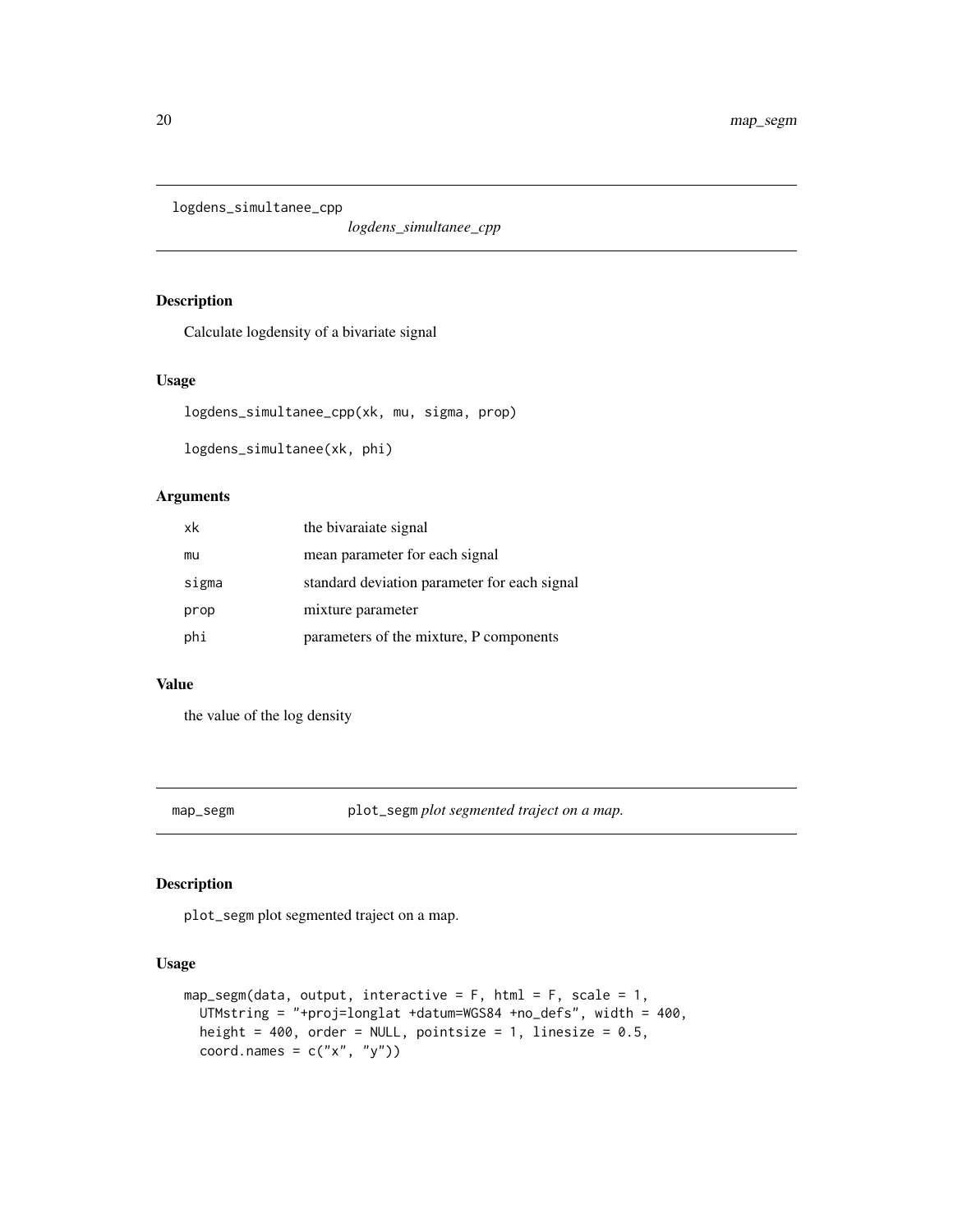### <span id="page-20-0"></span>matrixRupt 21

#### Arguments

| data        | the data frame with the different variable                                       |
|-------------|----------------------------------------------------------------------------------|
| output      | outputs of the segmentation or segclust algorithm for one number of segment      |
| interactive | should graph be interactive with leaflet?                                        |
| html        | should the graph be incorporated in a markdown file through htmltools::tagList() |
| scale       | for dividing coordinates to have compatibility with leaflet                      |
| UTMstring   | projection of the coordinates                                                    |
| width       | width                                                                            |
| height      | height                                                                           |
| order       | should cluster be ordered                                                        |
| pointsize   | size of points                                                                   |
| linesize    | size of lines                                                                    |
| coord.names | names of coordinates                                                             |

### Value

a graph

#### Examples

```
## Not run:
#res.seg is a result of the segmentation-only algorithm :
nseg = 10outputs = res.seg$outputs[[paste(nseg, "segments")]]
map <- map_segm(data=res.seg$data,output=outputs)
#res.segclust is a result of the segmentation-clusturing algorithm :
nseg = 10; ncluster = 3
outputs = res.segclust$outputs[[paste(ncluster,"class -",nseg, "segments")]]
map <- map_segm(data=res.seg$data,output=outputs)
```
## End(Not run)

| matrixRupt | matrix Rupt transforms a vector of change point into a data frame with<br>start and end of every segment |
|------------|----------------------------------------------------------------------------------------------------------|
|            |                                                                                                          |

### Description

matrixRupt transforms a vector of change point into a data.frame with start and end of every segment

#### Usage

matrixRupt(x, vectorRupt)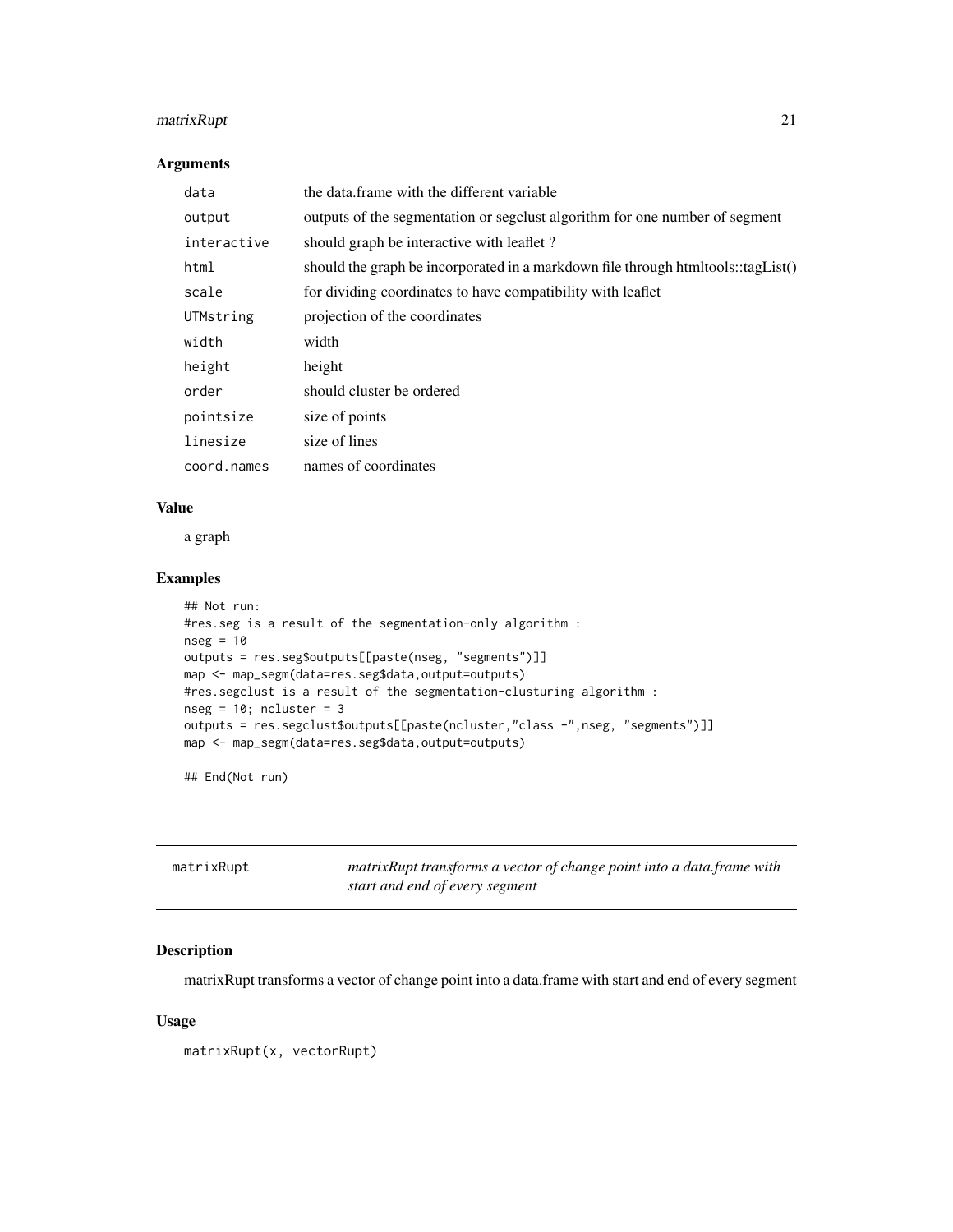#### Arguments

|            | the                                    |
|------------|----------------------------------------|
| vectorRupt | the vector containing the change point |

#### Value

the matrix of change point

Mstep\_simultanee *Mstep\_simultanee computes the MLE within the EM framework*

#### Description

Mstep\_simultanee computes the MLE within the EM framework

### Usage

Mstep\_simultanee(x, rupt, tau, phi, sameSigma = TRUE)

### Arguments

| X         | the bivariate signal                                                                     |
|-----------|------------------------------------------------------------------------------------------|
| rupt      | the rupture dataframe                                                                    |
| tau       | the K <sup>*</sup> P matrix containing posterior probabilities of membership to clusters |
| phi       | the parameters of the mixture                                                            |
| sameSigma | TRUE if all segment have the same variance                                               |

#### Value

phi the updated value of the pramaeters

Mstep\_simultanee\_cpp *Mstep\_simultanee computes the MLE within the EM framework*

#### Description

Mstep\_simultanee computes the MLE within the EM framework

#### Usage

```
Mstep_simultanee_cpp(x, rupt, tau, phi, sameSigma = TRUE)
```
<span id="page-21-0"></span>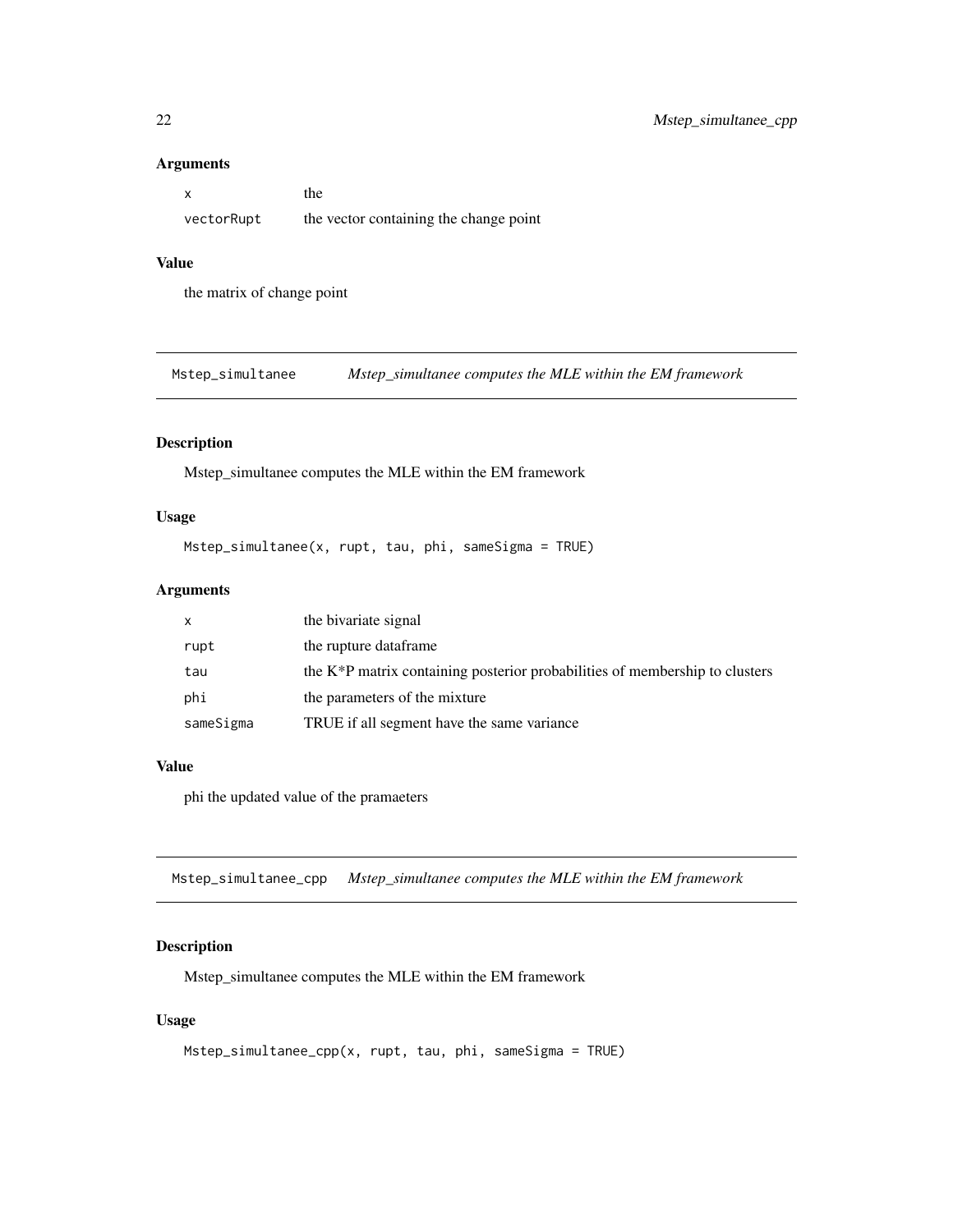### <span id="page-22-0"></span>neighborsbis 23

### Arguments

| X         | the bivariate signal                                                           |
|-----------|--------------------------------------------------------------------------------|
| rupt      | the rupture dataframe                                                          |
| tau       | the $K^*P$ matrix containing posterior probabilities of membership to clusters |
| phi       | the parameters of the mixture                                                  |
| sameSigma | whether segments have the same variance                                        |

### Value

phi the updated value of the pramaeters

| neighborsbis | neighbors tests whether neighbors of point $k$ , $P$ can be used to re- |
|--------------|-------------------------------------------------------------------------|
|              | initialize the EM algorithm and to improve the log-likelihood.          |

### Description

neighbors tests whether neighbors of point k,P can be used to re-initialize the EM algorithm and to improve the log-likelihood.

### Usage

```
neighborsbis(kv.hull, x, L, k, param, P, lmin, eps, sameSigma = TRUE,
 pureR = F)
```
### Arguments

| kv.hull   | convex hull of likelihood                                                   |
|-----------|-----------------------------------------------------------------------------|
| X         | the initial dataset                                                         |
| -L        | the likelihood                                                              |
| k         | the points of interest                                                      |
| param     | param outputs of segmentation                                               |
| P         | the number of class                                                         |
| lmin      | minimal size of the segment to be implemented                               |
| eps       | eps                                                                         |
| sameSigma | should segments have same variance?                                         |
| pureR     | should algorithm use only R functions or benefit from Rcpp faster algorithm |

### Value

smoothin likelihood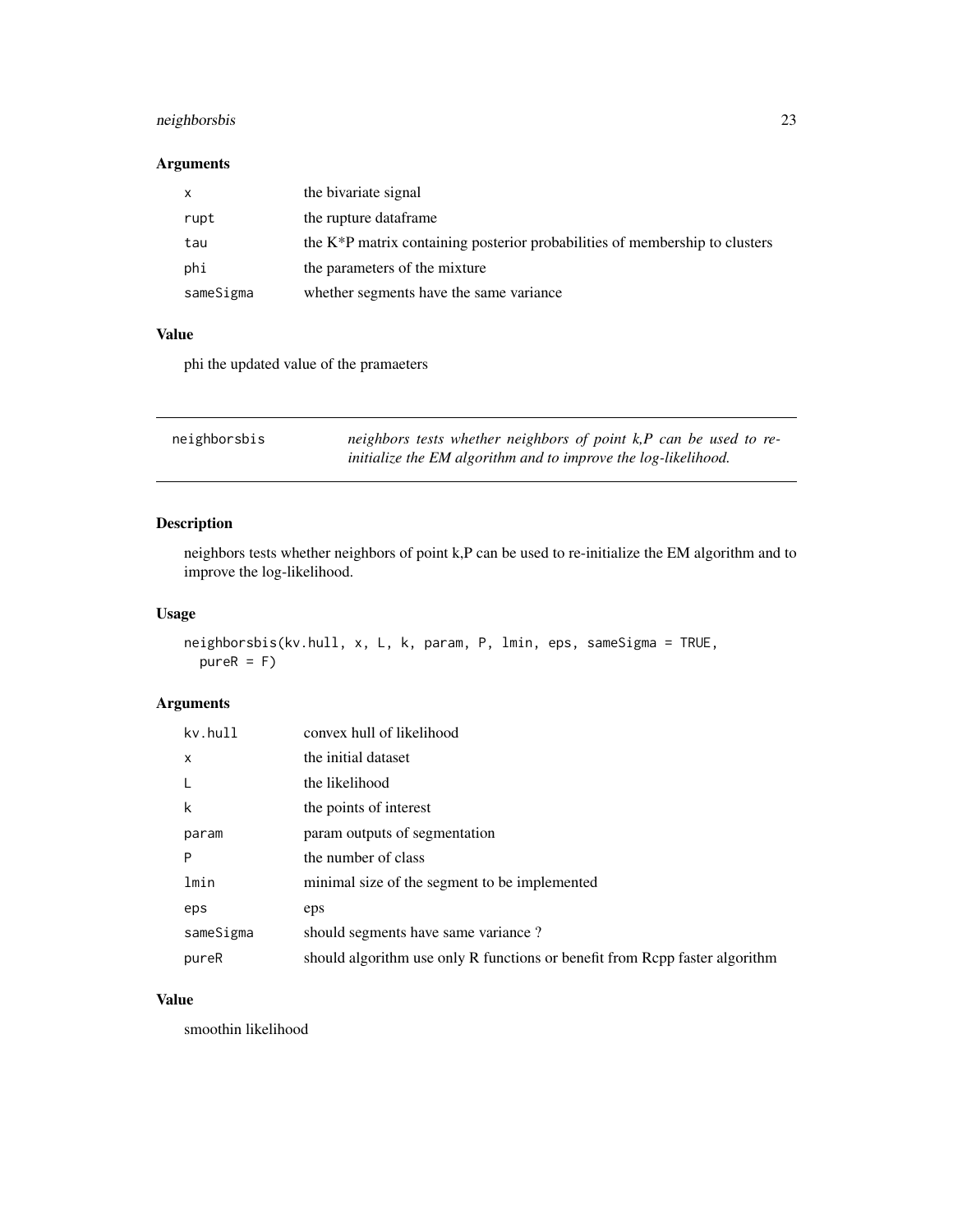<span id="page-23-1"></span><span id="page-23-0"></span>

plot\_segm plot segmented time serie.

#### Usage

```
plot_segm(data, output, interactive = F, diag.var,
  x_{col} = "expectTime", html = F, order = F, stationarity = F)
```
### Arguments

| data         | the data frame with the different variable                                                                        |
|--------------|-------------------------------------------------------------------------------------------------------------------|
| output       | outputs of the segmentation or segclust algorithm for one number of segment                                       |
| interactive  | should graph be interactive through leaflet?                                                                      |
| diag.var     | names of the variables on which statistics are calculated                                                         |
| x_col        | column name for time                                                                                              |
| html         | should the graph be incorporated in a markdown file through htmltools::tagList()                                  |
| order        | should cluster be ordered                                                                                         |
| stationarity | if TRUE, cut each segment in three and plot each part with its own mean to<br>assess stationarity of each segment |

#### Value

a graph

### Examples

```
## Not run:
#res.segclust is the results of the segmentation-clustering algorithm
ncluster = 3
nseg = 10g <- plot_segm(data = res.segclust$data, output =
 res.segclust$outputs[[paste(ncluster,"class -",nseg, "segments")]],
  diag.var = x$`Diagnostic variables`,x_col = 'dateTime)
#res.seg is the results of the segmentation-only algorithm
nseg = 10
 g <- plot_segm(data = res.segclust$data,
 output = res.segclust$outputs[[paste(nseg, "segments")]],
 diag.var = x$`Diagnostic variables`,x_col = 'dateTime)
```
## End(Not run)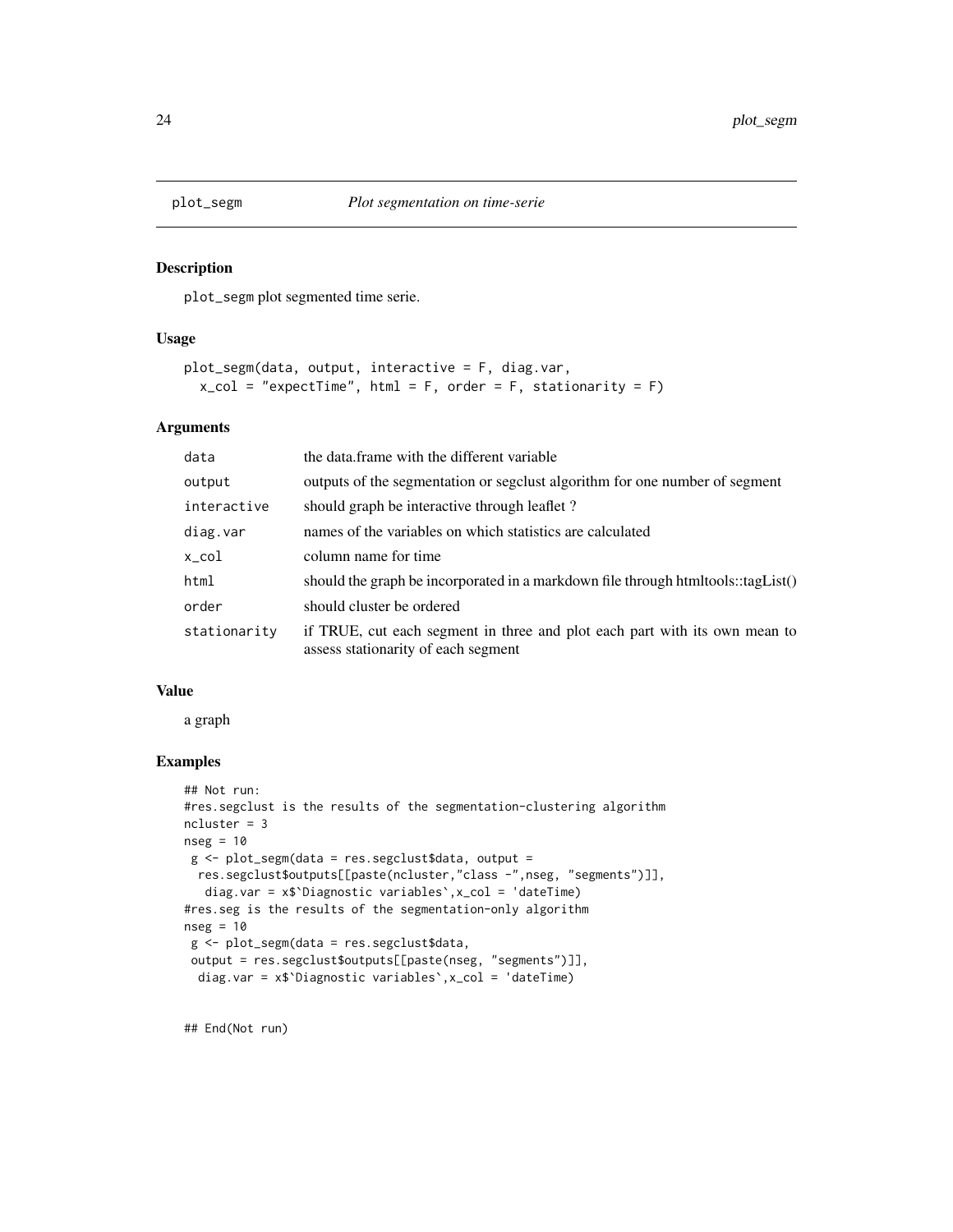<span id="page-24-0"></span>

plot\_states plot states statistics

#### Usage

```
plot_states(outputs, diag.var, position_width = 0.3, order = F)
```
#### Arguments

| outputs  | outputs of the segmentation or segclust algorithm for one number of segment |
|----------|-----------------------------------------------------------------------------|
| diag.var | names of the variables on which statistics are calculated                   |
|          | position width width between different model if several models are compared |
| order    | should cluster be ordered                                                   |

#### Value

a graph

### Examples

```
## Not run:
#res.segclust is the results of the segmentation-clustering algorithm
ncluster = 3
nseg = 10g <- plot_states(output = res.segclust$outputs[[paste(ncluster,"class -",nseg, "segments")]],
diag.var = c("dist","angle2")
#res.seg is the results of the segmentation-only algorithm
nseg = 10g <- plot_states(output = res.segclust$outputs[[paste(nseg, "segments")]],
diag.var = c("dist", "angle2")## End(Not run)
```
prepare\_HMM *Prepare HMM output for proper comparison plots*

#### Description

prepare\_HMM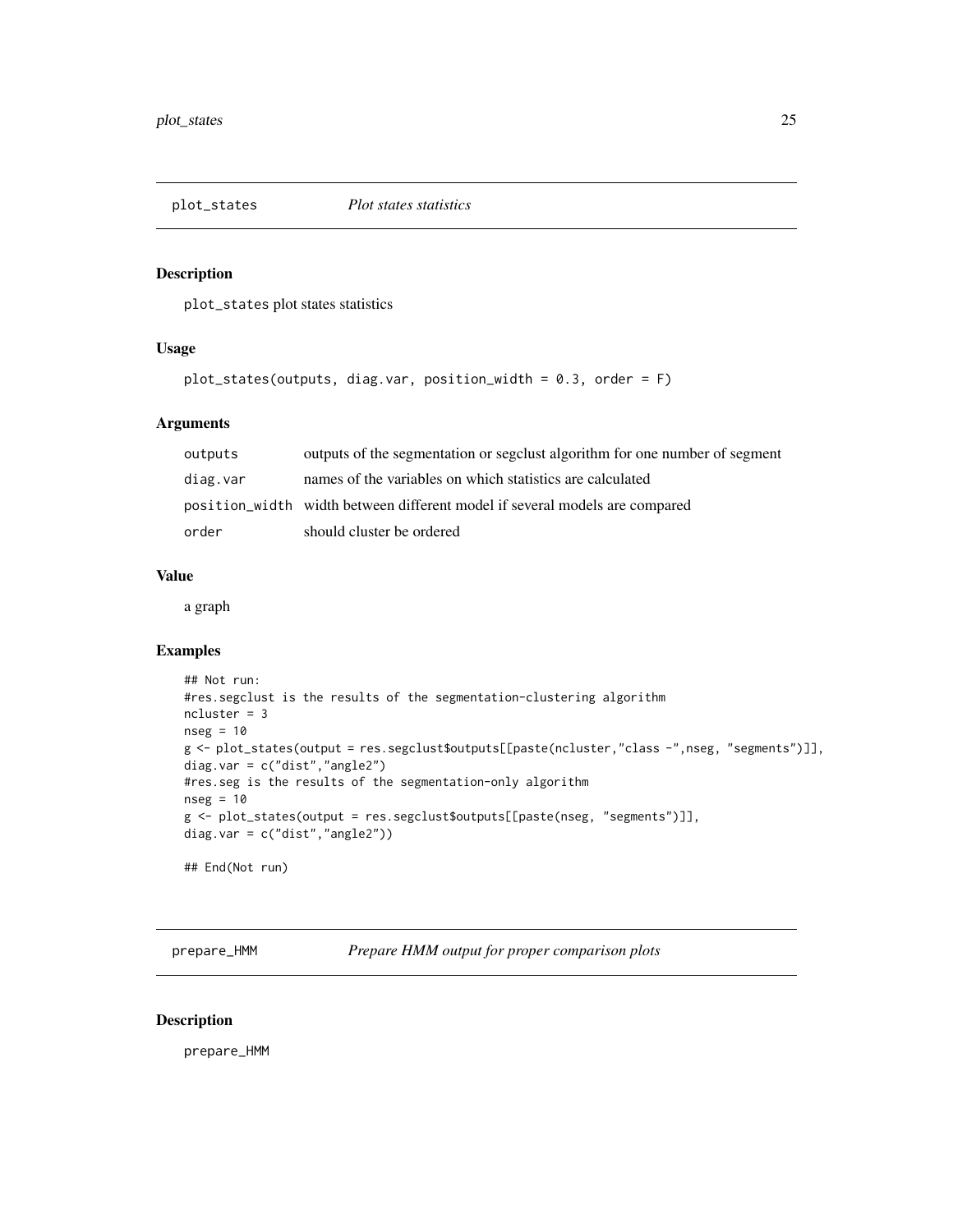#### Usage

```
prepare_HMM(data, hmm.model = NULL, diag.var, order.var = diag.var[1])
```
#### Arguments

| data            | data      |
|-----------------|-----------|
| $hmm$ . $model$ | hmm.model |
| diag.var        | diag.var  |
| order.var       | order.var |

#### Examples

```
## Not run:
# Example taken from moveHMM package.
# 1. simulate data
# define all the arguments of simData
nbAnimals <- 1
nbStates <- 2
nbCovs <- 2
mu<-c(15,50)
sigma<-c(10,20)
angleMean <- c(pi,0)
kappa < c(0.7, 1.5)stepPar <- c(mu,sigma)
anglePar <- c(angleMean,kappa)
stepDist <- "gamma"
angleDist <- "vm"
zeroInflation <- FALSE
obsPerAnimal <- c(50,100)
data <- moveHMM::simData(nbAnimals=nbAnimals,nbStates=nbStates,
                stepDist=stepDist,angleDist=angleDist,
                stepPar=stepPar,anglePar=anglePar,nbCovs=nbCovs,
                zeroInflation=zeroInflation,
                obsPerAnimal=obsPerAnimal)
### 2. fit the model to the simulated data
# define initial values for the parameters
mu0 < -c(20, 70)sigma0 <- c(10,30)
kappa0 \leq c(1,1)stepPar0 <- c(mu0,sigma0) # no zero-inflation, so no zero-mass included
anglePar0 <- kappa0 # the angle mean is not estimated,
# so only the concentration parameter is needed
formula <- ~cov1+cos(cov2)
m <- moveHMM::fitHMM(data=data,nbStates=nbStates,stepPar0=stepPar0,
         anglePar0=anglePar0,formula=formula,
         stepDist=stepDist,angleDist=angleDist,angleMean=angleMean)
### 3. Transform into a segmentation-class object
```
res.hmm <- prepare\_HMM(data=data, hmm.model = m, diag.var = c("step","angle"))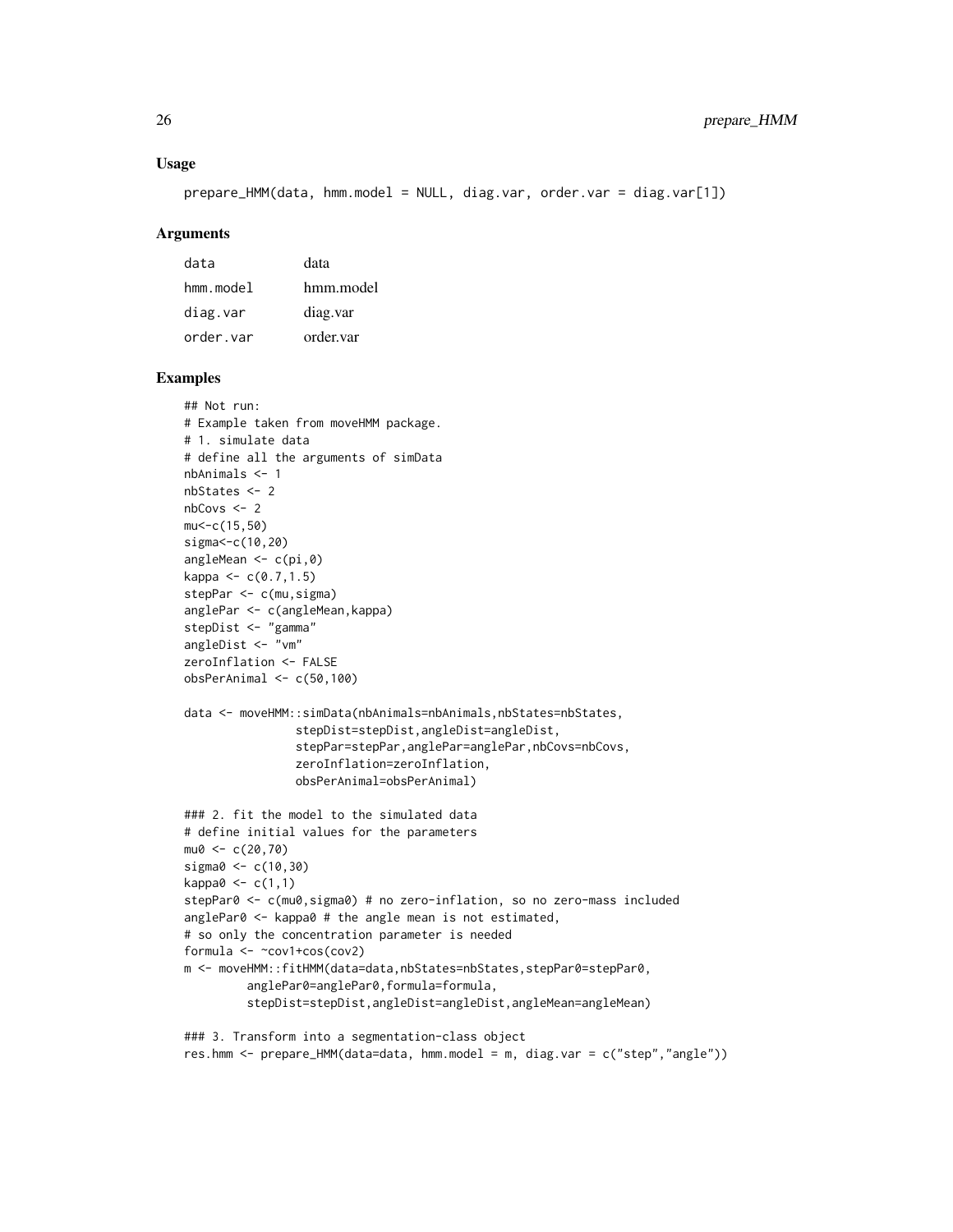### <span id="page-26-0"></span>prepare\_shiftfit 27

### 4. you can now apply the same function than for segclust2d outputs plot(res.hmm) segmap(res.hmm)

## End(Not run)

prepare\_shiftfit *Prepare shiftfit output for proper comparison plots*

#### Description

prepare\_shiftfit

### Usage

```
prepare_shiftfit(data, shiftfit.model = NULL, diag.var,
 order.var = diag.var[1])
```
#### Arguments

| data                          | data      |
|-------------------------------|-----------|
| shiftfit.model shiftfit.model |           |
| diag.var                      | diag.var  |
| order.var                     | order.var |

#### Examples

```
## Not run:
data(simulshift)
# 1. subsample to a reasonable size
subdata <- simulshift[seq(1,30000,by = 100),]
# 2. use algorithm from marcher package
MWN.fit <- with(subdata, marcher::estimate_shift(T=indice, X=x, Y=y,n.clust = 3))
# 3. convert output
MWN.segm <- prepare_shiftfit(subdata,MWN.fit,diag.var = c("x","y"))
# 4. use segclust2d functions
plot(MWN.segm)
plot(MWN.segm,stationarity = TRUE)
segmap(MWN.segm)
```
## End(Not run)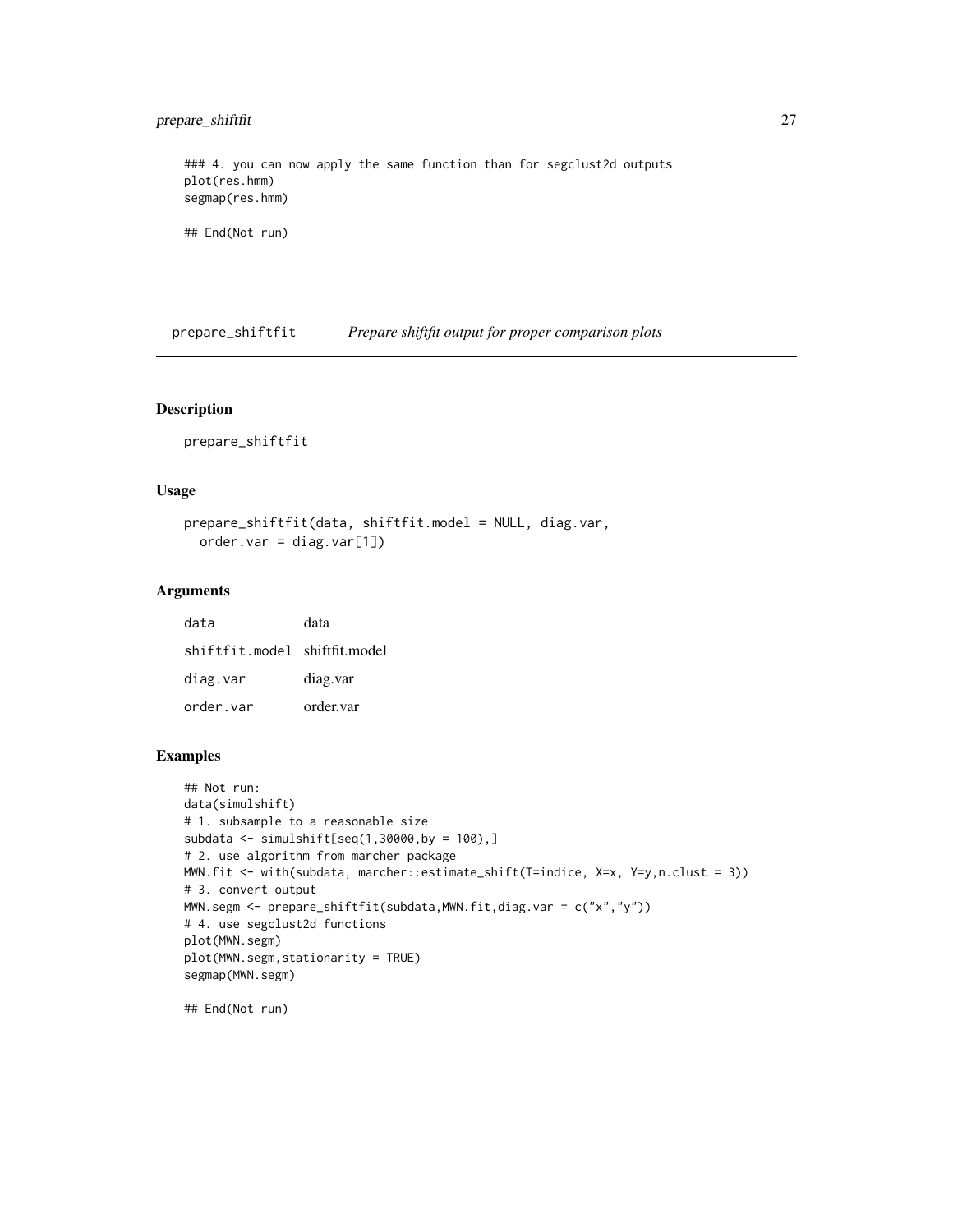<span id="page-27-0"></span>

prep\_segm find the different segment and states of a given HMM model

### Usage

prep\_segm(data, param, seg.type = NULL, nseg = NULL)

### Arguments

| data     | the data frame with the different variable |
|----------|--------------------------------------------|
| param    | the param output of the segmentation       |
| seg.type | either 'hybrid' or 'dynprog'               |
| nseg     | number of segment chosen                   |

### Value

a data.frame with states of the different segments

prep\_segm\_HMM *Internal function for HMM*

### Description

prep\_segm\_HMM

### Usage

```
prep_segm_HMM(data, hmm.model)
```
### Arguments

| data      | data      |
|-----------|-----------|
| hmm.model | hmm.model |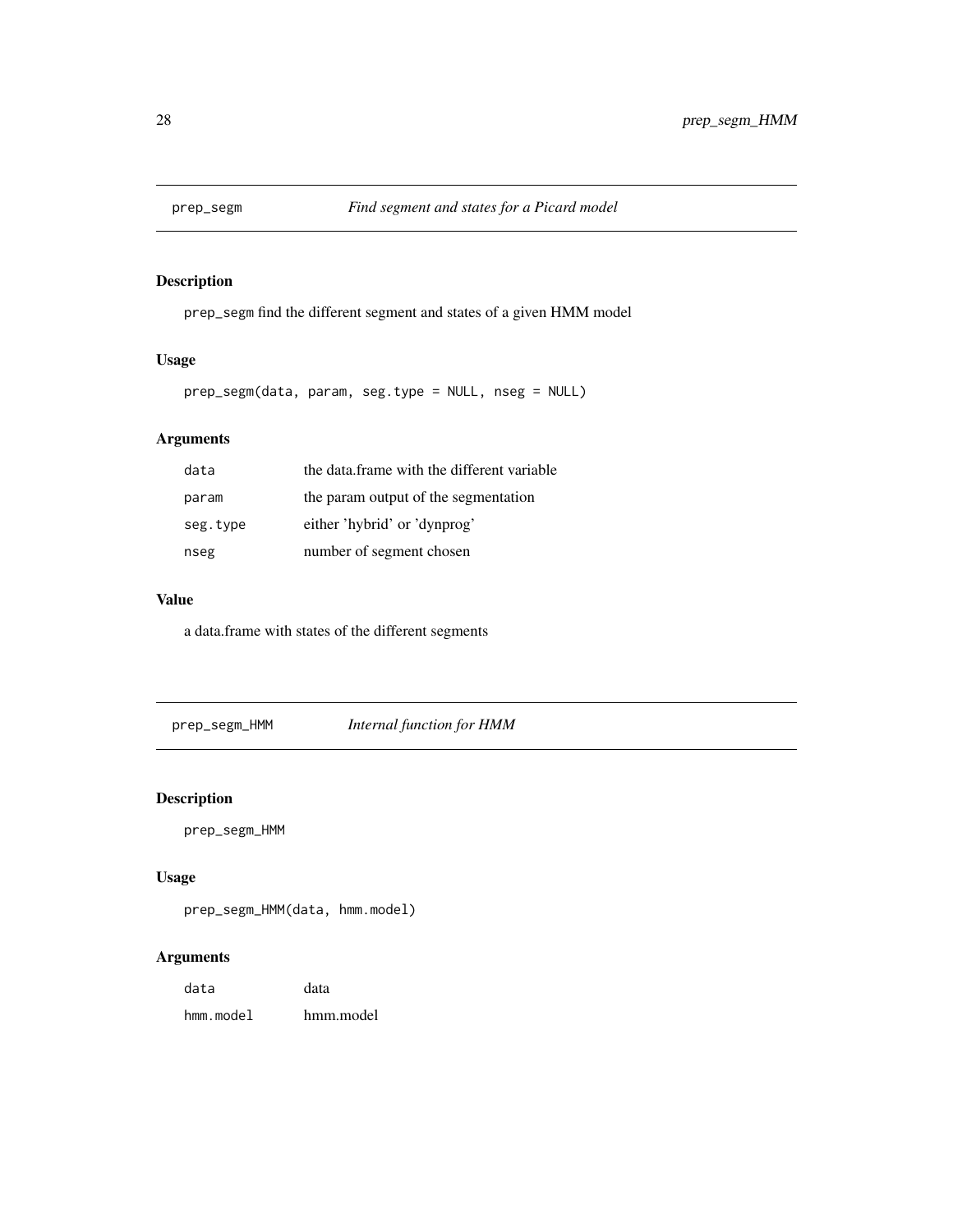<span id="page-28-0"></span>prep\_segm\_shiftfit *Internal function for HMM*

#### Description

prep\_segm\_shiftfit

### Usage

prep\_segm\_shiftfit(data, shiftfit.model)

#### Arguments

data data shiftfit.model shiftfit.model

relabel\_states *Relabel states of a segmentation/clustering output*

#### Description

relabel\_states relabel the states of a segmentation/clustering output. This allows merging different states into the same if for instance several of the model states represent the same behavioural states.

### Usage

```
relabel_states(mode.segclust, newlabel, ncluster, nseg, order = TRUE)
```
#### Arguments

| mode.segclust | segglust output                                                               |
|---------------|-------------------------------------------------------------------------------|
| newlabel      | a vector with the new names ordered, corresponding to state_ordered           |
| ncluster      | the number of cluster for which you want relabeling                           |
| nseg          | the number of segment for which you want relabeling                           |
| order         | boolean, whether this changes the ordered states or not. FALSE value obsolete |
|               | for now                                                                       |

### Value

a segmentation object with state names changed for the segmentation specified by ncluster and nseg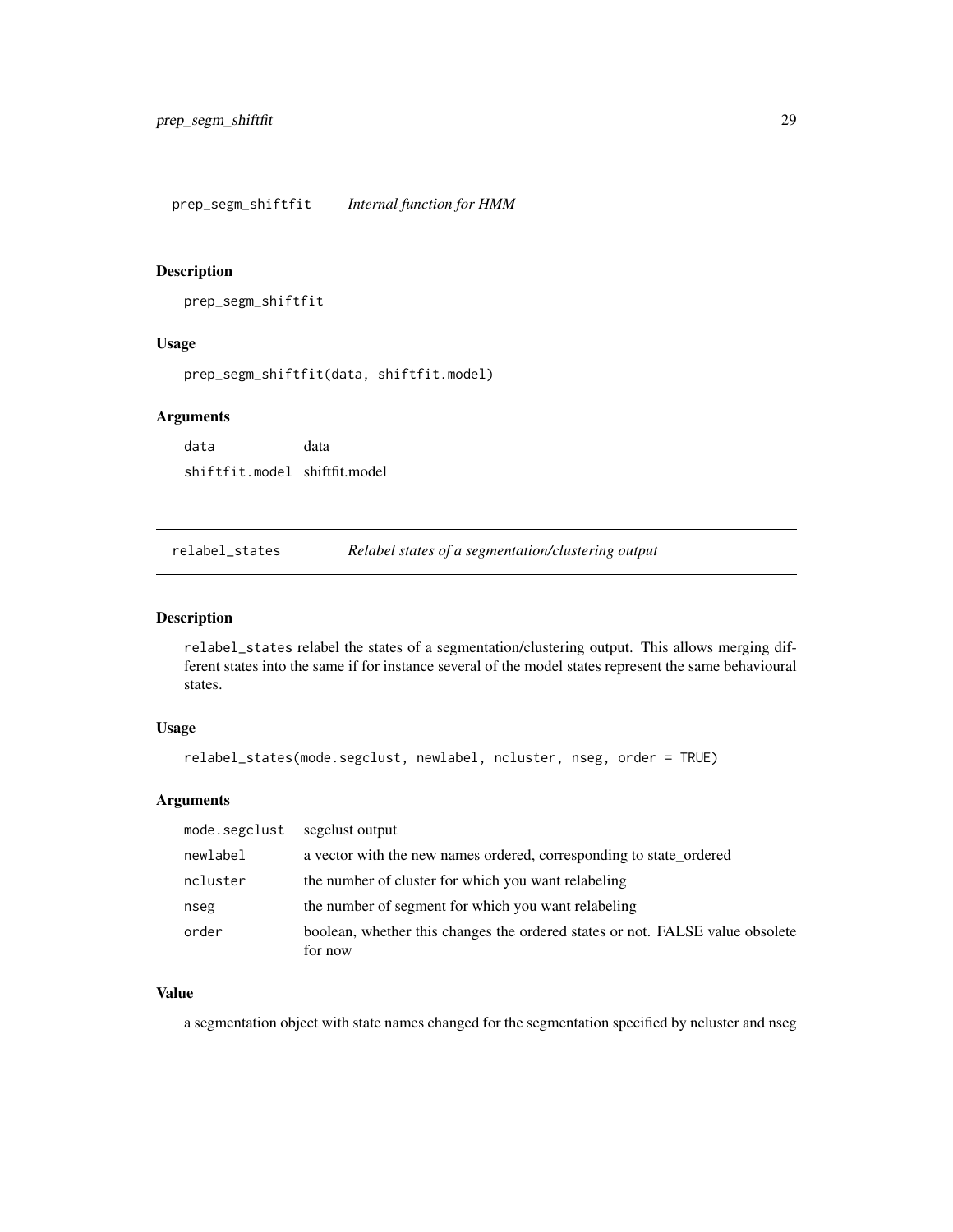<span id="page-29-0"></span>

repmap repeats a matrix

#### Usage

repmat(a, n, m)

### Arguments

| a | the base matrix                 |
|---|---------------------------------|
| n | number of repetition in lines   |
| m | number of repetition in columns |

### Value

a matrix wth n repeats of a in lines et m in columns

| ruptAsMat | ruptAsMat is an internal function to transform a vector ginvig the |
|-----------|--------------------------------------------------------------------|
|           | change point to matrix 2 columns matrix in whiech each line gives  |
|           | the beginning and the end of a segment                             |

### Description

ruptAsMat is an internal function to transform a vector ginvig the change point to matrix 2 columns matrix in whiech each line gives the beginning and the end of a segment

### Usage

```
ruptAsMat(vectRupt)
```
### Arguments

vectRupt the vector of change point

### Value

the matric containing the semgments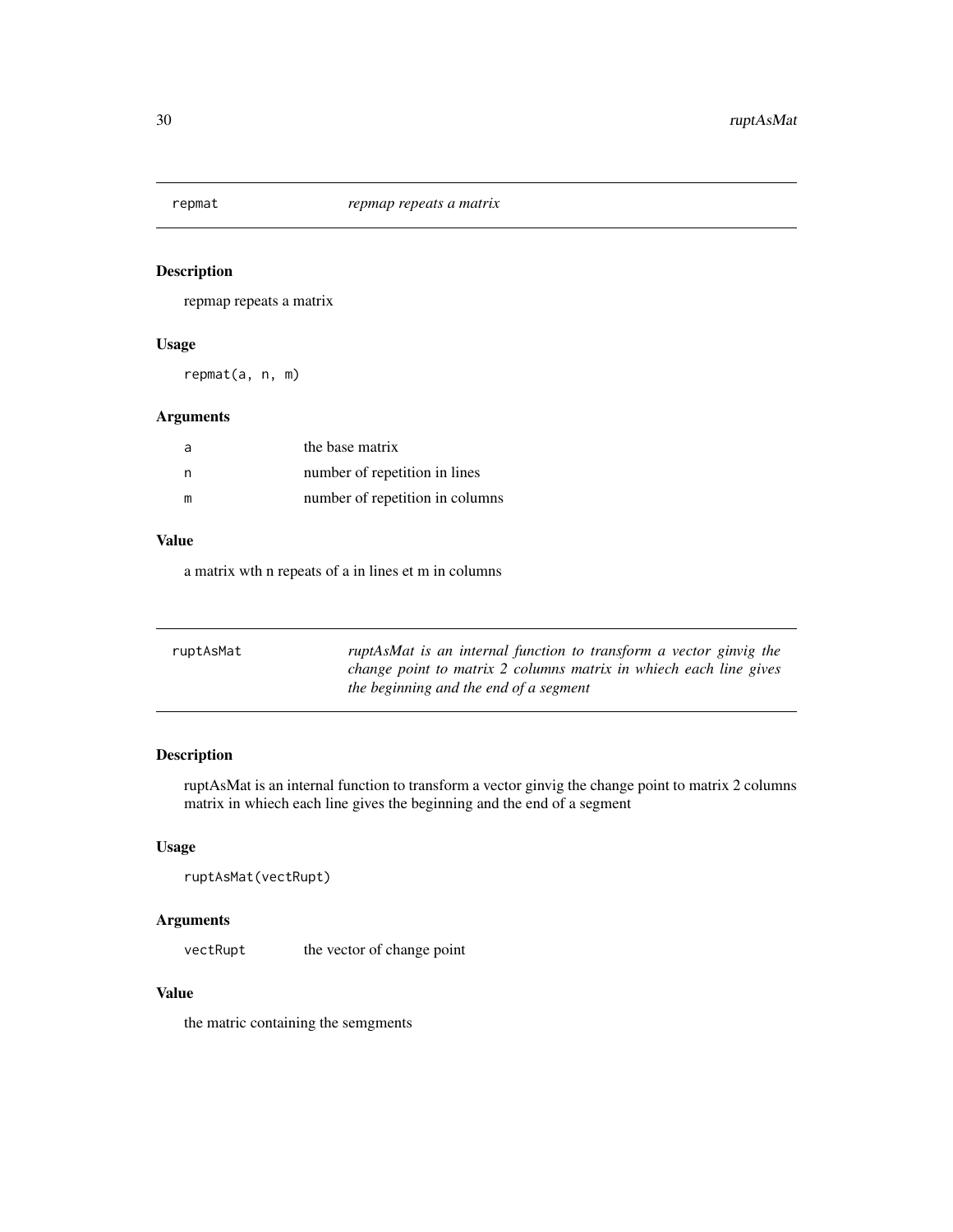<span id="page-30-0"></span>Joint Segmentation/Clustering of movement data. Method available for data.frame, move and ltraj objects. The algorithm finds the optimal segmentation for a given number of cluster and segments using an iterated alternation of a Dynamic Programming algorithm and an Expectation-Maximization algorithm. Among the different segmentation found, the best one can be chosen using the maximum of a BIC penalized likelihood.

#### Usage

```
segclust(x, ...)
## S3 method for class 'data.frame'
segclust(x, Kmax, lmin, ncluster, type = "behavior",
  seg.var = NULL, diag.var = seg.var, order.var = seg.var[1],
  coord.names = c("x", "y"), ...)
## S3 method for class 'Move'
segclust(x, Kmax, lmin, ncluster, type = "behavior",
  seg.var = NULL, diag.var = seg.var, order.var = seg.var[1],
  coord.names = c("x", "y"), ...)
## S3 method for class 'ltraj'
segclust(x, Kmax, lmin, ncluster, type = "behavior",
  seg.var = NULL, diag.var = seg.var, order.var = seg.var[1],
  coord.names = c("x", "y"), ...
```
#### Arguments

| $\mathsf{x}$ | data used for segmentation. Supported: data.frame, Move object, Itraj object                                                                                                                                                                                             |
|--------------|--------------------------------------------------------------------------------------------------------------------------------------------------------------------------------------------------------------------------------------------------------------------------|
| $\cdot$      | additional parameters given to segular internal.                                                                                                                                                                                                                         |
| Kmax         | maximum number of segments.                                                                                                                                                                                                                                              |
| lmin         | minimum length of segments.                                                                                                                                                                                                                                              |
| ncluster     | number of cluster into which segments should be grouped. Can be a vector if<br>one want to test several number of clusters.                                                                                                                                              |
| type         | type of segmentation. Either "home-range" or "behavior". Changes default val-<br>ues of arguments order, scale variable in the different functions used on the out-<br>put. Default for segmentation: "home-range"; default for segmentation/clustering<br>: "behavior". |
| seg.var      | for behavioral segmentation: names of the variables used for segmentation (ei-<br>ther one or two names).                                                                                                                                                                |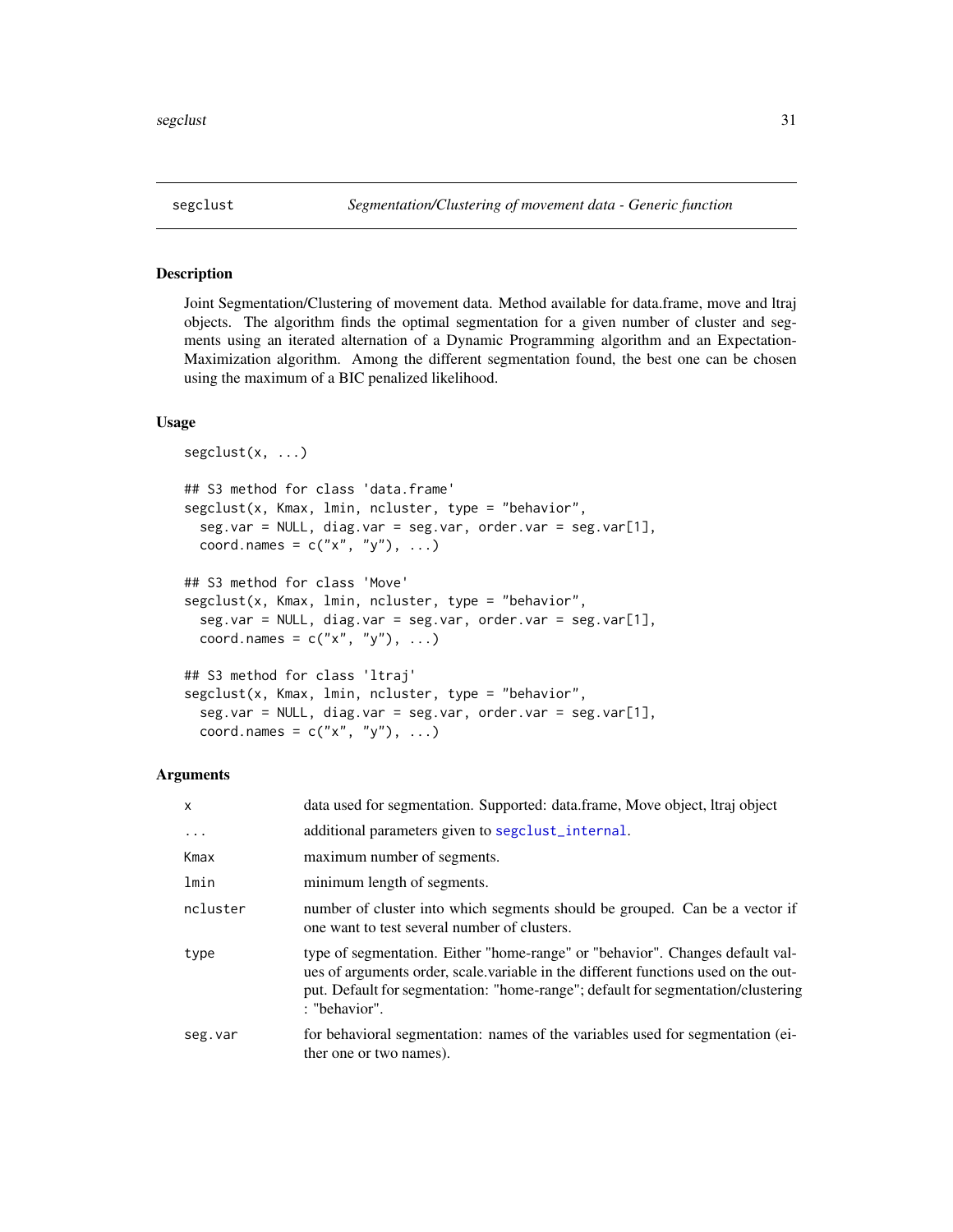<span id="page-31-0"></span>

| diag.var    | for behavioral segmentation: names of the variables on which statistics are cal-<br>culated.                                |
|-------------|-----------------------------------------------------------------------------------------------------------------------------|
| order.var   | for behavioral segmentation: names of the variable with which states are or-<br>dered.                                      |
| coord.names | for home-range segmentation and data.frame, names of coordinates. Default x<br>and y. Not needed for move and Itraj objects |

#### Value

a [segmentation-class](#page-35-1) object

#### Examples

```
#' @examples
df <- test_data()$data
#' # data is a data.frame with column 'x' and 'y'
# Simple segmentation with automatic subsampling if data has more than 1000 rows:
res \leq segclust(df, Kmax = 15, lmin = 10, ncluster = 2:4, seg.var = c("x","y"))
# Plot results
plot(res)
segmap(res, coord.names = c("x","y"))
# check penalized likelihood of alternative number of segment possible. There should
# be a clear break if the segmentation is good
plot_BIC(res)
## Not run:
# Advanced options:
# Run with automatic subsampling if df has more than 500 rows:
res <- segclust(df, Kmax = 30, lmin = 10, ncluster = 2:4,
                seg.var = c("x", "y"), subsample_over = 500)
# Run with subsampling by 2:
res \le segclust(df, Kmax = 30, lmin = 10, ncluster = 2:4,
                seg.var = c("x", "y"), subsample_by = 2)
# Disable subsampling:
res <- segclust(df, Kmax = 30, lmin = 10,
                ncluster = 2:4, seg.var = c("x", "y"), subsample = FALSE)
# Disabling automatic scaling of variables for segmentation (standardazing the variables) :
res <- segclust(df, Kmax = 30, lmin = 10,
                 seg.var = c("dist","angle"), scale.variable = FALSE)
## End(Not run)
```
segclust2d *segclust2d: tools for segmentation of animal GPS movement data*

#### Description

Provides two methods for segmentation and joint segmentation/clustering of bivariate time-series. Originally intended for ecological segmentation (home-range and behavioural modes) but easily applied on other series, the package also provides tools for analysing outputs from R packages moveHMM and marcher.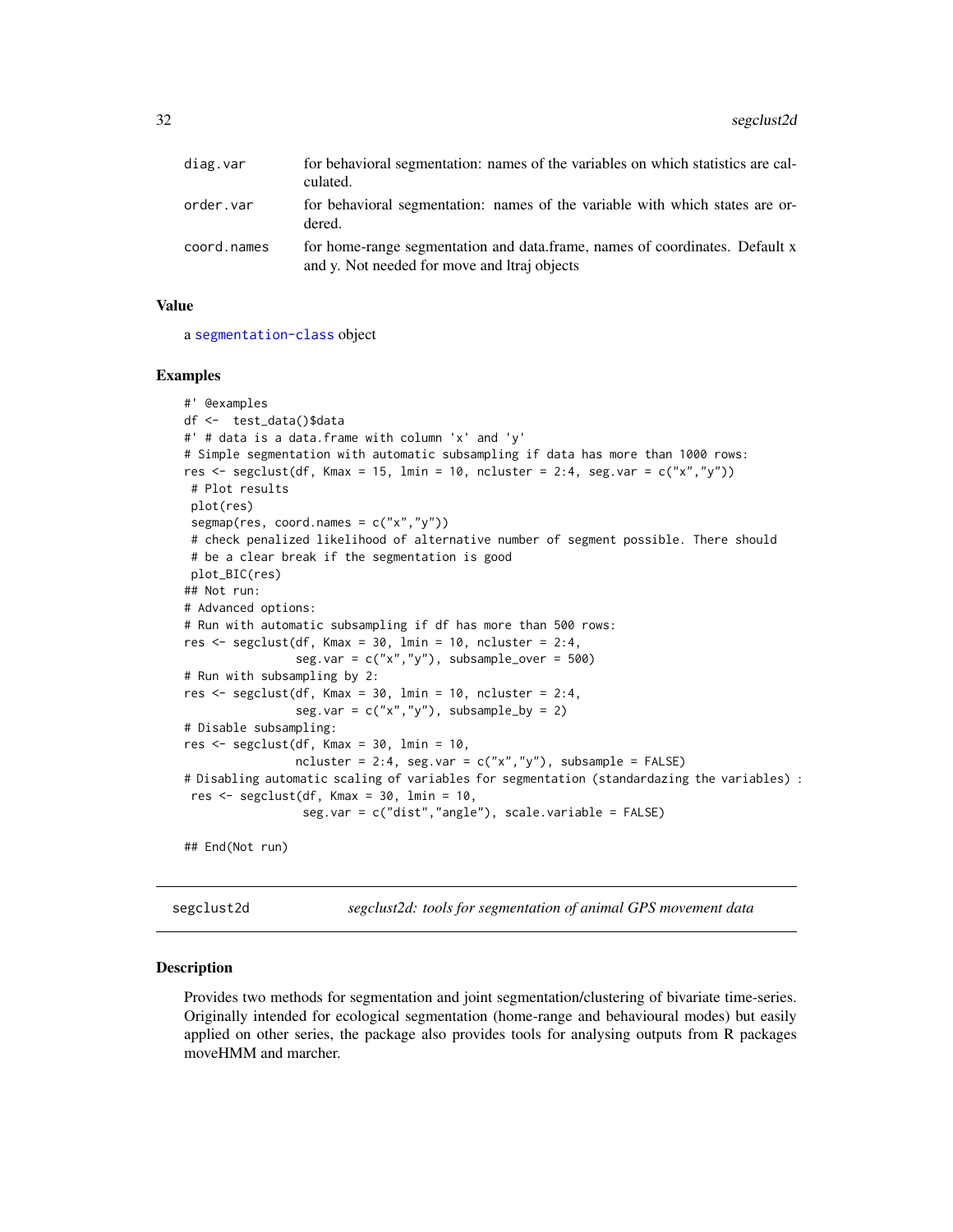#### <span id="page-32-0"></span>Details

The segmentation method is a bivariate extension of Lavielle's method available in adehabitatLT (Lavielle 1999; and 2005). This method rely on dynamic programming for efficient segmentation.

The segmentation/clustering method alternates steps of dynamic programming with an Expectation-Maximization algorithm. This is an extension of Picard et al (2007) method (formerly available in cghseg package) to the bivariate case.

The full description of the method is not published yet.

References:

Lavielle, M. (1999) Detection of multiple changes in a sequence of dependent variables. *Stochastic Processes and their Applications*, 83: 79–102.

Lavielle, M. (2005) Using penalized contrasts for the change-point problem. Report number 5339, Institut national de recherche en informatique et en automatique.

Patin, R., Etienne, M. P., Lebarbier, E., Chamaill\'e-Jammes, S., Benhamou, S. (2018). Identifying stationary phases in multivariate time-series for highlighting behavioural modes and home range settlements. *bioRxiv*, 444794.

Picard, F., Robin, S., Lebarbier, E. and Daudin, J.-J. (2007), A Segmentation/Clustering Model for the Analysis of Array CGH Data. *Biometrics*, 63: 758-766. doi:10.1111/j.1541-0420.2006.00729.x

<span id="page-32-1"></span>segclust\_internal *Internal segmentation/clustering function*

### **Description**

Internal segmentation/clustering function

#### Usage

```
segclust_internal(x, seg.var = NULL, diag.var = NULL,
  order.var = NULL, scale.variable = NULL, Kmax, ncluster = NULL,
  lmin = NULL, dat = NULL, type = NULL, sameSigma = F,subsample\_over = 1000, subsample\_by = NA, subsample = TRUE, ...)
```
#### Arguments

| X         | data used for segmentation. Supported: data.frame, Move object, Itraj object                              |
|-----------|-----------------------------------------------------------------------------------------------------------|
| seg.var   | for behavioral segmentation: names of the variables used for segmentation (ei-<br>ther one or two names). |
| diag.var  | for behavioral segmentation: names of the variables on which statistics are cal-<br>culated.              |
| order.var | for behavioral segmentation: names of the variable with which states are or-<br>dered.                    |
|           | scale variable should variables be standardized? (reduced and centered)                                   |
| Kmax      | maximum number of segments.                                                                               |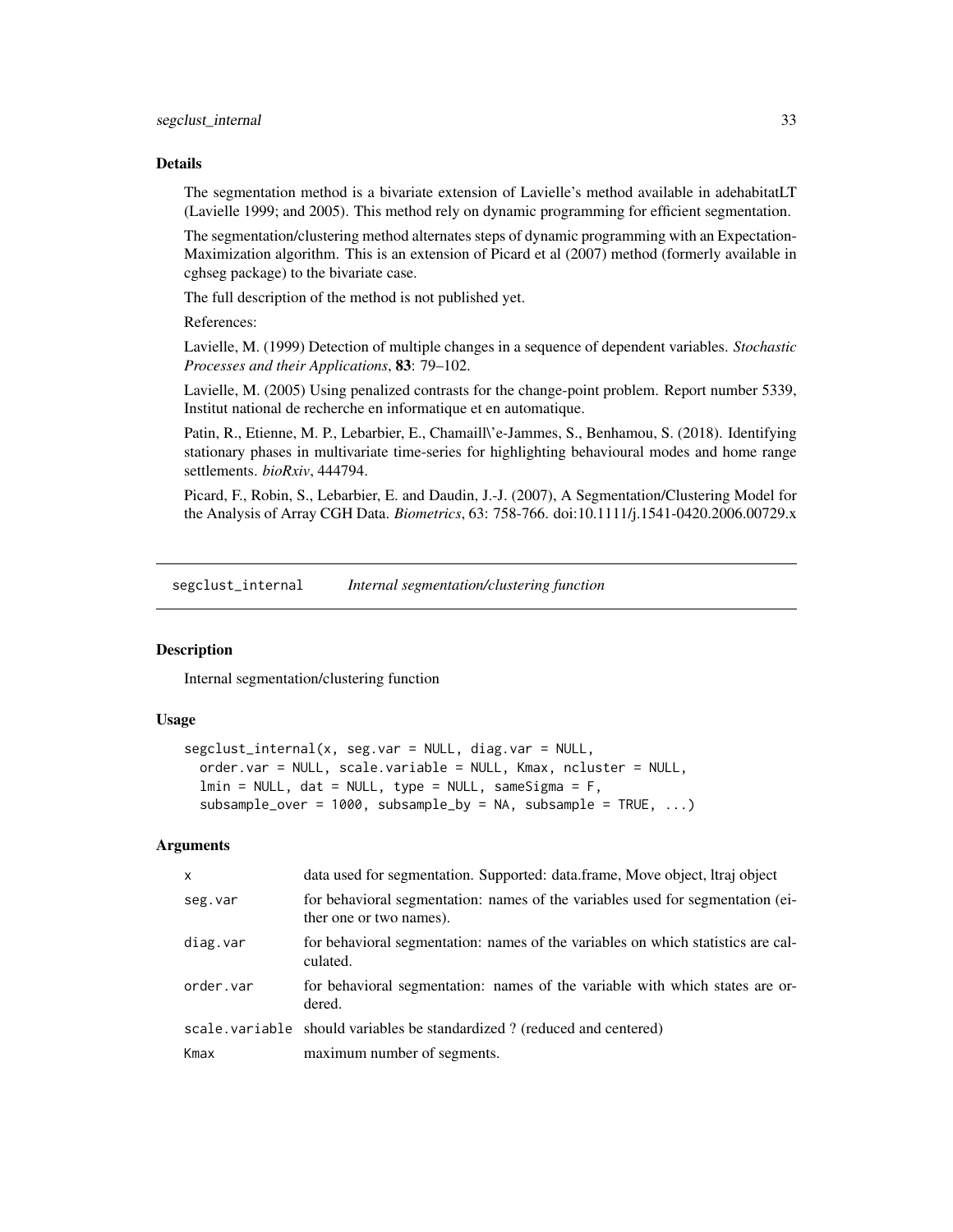<span id="page-33-0"></span>

| ncluster       | number of cluster into which segments should be grouped. Can be a vector if<br>one want to test several number of clusters.                                                                                                                                              |
|----------------|--------------------------------------------------------------------------------------------------------------------------------------------------------------------------------------------------------------------------------------------------------------------------|
| lmin           | minimum length of segments.                                                                                                                                                                                                                                              |
| dat            | bivariate data (one signal per row)                                                                                                                                                                                                                                      |
| type           | type of segmentation. Either "home-range" or "behavior". Changes default val-<br>ues of arguments order, scale variable in the different functions used on the out-<br>put. Default for segmentation: "home-range"; default for segmentation/clustering<br>: "behavior". |
| sameSigma      | does segments have same variance?                                                                                                                                                                                                                                        |
| subsample_over | over which size should subsampling begin (depending on speed and memory<br>limitations)                                                                                                                                                                                  |
| subsample_by   | override subsample_over to adjust manually subsampling                                                                                                                                                                                                                   |
| subsample      | if FALSE disable subsample                                                                                                                                                                                                                                               |
|                | additional arguments given to chooseseg_lavielle                                                                                                                                                                                                                         |
|                |                                                                                                                                                                                                                                                                          |

segmap\_list segmap\_list *create maps with a list of object of* segmentation *class*

### Description

segmap\_list create maps with a list of object of segmentation class

### Usage

```
segmap_list(x_list, ncluster_list = NULL, nseg_list = NULL,
 pointsize = 1, linesize = 0.5, coord.names = c("x", "y"))
```
### Arguments

| x_list        | list of segmentation objects for different individuals or path                                                  |
|---------------|-----------------------------------------------------------------------------------------------------------------|
| ncluster_list | list of number of cluster to be selected for each individual. If empty, the function<br>takes the default one   |
| nseg_list     | list of number of segment to be selected for each individual. If empty, the func-<br>tion takes the default one |
| pointsize     | size of points                                                                                                  |
| linesize      | size of lines                                                                                                   |
| coord.names   | names of coordinates                                                                                            |

### Value

a ggplot2 graph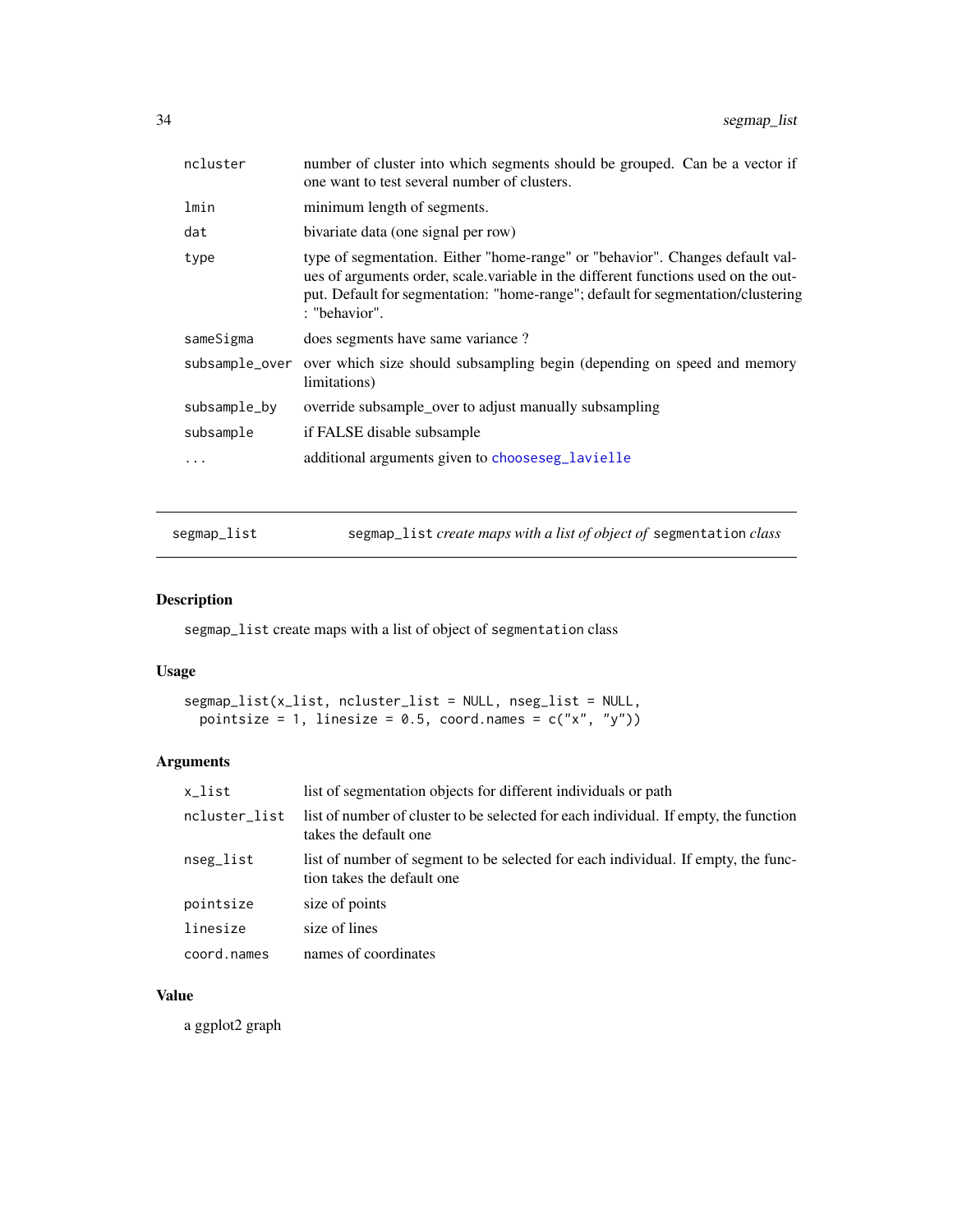<span id="page-34-1"></span><span id="page-34-0"></span>

Segmentation of movement data. No clustering. Method available for data.frame, move and ltraj object. The algorithm finds for each number of segment the optimal segmentation using a Dynamic Programming approach. The number of segment is then chosen using Lavielle's (2005) procedure based on locating rupture in the penalized likelihood.

#### Usage

```
segmentation(x, ...)
## S3 method for class 'data.frame'
segmentation(x, Kmax, lmin, type = "home-range",
  seg.var, diag.var = seg.var, order.var = seg.var[1],
  coord.names = c("x", "y"), ...)
## S3 method for class 'Move'
segmentation(x, Kmax, lmin, type = "home-range",
  seg.var = NULL, diag.var = seg.var, order.var = seg.var[1],
  coord.names = c("coordinates.x1", "coordinates.x2"), ...)## S3 method for class 'ltraj'
segmentation(x, Kmax, lmin, type = "home-range",
  seg.var = NULL, diag.var = seg.var, order.var = seg.var[1],
  coord.names = c("x", "y"), ...)
```
#### Arguments

| $\mathsf{x}$ | data used for segmentation. Supported: data.frame, Move object, Itraj object                                                                                                                                                                                             |
|--------------|--------------------------------------------------------------------------------------------------------------------------------------------------------------------------------------------------------------------------------------------------------------------------|
| .            | additional parameters given to segmentation_internal                                                                                                                                                                                                                     |
| Kmax         | maximum number of segments.                                                                                                                                                                                                                                              |
| lmin         | minimum length of segments.                                                                                                                                                                                                                                              |
| type         | type of segmentation. Either "home-range" or "behavior". Changes default val-<br>ues of arguments order, scale variable in the different functions used on the out-<br>put. Default for segmentation: "home-range"; default for segmentation/clustering<br>: "behavior". |
| seg.var      | for behavioral segmentation: names of the variables used for segmentation (ei-<br>ther one or two names).                                                                                                                                                                |
| diag.var     | for behavioral segmentation: names of the variables on which statistics are cal-<br>culated.                                                                                                                                                                             |
| order.var    | for behavioral segmentation: names of the variable with which states are or-<br>dered.                                                                                                                                                                                   |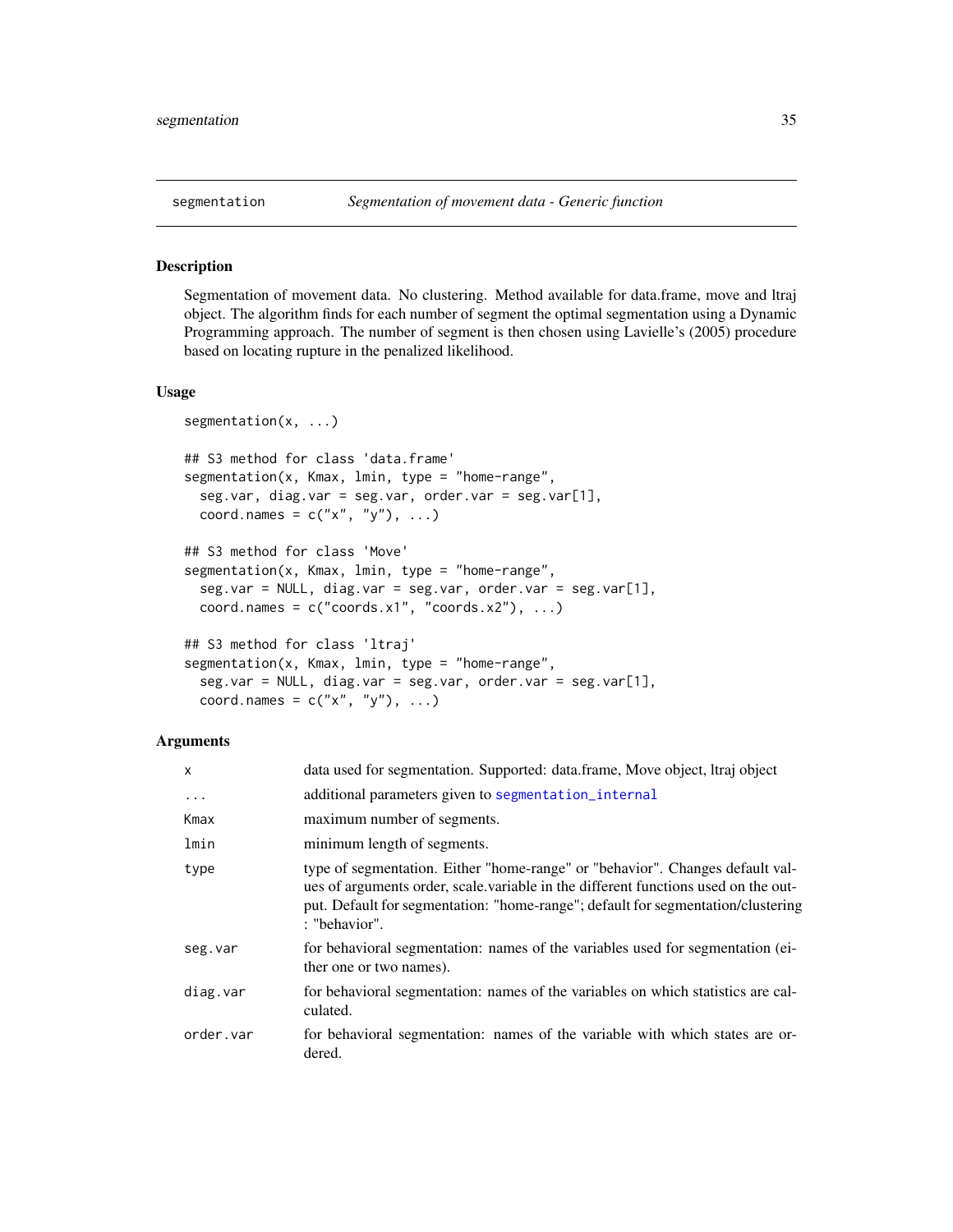<span id="page-35-0"></span>coord.names for home-range segmentation and data.frame, names of coordinates. Default x and y. Not needed for move and ltraj objects

#### Value

a [segmentation-class](#page-35-1) object

#### Examples

```
df <- test_data()$data
#' # data is a data.frame with column 'x' and 'y'
# Simple segmentation with automatic subsampling if data has more than 1000 rows:
res \leq segmentation(df, Kmax = 30, lmin = 10, coord.names = c("x", "y"),
type = 'home-range')
# Plot results
plot(res)
segmap(res)
# check likelihood of alternative number of segment possible. There should
# be a clear break if the segmentation is good
plot_likelihood(res)
## Not run:
# Advanced options:
# Run with automatic subsampling if df has more than 500 rows:
res \leq segmentation(df, Kmax = 30, lmin = 10, coord.names = c("x","y"),
type = 'home-range', subsample_over = 500)
# Run with subsampling by 2:
res \leq segmentation(df, Kmax = 30, lmin = 10, coord.names = c("x","y"),
type = 'home-range', subsample_by = 2)
# Disable subsampling:
res \leq segmentation(df, Kmax = 30, lmin = 10, coord.names = c("x","y"),
type = 'home-range', subsample = FALSE)
# Run on other kind of variables :
res \leq segmentation(df, Kmax = 30, lmin = 10, seg.var = c("dist","angle"),
 type = 'behavior')
# Automatic scaling of variables for segmentation
(set a mean of 0 and a standard deviation of 1 for both variables)
res <- segmentation(df, Kmax = 30, lmin = 10, seg.var = c("dist","angle"),
 type = 'behavior', scale.variable = TRUE)
## End(Not run)
```
<span id="page-35-2"></span><span id="page-35-1"></span>segmentation-class *segmentation class description*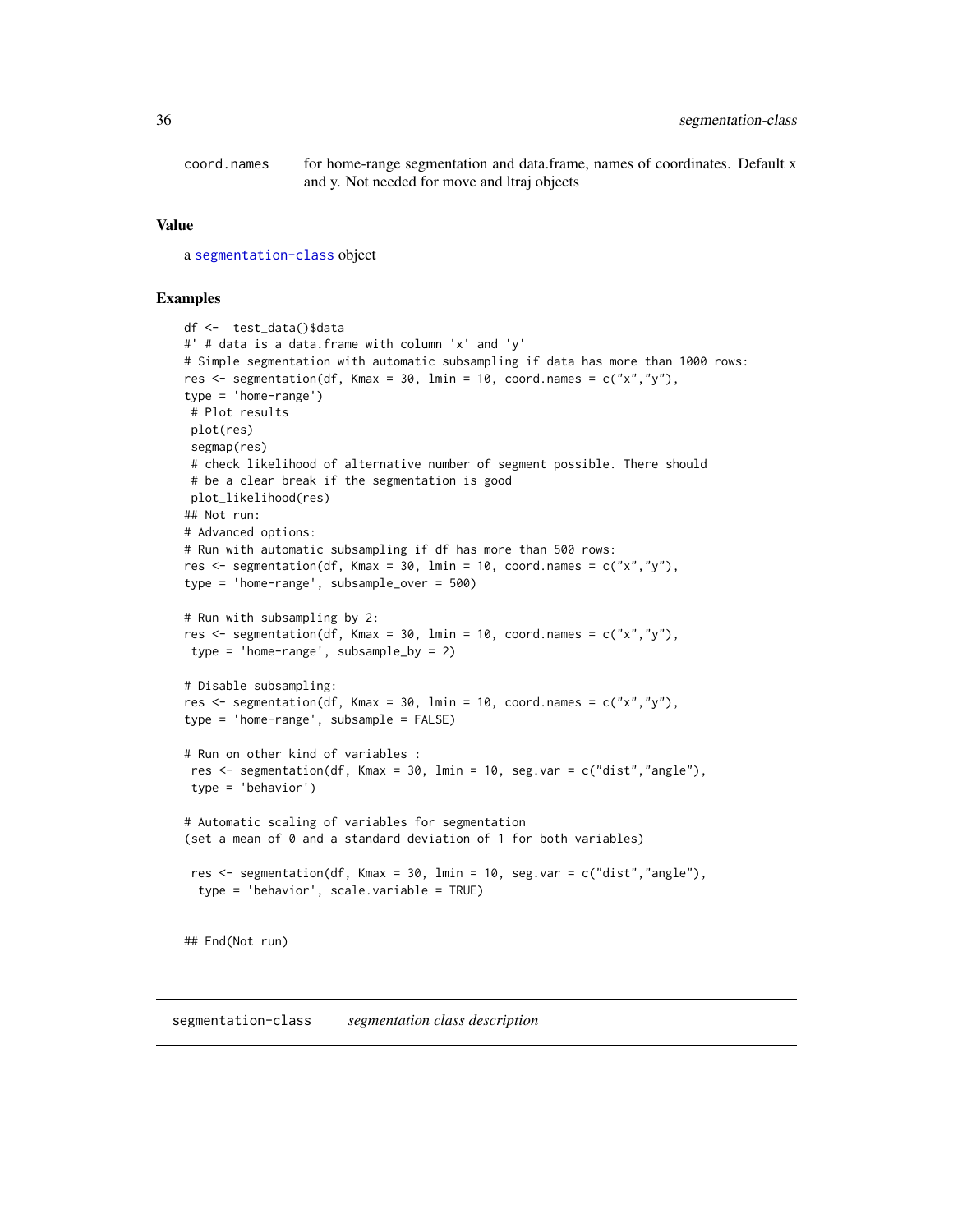<span id="page-36-0"></span>segmentation class description

print.segmentation prints object of segmentation class

plot.segmentation plot object of segmentation class - wrapper for [plot\\_segm](#page-23-1)

likelihood.segmentation deprecated function for plotting likelihood estimates of segmentation object. Now use [plot\\_likelihood.](#page-35-2)

plot\_likelihood plot likelihood estimates of a segmentation object - works only for picard segmentation.

get\_likelihood returns likelihood estimates of a segmentation object. Deprecated, now use [logLik.segmentation.](#page-35-2)

logLik.segmentation returns log-likelihood estimates of a segmentation object

plot\_BIC plot BIC estimates of a segmentation object - works only for segclust algorithm.

BIC returns BIC-based penalized log-likelihood estimates of a segmentation object when segmentation/clustering has been run.

stateplot plot state distribution of a segmentation object

states return data.frame with states statistics a segmentation object

segment return data.frame with segment information of a segmentation object

augment.segmentation return data.frame with original data and state information of a segmentation object

segmap create maps with object of segmentation class (interpreting latitude/longitude)

#### Usage

```
## S3 method for class 'segmentation'
print(x, max.level = 1, ...)
```

```
## S3 method for class 'segmentation'
plot(x, nseg = NULL, ncluster = NULL,interactive = F, xcol = "indice", order, ...)
```
## S3 method for class 'segmentation' likelihood(x, ...)

plot\_likelihood(x)

```
get_likelihood(x)
```

```
## S3 method for class 'segmentation'
logLik(object, ...)
```
plot\_BIC(x)

## S3 method for class 'segmentation' BIC(object, ...)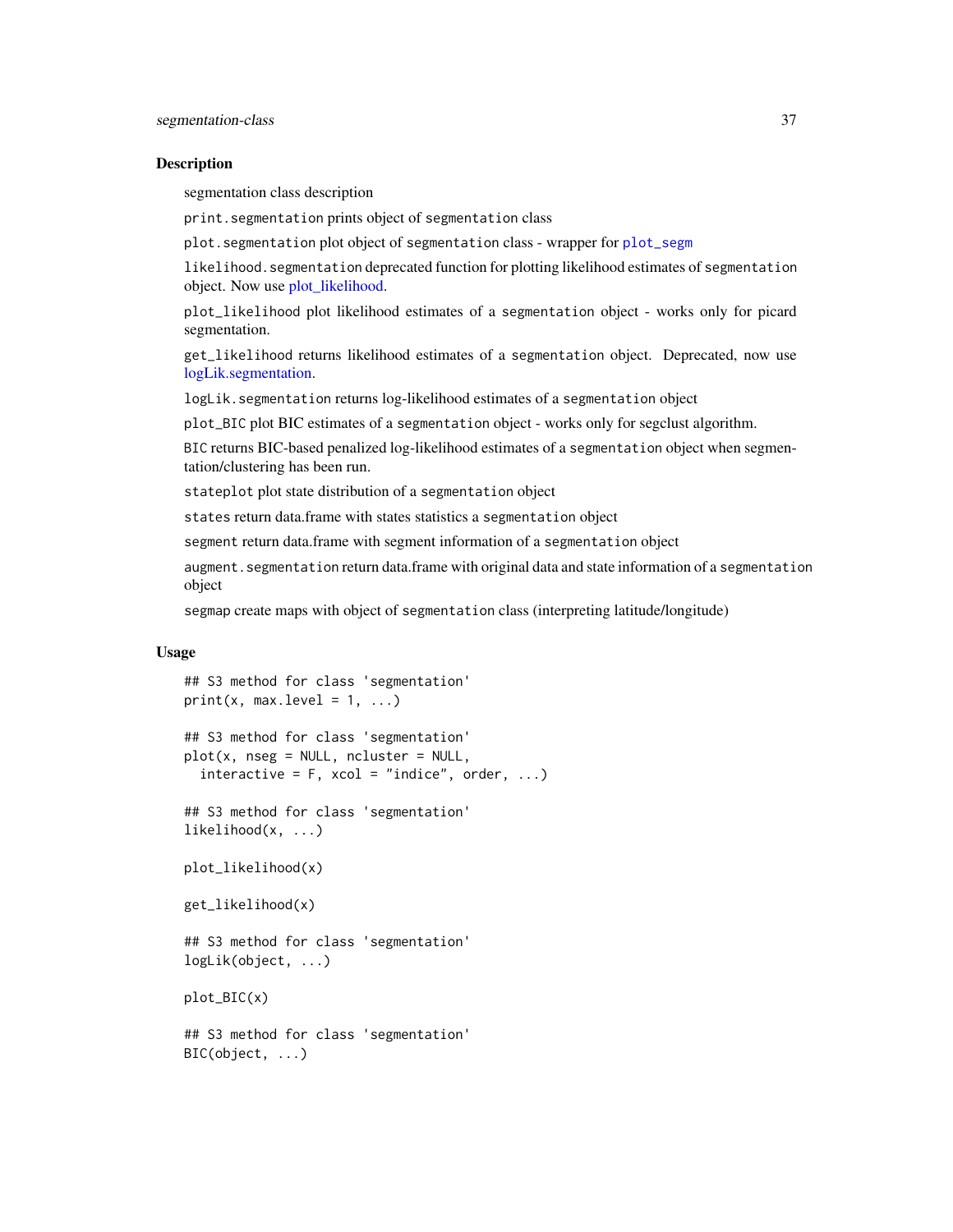```
stateplot(x, nseg = NULL, ncluster = NULL, order = NULL)
states(x, nseg = NULL, ncluster = NULL)
segment(x, nseg = NULL, ncluster = NULL)
## S3 method for class 'segmentation'
augment(x, nseg = NULL, ncluster = NULL,colname\_state = "state", ...segmap(x, interactive = F, nseg = NULL, ncluster = NULL, html = F,
  scale = 1, width = 400, height = 400, order = NULL,
 pointsize = 1, linesize = 0.5, ...)
```
### Arguments

| $\mathsf{x}$  | a segmentation object generated by segmentation                                                             |
|---------------|-------------------------------------------------------------------------------------------------------------|
| max.level     | argument to be passed to utils::str()                                                                       |
| .             | additional arguments                                                                                        |
| nseg          | number of segment chosen                                                                                    |
| ncluster      | number of classes chosen                                                                                    |
| interactive   | whether plot are interactive (dygraphs/leaflet) or not (ggplot2)                                            |
| xcol          | column for x axis. can be POSIXct                                                                           |
| order         | should cluster be ordered                                                                                   |
| object        | a segmentation-class object, created by segclust.                                                           |
| colname_state | column name for the added state column                                                                      |
| html          | whether htmltools::tagList should be applied on the returned object object for<br>integrating in html pages |
| scale         | for dividing coordinates to have compatibility with leaflet                                                 |
| width         | width                                                                                                       |
| height        | height                                                                                                      |
| pointsize     | size of points                                                                                              |
| linesize      | size of lines                                                                                               |

### Examples

```
## Not run:
plot(res.segclust)
plot(res.segclust, nseg = 10, ncluster = 3)
## End(Not run)
## Not run:
plot_likelihood(res.seg)
```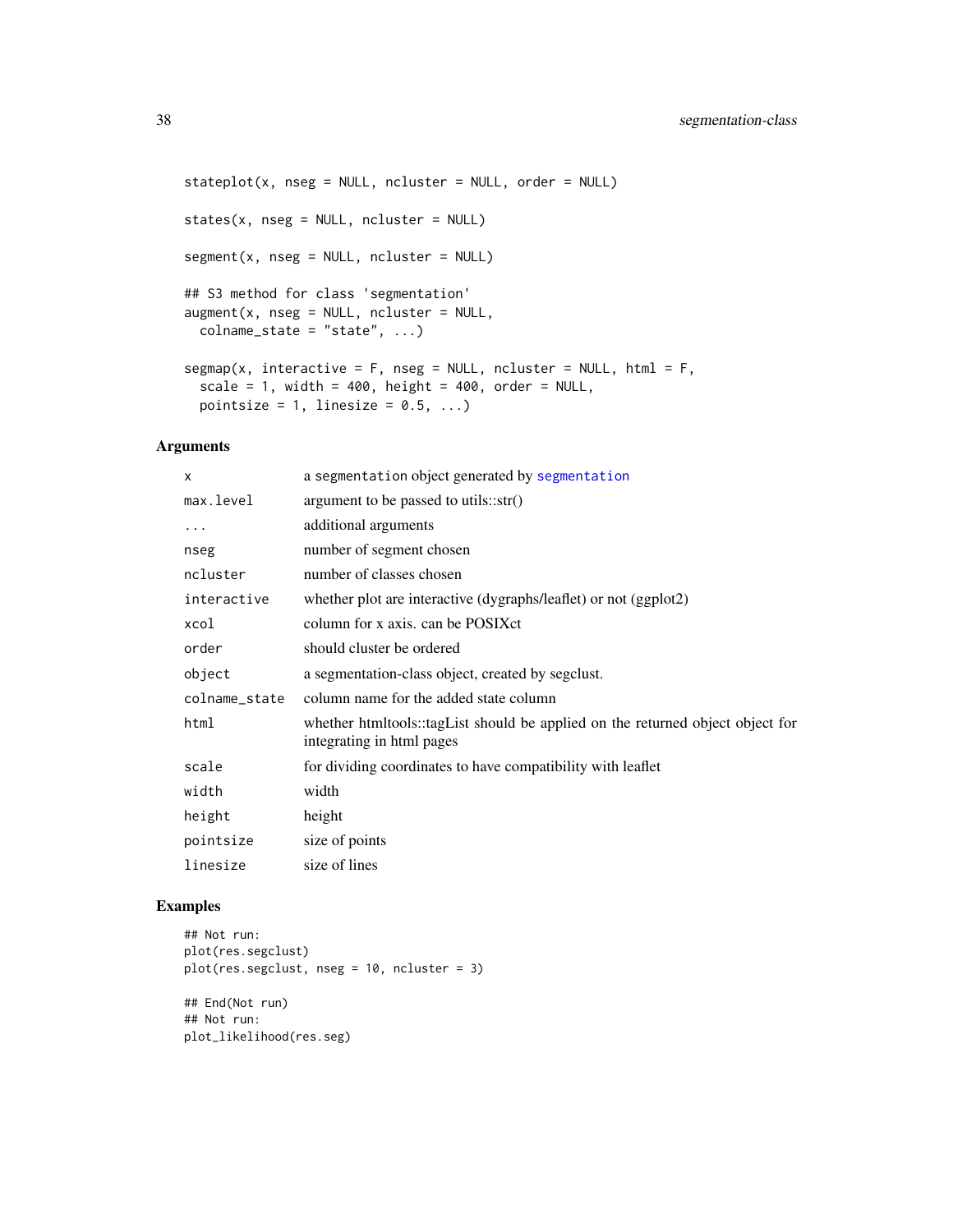```
## End(Not run)
## Not run:
logLik(res.seg)
## End(Not run)
## Not run:
plot_BIC(res.segclust)
## End(Not run)
## Not run:
plot_BIC(res.segclust)
## End(Not run)
## Not run:
stateplot(res.segclust)
stateplot(res.seg)
## End(Not run)
## Not run:
states(res.segclust)
states(res.seg)
## End(Not run)
## Not run:
segment(res.segclust)
segment(res.segclust, ncluster = 3, nseg = 30)
segment(res.seg)
segment(res.seg, nseg = 4)
## End(Not run)
## Not run:
augment(res.segclust)
augment(res.segclust, ncluster = 3, nseg = 30)
augment(res.seg)
augment(res.seg, nseg = 4)
## End(Not run)
## Not run:
segmap(res.segclust, coord.names = c("x","y"))
segmap(res.segclust, ncluster = 3, nseg = 30)
segmap(res.seg)
segmap(res.seg, nseg = 4)
## End(Not run)
```
<span id="page-38-1"></span>segmentation\_internal *Internal segmentation function*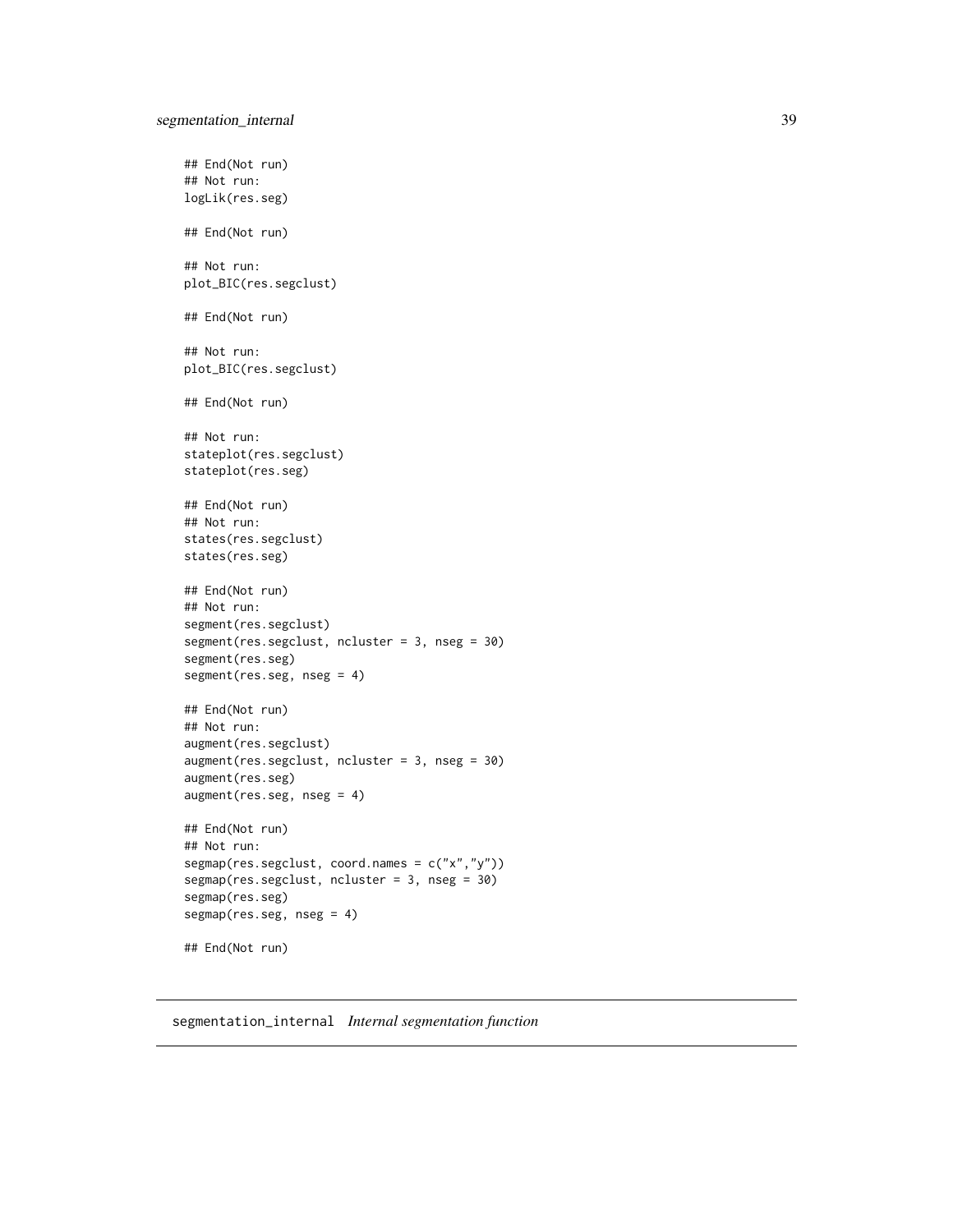<span id="page-39-0"></span>Internal segmentation function

#### Usage

```
segmentation_internal(x, seg.var = NULL, diag.var = NULL,
 order.var = NULL, scale.variable = NULL, Kmax, lmin = NULL,
 dat = NULL, type = NULL, sameSigma = F, subsample_over = 10000,
 subsample = TRUE, subsample_by = NA, ...)
```
### Arguments

| X              | data.frame with observations                                                                                                                                                                                                                                             |
|----------------|--------------------------------------------------------------------------------------------------------------------------------------------------------------------------------------------------------------------------------------------------------------------------|
| seg.var        | for behavioral segmentation: names of the variables used for segmentation (ei-<br>ther one or two names).                                                                                                                                                                |
| diag.var       | for behavioral segmentation: names of the variables on which statistics are cal-<br>culated.                                                                                                                                                                             |
| order.var      | for behavioral segmentation: names of the variable with which states are or-<br>dered.                                                                                                                                                                                   |
|                | scale.variable should variables be standardized? (reduced and centered)                                                                                                                                                                                                  |
| Kmax           | maximum number of segments.                                                                                                                                                                                                                                              |
| lmin           | minimum length of segments.                                                                                                                                                                                                                                              |
| dat            | bivariate data (one signal per row)                                                                                                                                                                                                                                      |
| type           | type of segmentation. Either "home-range" or "behavior". Changes default val-<br>ues of arguments order, scale variable in the different functions used on the out-<br>put. Default for segmentation: "home-range"; default for segmentation/clustering<br>: "behavior". |
| sameSigma      | does segments have same variance?                                                                                                                                                                                                                                        |
| subsample_over | over which size should subsampling begin (depending on speed and memory<br>limitations)                                                                                                                                                                                  |
| subsample      | if FALSE disable subsample                                                                                                                                                                                                                                               |
| subsample_by   | override subsample_over to adjust manually subsampling                                                                                                                                                                                                                   |
| $\cdots$       | additionnal parameters given to chooseseg_lavielle                                                                                                                                                                                                                       |
|                |                                                                                                                                                                                                                                                                          |

simulmode *Simulations of behavioural mode*

### Description

A dataset containing a simulation of 3 different behavioural mode

#### Usage

simulmode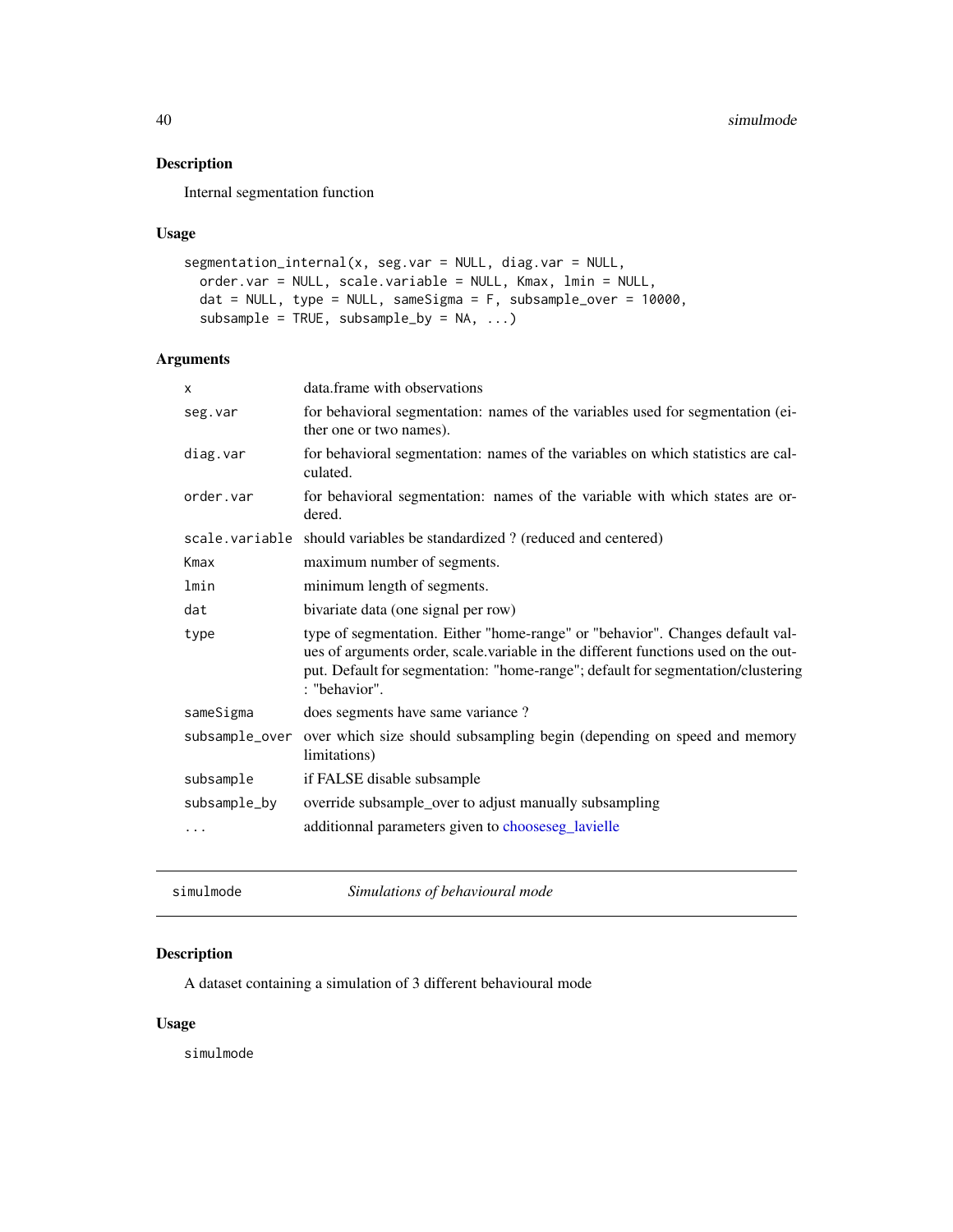#### <span id="page-40-0"></span>simulshift 41

### Format

A data frame with 302 rows and 10 variables:

indice index of position

x x coordinates

y y coordinates

speed smoothed speed

spatial\_angle angle at constant step length

dist raw speed

angle angular speed

vit\_p persistence speed

vit\_r rotation speed

vit\_p\_spa persistence speed calculated with spatial angles

vit\_r\_spa rotation speed calculated with spatial angles

dateTime arbitrary date in POSIXct format

simulshift *Simulations of home-range shift*

### Description

A dataset containing a simulation of home-range shift

#### Usage

simulshift

#### Format

A data frame with 53940 rows and 10 variables:

indice index of position

x x coordinates

y y coordinates

dateTime arbitrary date in POSIXct format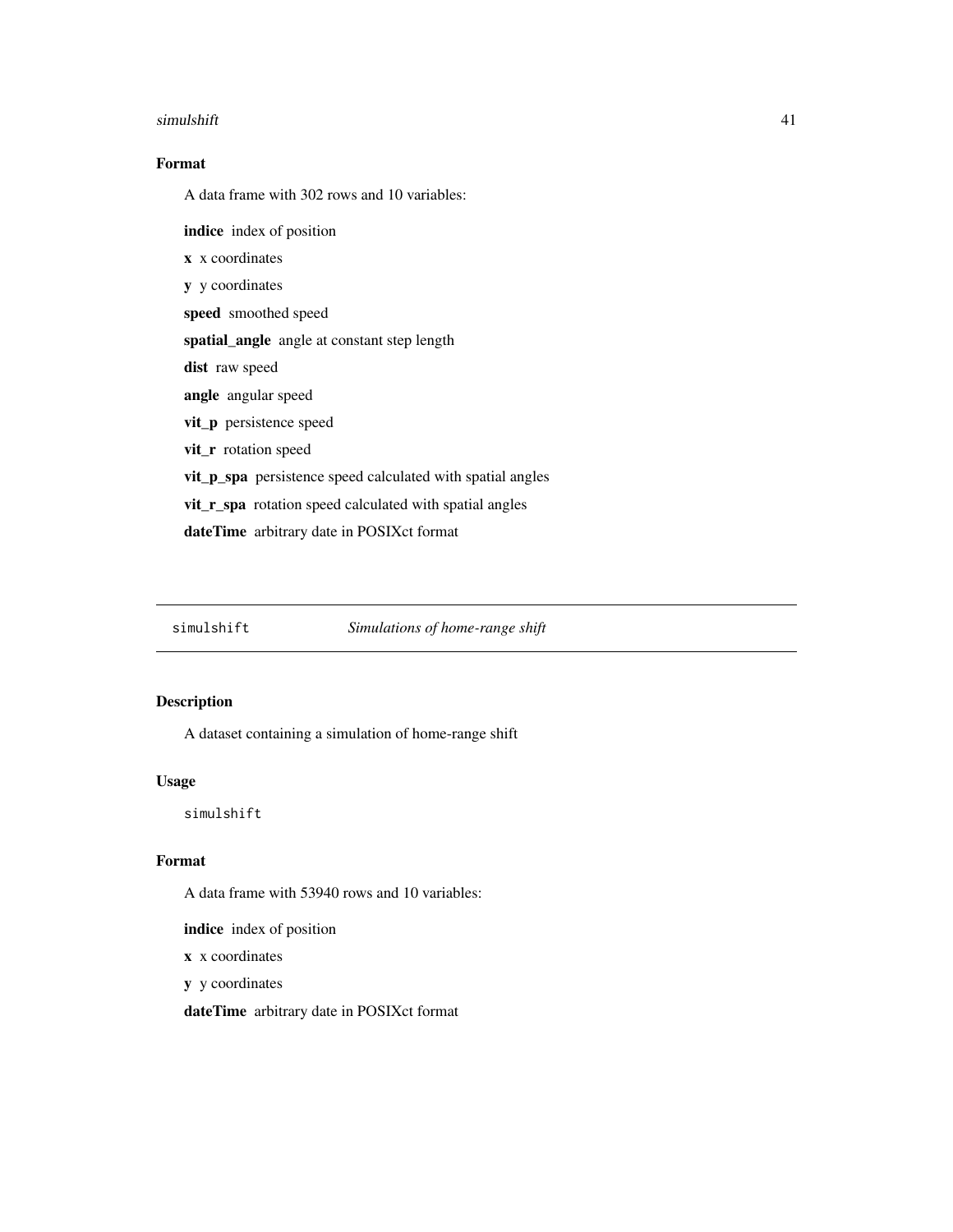<span id="page-41-0"></span>

spatial\_angle calculate spatial angle between locations, taking a dataframe as input. Spatial angle is considered as the angle between the focus point, the first location entering a given circle and the last location inside.

#### Usage

```
spatial\_angle(x, coord.name = c("x", "y"), radius = NULL)
```
#### Arguments

| $\mathsf{x}$ | data.frame with locations                                |
|--------------|----------------------------------------------------------|
| coord.names  | names of coordinates column in x                         |
| radius       | for angle calculation. Default is median of step length. |

#### Value

vector of spatial angle.

### Author(s)

Remi Patin, Simon Benhamou.

### Examples

```
## Not run:
data(simulmode)
spatial_angle(simulmode)
```
## End(Not run)

stat\_segm *Calculate statistics on a given segmentation*

#### Description

stat\_segm calculates statistics of a given segmentation : mean and variance of the different states. it also creates standard objects for plot.

#### Usage

```
stat_segm(data, diag.var, order.var = NULL, param = NULL,
  seg.type = NULL, nseg)
```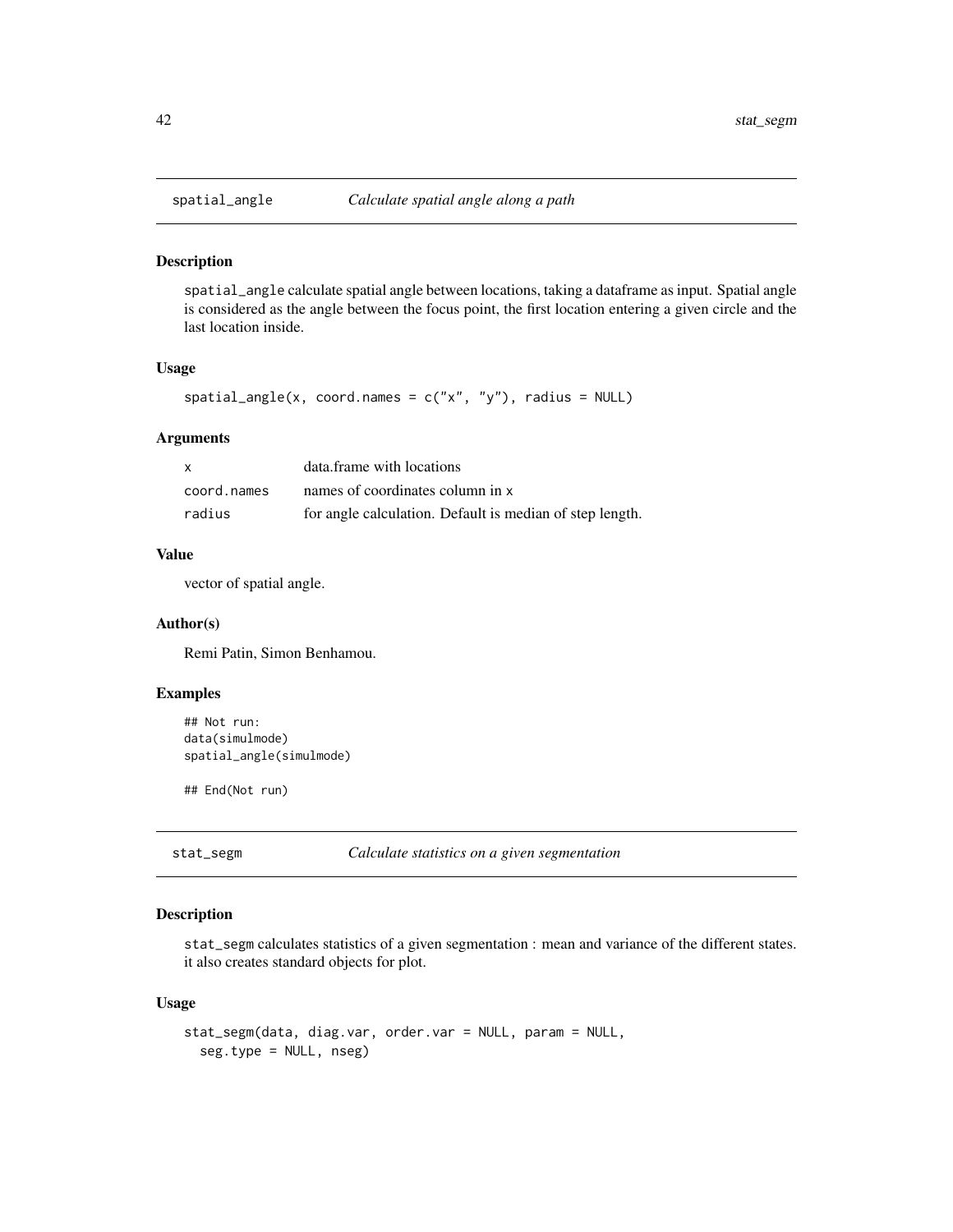### <span id="page-42-0"></span>stat\_segm\_HMM 43

#### Arguments

| data      | the data.frame with the different variable                |
|-----------|-----------------------------------------------------------|
| diag.var  | names of the variables on which statistics are calculated |
| order.var | names of the variable with which states are ordered       |
| param     | parameters of ouptput segmentation                        |
| seg.type  | either 'hybrid' or 'dynprog'                              |
| nseg      | number of segment chosen                                  |

#### Value

a list which first element is a data.frame with states of the different segments and which second element is a data.frame with mean and variance of the different states

### Examples

```
## Not run:
#res.segclust is a result of a segmentation-clustering algorithm
param <- res.segclust$param[["3 class"]]
nseg = 10out <- stat_segm(data, diag.var = c("dist","angle"),
order.var = "dist", param = param, nseg=nseg, seg.type = "segclust")
```
## End(Not run)

stat\_segm\_HMM *Get segment statistic for HMM model*

#### Description

stat\_segm\_HMM

#### Usage

```
stat_segm_HMM(data, hmm.model = NULL, diag.var, order.var = NULL)
```
#### Arguments

| data      | data      |
|-----------|-----------|
| hmm.model | hmm.model |
| diag.var  | diag.var  |
| order.var | order.var |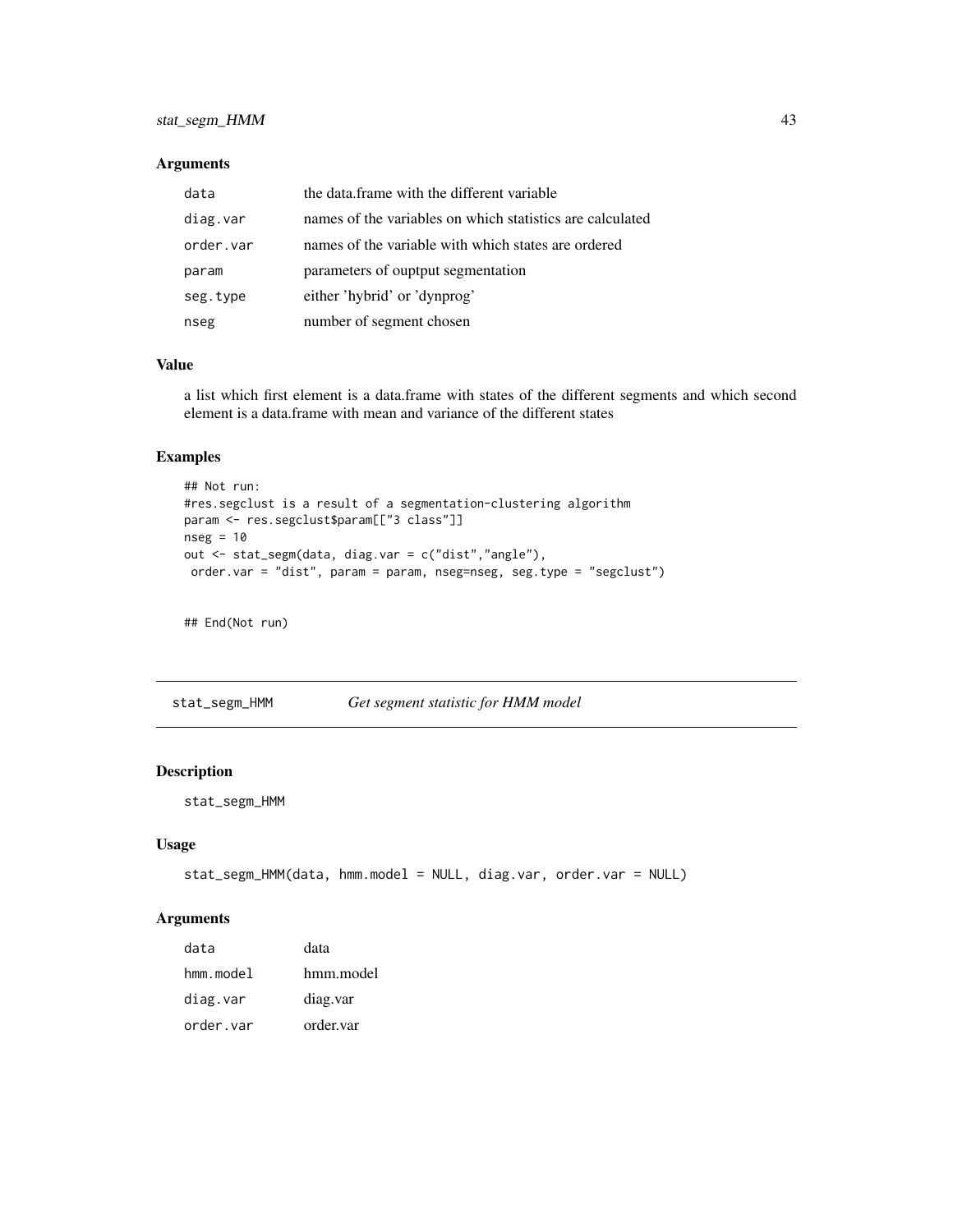<span id="page-43-0"></span>stat\_segm\_shiftfit

### Usage

```
stat_segm_shiftfit(data, shiftfit.model = NULL, diag.var,
 order.var = NULL)
```
### Arguments

| data                          | data      |
|-------------------------------|-----------|
| shiftfit.model shiftfit.model |           |
| diag.var                      | diag.var  |
| order.var                     | order.var |

| subsample | Internal function for subsampling |
|-----------|-----------------------------------|
|-----------|-----------------------------------|

### Description

if  $nrow(x)$  > subsample\_over, subsample with the minimum needed to get a data.frame smaller than subsample\_over

#### Usage

```
subsample(x, subsample_over, subsample_by = NA)
```
### Arguments

| x            | data.frame to be subsampled                   |
|--------------|-----------------------------------------------|
|              | subsample_over maximum number of row accepted |
| subsample_by | subsampling parameters                        |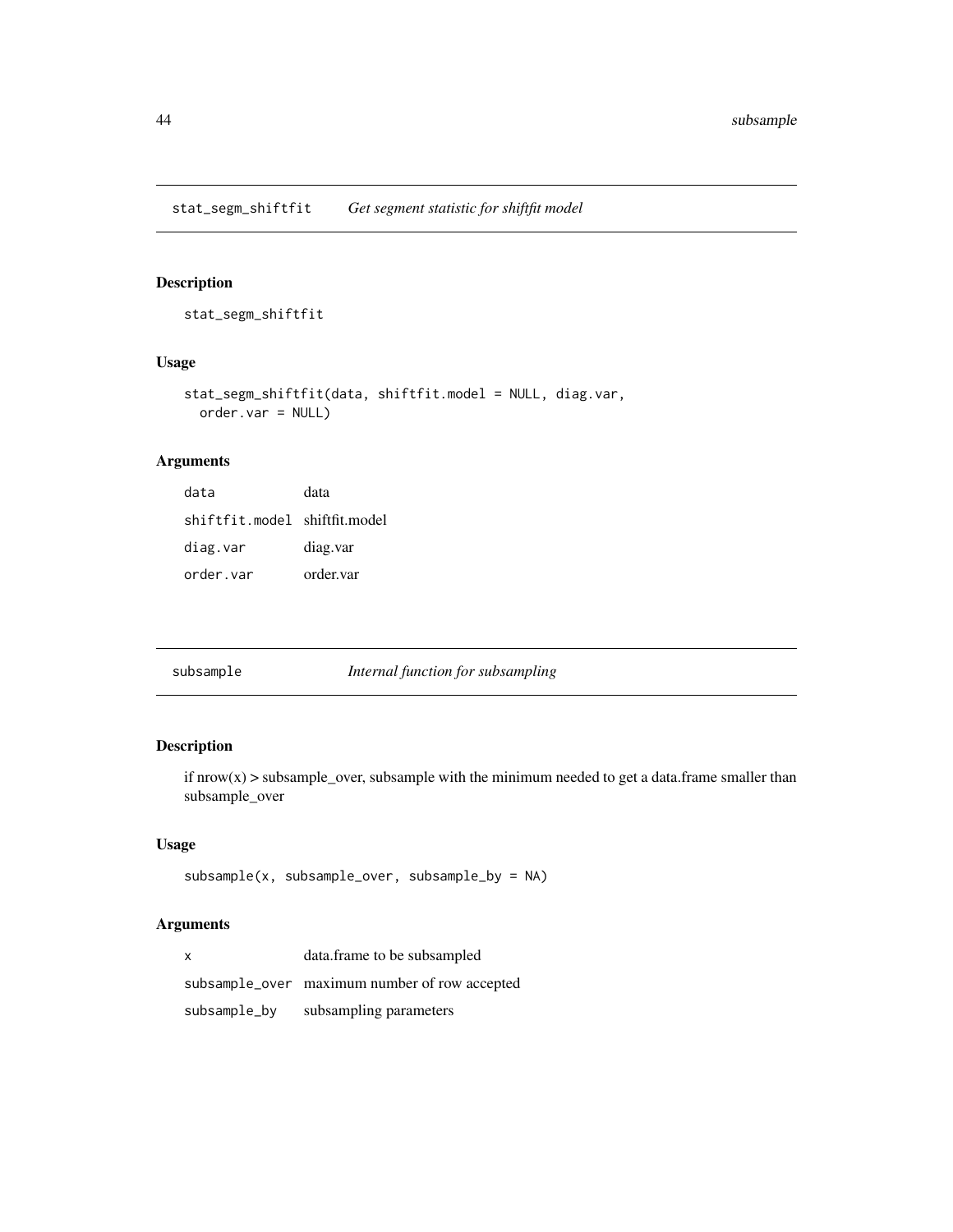<span id="page-44-0"></span>subsample\_rename *Internal function for subsampling*

### Description

merge subsampled data.frame df with fulldata to add segmentation information on the full data.frame

#### Usage

```
subsample_rename(df, fulldata, colname)
```
### Arguments

| df       | subsampled data frame with additional information on segmentation |
|----------|-------------------------------------------------------------------|
| fulldata | full data.frame                                                   |
| colname  | column name                                                       |

test\_data *Test function generating fake data*

### Description

Test function generating fake data

### Usage

test\_data()

wrap\_dynprog\_cpp *DynProg RCpp DynProg computes the change points given a cost matrix matD and a maximum number of segments Kmax*

#### Description

DynProg RCpp DynProg computes the change points given a cost matrix matD and a maximum number of segments Kmax

#### Usage

wrap\_dynprog\_cpp(G, K)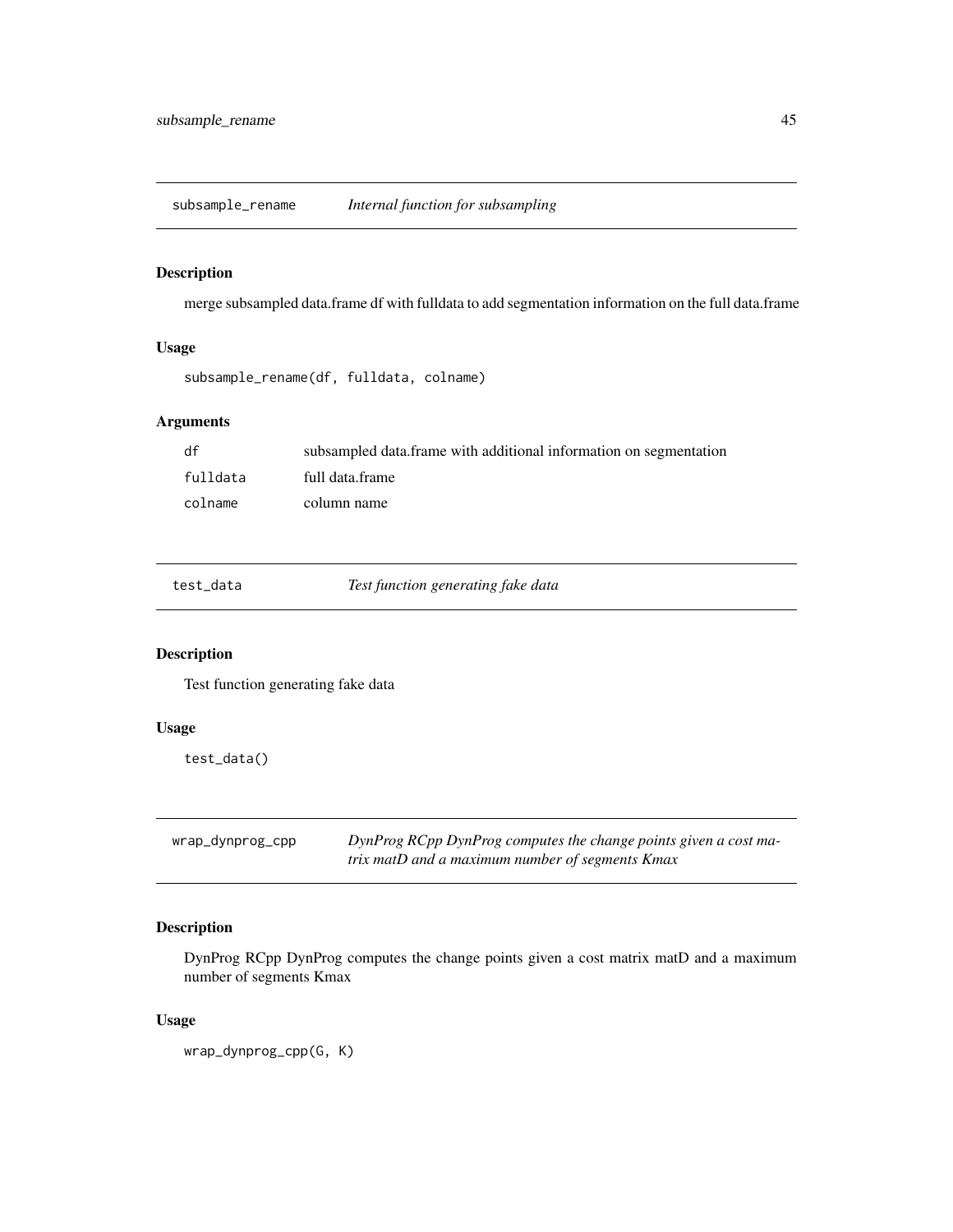### Arguments

| G | the cost Matrix os size n x n     |
|---|-----------------------------------|
| К | the number of segments considered |

### Value

a list with J.est a vector with Kmax value, the Kth is the minimum contrast for a model with K segments (-J.est is the log-likelihood) and with t.test a matrix, line K are the coordinates of the change points for a model with K segments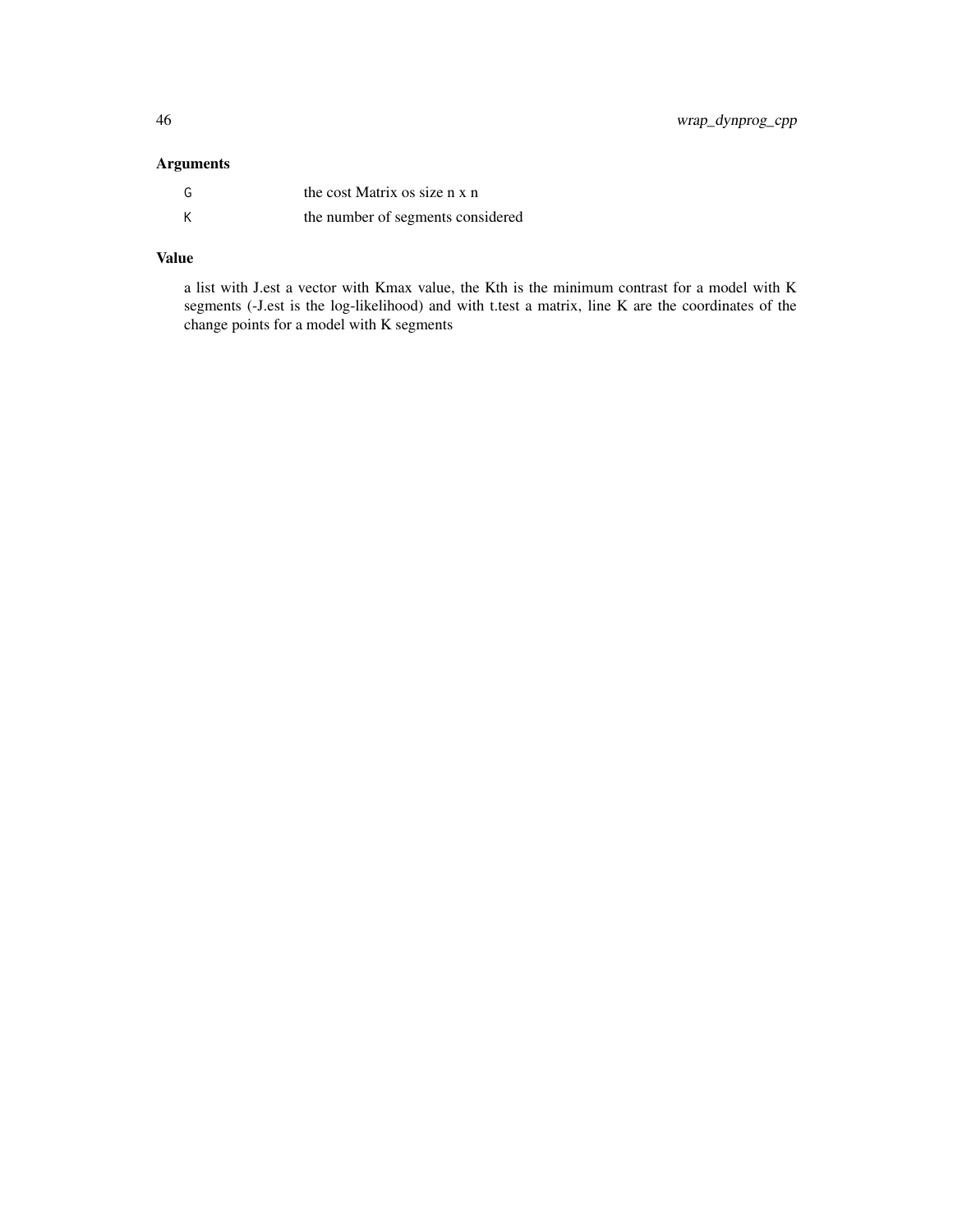# <span id="page-46-0"></span>**Index**

∗Topic datasets simulmode, [40](#page-39-0) simulshift, [41](#page-40-0) add\_covariates, [3](#page-2-0) angular\_speed, [4](#page-3-0) apply\_rowSums, [5](#page-4-0) arma\_repmat, [5](#page-4-0) augment, [6](#page-5-0) augment.segmentation *(*segmentation-class*)*, [36](#page-35-0) BIC.segmentation *(*segmentation-class*)*, [36](#page-35-0) bisig\_plot, [6](#page-5-0) calc\_BIC, [7](#page-6-0) calc\_dist, [7](#page-6-0) calc\_speed, [8](#page-7-0) calc\_stat\_states, [9](#page-8-0) check\_repetition, [9](#page-8-0) choose\_kmax, [11](#page-10-0) chooseseg\_lavielle, [10,](#page-9-0) *[34](#page-33-0)*, *[40](#page-39-0)* colsums\_sapply, [11](#page-10-0) cumsum\_cpp, [12](#page-11-0) DynProg, [12,](#page-11-0) *[13](#page-12-0)* DynProg\_algo\_cpp, [13](#page-12-0) EM.algo\_simultanee, [13](#page-12-0) EM.algo\_simultanee\_Cpp, [14](#page-13-0) EM.init\_simultanee, [14](#page-13-0) Estep\_simultanee, [15](#page-14-0) find mu sd,  $16$ get\_likelihood *(*segmentation-class*)*, [36](#page-35-0) Gmean\_simultanee, [16](#page-15-0) Gmixt\_algo\_cpp, [17](#page-16-0) Gmixt\_simultanee, [17,](#page-16-0) *[18](#page-17-0)* Gmixt\_simultanee\_fullcpp, [18](#page-17-0)

hybrid\_simultanee, [18](#page-17-0) initialisePhi, [19](#page-18-0) likelihood, [19](#page-18-0) likelihood.segmentation *(*segmentation-class*)*, [36](#page-35-0) logdens\_simultanee *(*logdens\_simultanee\_cpp*)*, [20](#page-19-0) logdens\_simultanee\_cpp, [20](#page-19-0) logLik.segmentation, *[37](#page-36-0)* logLik.segmentation *(*segmentation-class*)*, [36](#page-35-0) map\_segm, [20](#page-19-0) matrixRupt, [21](#page-20-0) Mstep\_simultanee, [22](#page-21-0) Mstep\_simultanee\_cpp, [22](#page-21-0) neighborsbis, [23](#page-22-0) plot.segmentation *(*segmentation-class*)*, [36](#page-35-0) plot\_BIC *(*segmentation-class*)*, [36](#page-35-0) plot\_likelihood, *[37](#page-36-0)* plot\_likelihood *(*segmentation-class*)*, [36](#page-35-0) plot\_segm, [24,](#page-23-0) *[37](#page-36-0)* plot\_states, [25](#page-24-0) prep\_segm, [28](#page-27-0) prep\_segm\_HMM, [28](#page-27-0) prep\_segm\_shiftfit, [29](#page-28-0) prepare\_HMM, [25](#page-24-0) prepare\_shiftfit, [27](#page-26-0) print.segmentation *(*segmentation-class*)*, [36](#page-35-0) relabel\_states, [29](#page-28-0) repmat, [30](#page-29-0) ruptAsMat, [30](#page-29-0) segclust, [31](#page-30-0)